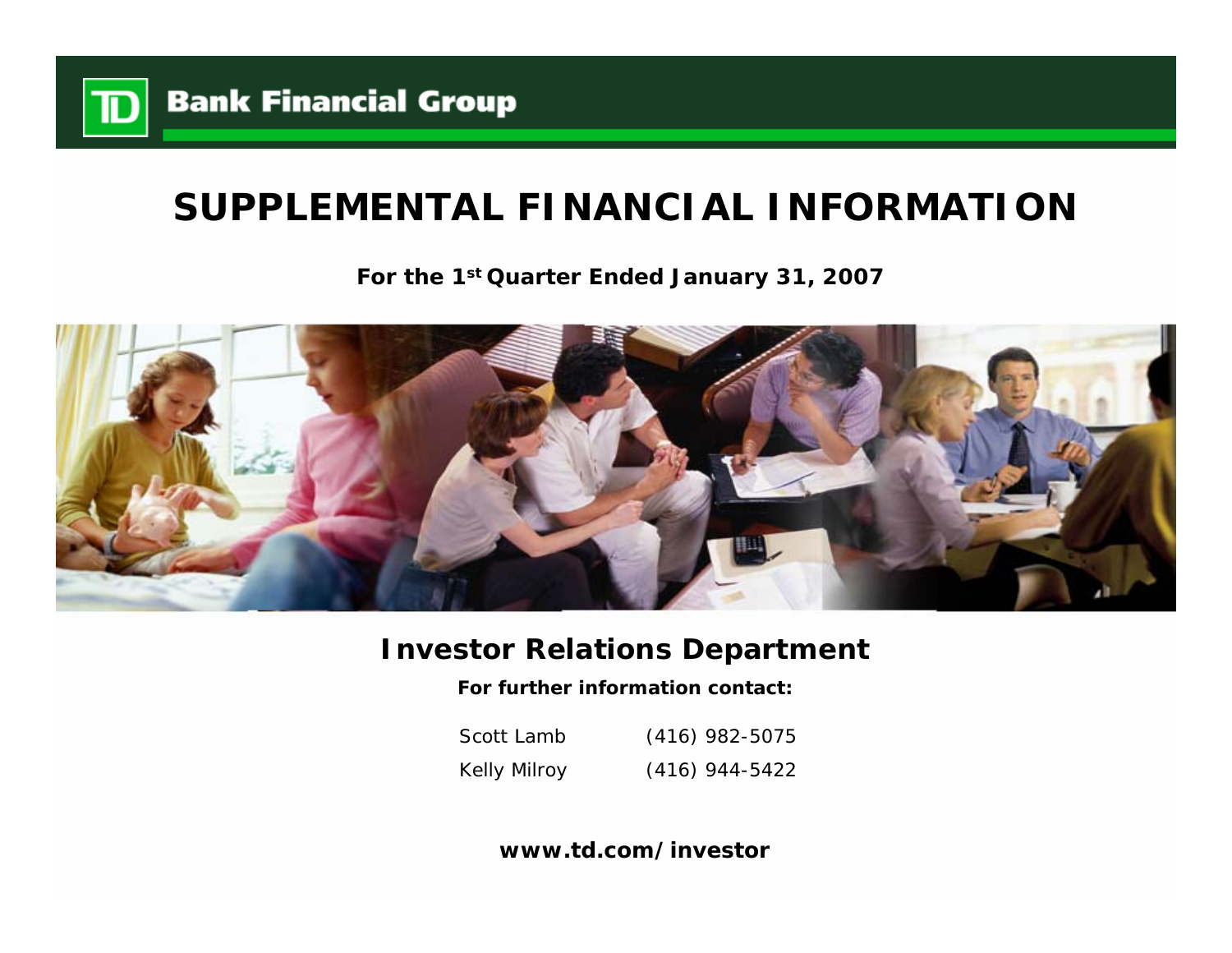#### **Bank Financial Group** D

### **For the 1st Quarter Ended January 31, 2007**

### **How the Bank Reports**

The supplemental information contained in this package is designed to improve the readers' understanding of the financial performance of TD Bank Financial Group (the Bank). This information should be used in conjunction with the first quarter 2007 Report to Shareholders, and Investor Presentation, as well as the 2006 Consolidated Financial Statements for the year ended October 31, 2006.

The Bank prepares its financial statements in accordance with Canadian generally accepted accounting principles (GAAP) and refers to results prepared in accordance with GAAP as the "reported basis" or "reported" results. The Bank also utilizes non-GAAP financial measures referred to as "adjusted basis" or "adjusted" results to assess each of its businesses and to measure overall Bank performance. To arrive at adjusted results, the Bank removes items of note, net of income taxes, from reported results. The items of note relate to items which management does not believe are indicative of underlying business performance. The items of note are listed on page 3 of this package. The items of note include the Bank's amortization of intangible assets, which primarily relate to the Canada Trust acquisition in 2000, the TD Banknorth Inc. (TD Banknorth) acquisition in 2005, and the acquisition of Hudson United Bancorp (Hudson) by TD Banknorth in 2006. The Bank believes that adjusted results provides the reader with a better understanding of how management views the Bank's performance.

As explained, adjusted results are different from reported results determined in accordance with GAAP. Adjusted results, items of note and related terms are non-GAAP financial measures as these are not defined terms under GAAP, and, therefore, may not be comparable to similar terms used by other issuers. A reconciliation between the Bank's reported and adjusted results is provided on page 6 of the Bank's first quarter 2007 Report to Shareholders.

### **Segmented Information**

For management reporting purposes, the Bank's operations are organized into the following four operating business segments: Canadian Personal and Commercial Banking, Wealth Management, U.S. Personal and Commercial Banking and Wholesale Banking. The Bank's other activities are grouped into the Corporate segment.

The Bank's management reporting process measures the performance of the segments based on our management structure and is not necessarily comparable with other financial services companies. Results of each business segment reflect revenues, expenses, assets and liabilities generated by the businesses in that segment. Due to the complexity of the Bank, its management reporting model uses various estimates, assumptions, allocations and risk-based methodologies for funds transfer pricing, inter-segment revenues, income tax rates, capital, indirect expenses and cost transfers to measure business segment results. Transfer pricing of funds is generally applied at market rates. Inter-segment revenues are negotiated between each business segment and approximate the value provided by the distributing segment. Income tax expense or benefit is generally applied to each segment based on a statutory tax rate and may be adjusted for items and activities unique to each segment.

The Bank measures and evaluates the performance of each segment based on adjusted net income available to common shareholders, economic profit and return on invested capital. Economic profit is adjusted net income available to common shareholders, less a charge for average invested capital. Each segment's invested capital represents the capital required for economic risks, including credit, market and operational risks, plus the purchased amounts of goodwill and intangible assets, net of impairment write downs. Return on invested capital is adjusted net income available to common shareholders, divided by average invested capital. Economic profit and return on invested capital are not defined terms under GAAP and, therefore, not comparable to similar terms used by other issuers. A reconciliation between the Bank's economic profit, return on invested capital and adjusted net income is provided on page 7 of the Bank's first quarter 2007 Report to Shareholders.

Amortization of intangible expense is included in the Corporate segment. Accordingly, net income for the operating business segments is presented before amortization of intangibles, as well as any other items of note not attributed to the operating segments. Net interest income, primarily within Wholesale Banking, is calculated on a taxable equivalent basis (TEB), which means that the value of the non-taxable or tax-exempt income, including dividends, is adjusted to its equivalent before-tax value. Using TEB allows the Bank to measure income from all securities and loans consistently and makes for a more meaningful comparison of net interest income with similar institutions. The TEB adjustment, reflected primarily in the Wholesale Banking segment, is eliminated in the Corporate segment.

For more information, see the "Business Focus" section of the 2006 Annual Report and Note 24 to the 2006 audited Consolidated Financial Statements.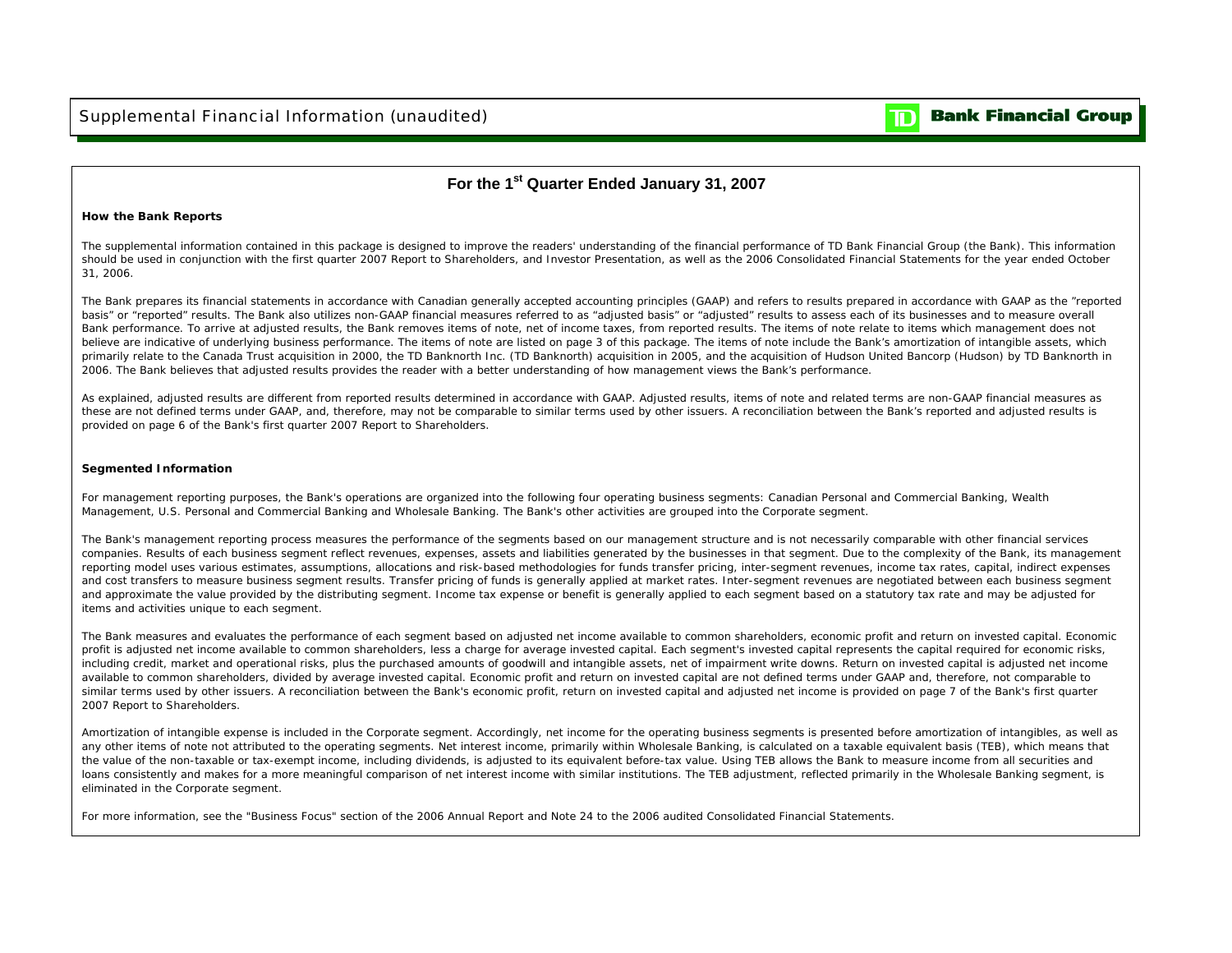

| For the 1st Quarter Ended January 31, 2007<br><b>Table of Contents</b>    |                |
|---------------------------------------------------------------------------|----------------|
|                                                                           |                |
|                                                                           | Page           |
| <b>Highlights</b>                                                         | 1              |
| <b>Shareholder Value</b>                                                  | $\mathbf{2}$   |
| Adjustment for Items of Note, Net of Income Taxes                         | 3              |
| <b>Segmented Results Summary</b>                                          | 4              |
| <b>Canadian Personal and Commercial Banking Segment</b>                   | 5              |
| <b>Wealth Management Segment</b>                                          | 6              |
| <b>U.S. Personal and Commercial Banking Segment</b>                       | $\overline{7}$ |
| <b>Wholesale Banking Segment</b>                                          | 8              |
| <b>Corporate Segment</b>                                                  | 9              |
| Net Interest Income and Margin                                            | 10             |
| Other Income                                                              | 11             |
| <b>Non-Interest Expenses</b>                                              | 12             |
| <b>Balance Sheet</b>                                                      | 13             |
| <b>Unrealized Gain(Loss) on Securities</b>                                | 14             |
| Assets under Administration and Management                                | 14             |
| <b>Intangibles and Goodwill</b>                                           | 15             |
| <b>Restructuring Costs</b>                                                | 15             |
| <b>Loan Securitization</b>                                                | 16             |
| <b>Impaired Loans</b>                                                     | 17             |
| Allowance for Credit Losses and Provision for (Reversal of) Credit Losses | 18             |
| Analysis of Change in Shareholders' Equity                                | 19             |
| <b>Accumulated Other Comprehensive Income</b>                             | 20             |
| Analysis of Change in Non-Controlling Interests                           | 21             |
| Analysis of Change in Investment in TD Ameritrade                         | 21             |
| <b>Risk-Weighted Assets and Capital</b>                                   | 22             |

Certain comparative amounts have been reclassified to conform with current period presentation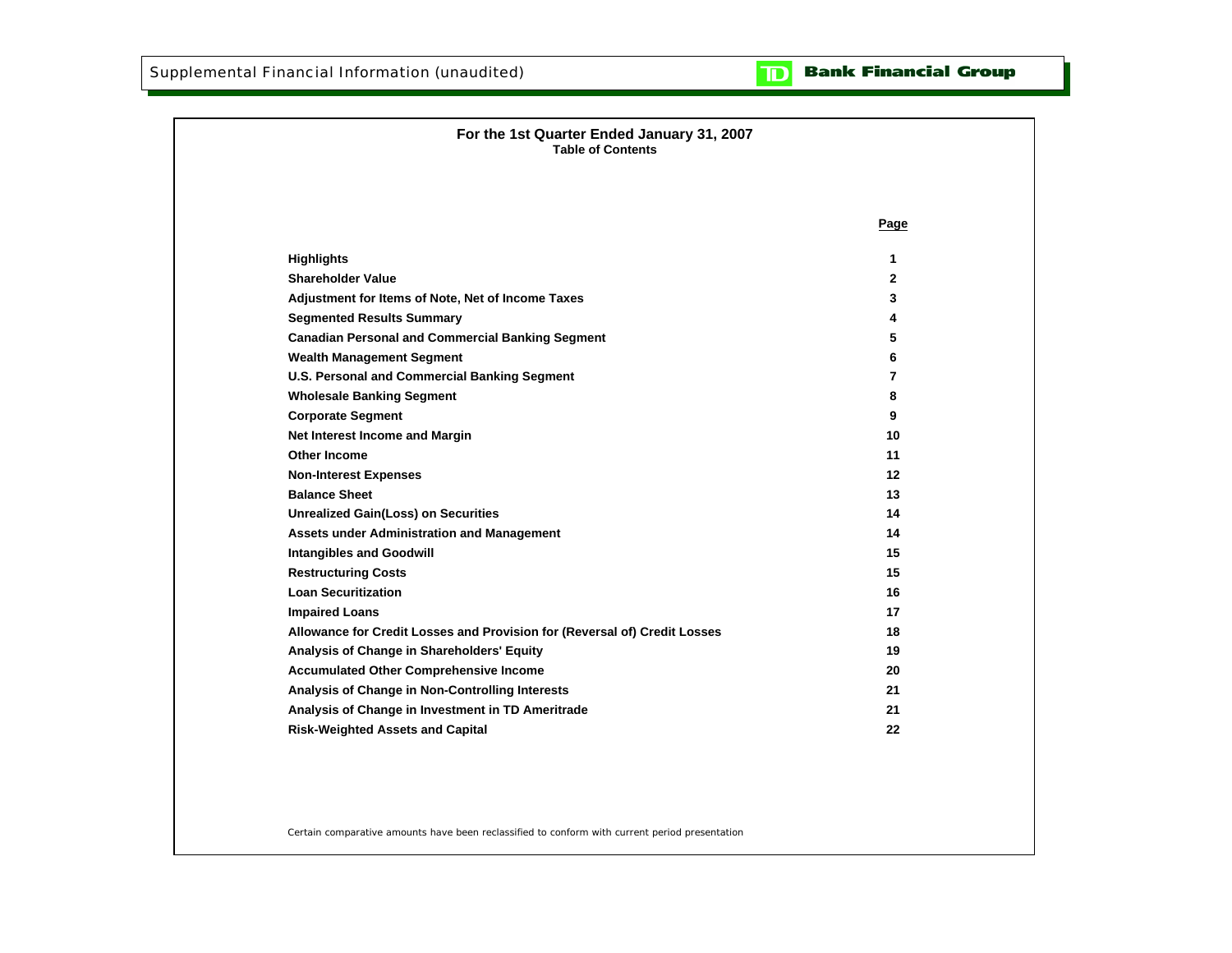# **Highlights**

|                                                                 |                    | LINE                    | 2007          |     |              |                          | 2006        |             |             |         | 2005  |             |             |     |              | <b>Full Year</b> |
|-----------------------------------------------------------------|--------------------|-------------------------|---------------|-----|--------------|--------------------------|-------------|-------------|-------------|---------|-------|-------------|-------------|-----|--------------|------------------|
| <b>FOR THE PERIOD ENDED</b>                                     |                    | #                       | Q1            | Q4  |              | Q3                       | Q2          | Q1          | Q4          |         | Q3    | Q2          | Q1          |     | 2006         | 2005             |
| Income statement (\$millions)                                   |                    |                         |               |     |              |                          |             |             |             |         |       |             |             |     |              |                  |
| Net interest income                                             | (page 10)          | $\overline{\mathbf{1}}$ | 1.671         | \$  | 1.714        | \$1.623                  | \$1.427     | 1.607<br>\$ | 1,641<br>\$ | \$1,563 |       | \$1.393     | \$1.411     | \$  | 6,371        | \$<br>6.008      |
| Other income                                                    | (page 11)          | $\overline{2}$          | 1,802         |     | 1,580        | 1,665                    | 1,691       | 1,797       | 1,442       |         | 1,535 | 1,517       | 1,395       |     | 6,733        | 5,889            |
| Total revenues                                                  |                    | 3                       | 3,473         |     | 3,294        | 3,288                    | 3,118       | 3,404       | 3,083       |         | 3,098 | 2,910       | 2,806       |     | 13,104       | 11,897           |
| Dilution gain on investments, net of costs                      |                    | $\overline{\mathbf{A}}$ |               |     |              |                          | (5)         | 1,564       |             |         |       |             |             |     | 1,559        |                  |
| Provision for (reversal of) credit losses                       | (page 18)          | 5                       | 163           |     | 170          | 109                      | 16          | 114         | (15)        |         | 40    | 20          | 10          |     | 409          | 55               |
| Non-interest expenses                                           | (page 12)          | 6                       | 2,189         |     | 2,187        | 2,147                    | 2,103       | 2,290       | 2,203       |         | 2,577 | 2,057       | 1,945       |     | 8,727        | 8,782            |
| Net income before provision for income taxes                    |                    | $\overline{7}$          | 1,121         |     | 937          | 1,032                    | 994         | 2,564       | 895         |         | 481   | 833         | 851         |     | 5,527        | 3,060            |
| Provision for income taxes                                      |                    | 8                       | 218           |     | 175          | 235                      | 244         | 220         | 253         |         | 12    | 213         | 221         |     | 874          | 699              |
| Income before non-controlling interests in subsidiaries         |                    | 9                       | 903           |     | 762          | 797                      | 750         | 2,344       | 642         |         | 469   | 620         | 630         |     | 4.653        | 2,361            |
| Non-controlling interests in subsidiaries                       |                    | 10                      | 47            |     | 48           | 52                       | 47          | 37          | 53          |         | 58    | 21          |             |     | 184          | 132              |
| Equity in net income of associated company, net of income taxes |                    | 11                      | 65            |     | 48           | 51                       | 35          |             |             |         |       |             | $\sim$      |     | 134          | ۰.               |
| Net income - reported                                           |                    | 12                      | 921           |     | 762          | 796                      | 738         | 2,307       | 589         |         | 411   | 599         | 630         |     | 4,603        | 2,229            |
| Adjustment for items of note, net of income taxes               | (page 3)           | 13                      | 88            |     | 113          | 90                       | 42          | (1, 472)    | 176         |         | 328   | 73          | 55          |     | (1,227)      | 632              |
| Net income - adjusted                                           |                    | 14                      | 1,009         |     | 875          | 886                      | 780         | 835         | 765         |         | 739   | 672         | 685         |     | 3,376        | 2,861            |
| Preferred dividends                                             |                    | 15                      | 6             |     | 5            | 6                        | 6           | 5           |             |         |       |             |             |     | 22           |                  |
| Net income available to common shareholders - adjusted          |                    | 16                      | 1,003<br>\$   |     | 870          | 880<br>\$.               | 774<br>\$   | 830<br>\$   | 765<br>\$.  | \$      | 739   | 672<br>\$   | 685<br>\$.  | \$  | 3,354        | 2,861<br>\$      |
|                                                                 |                    |                         |               |     |              |                          |             |             |             |         |       |             |             |     |              |                  |
| Per common share and average number of shares                   |                    |                         |               |     |              |                          |             |             |             |         |       |             |             |     |              |                  |
| Basic net income<br>- reported                                  |                    | 17                      | 1.27<br>- \$  | \$  | 1.05         | 1.10<br>\$               | 1.02<br>\$  | 3.23<br>\$  | .83<br>\$   | \$      | .58   | .87<br>\$   | S.<br>.96   | \$  | 6.39         | \$<br>3.22       |
| - adjusted                                                      |                    | 18                      | 1.40          |     | 1.21         | 1.22                     | 1.10        | 1.16        | 1.08        |         | 1.04  | 1.00        | 1.04        |     | 4.70         | 4.17             |
| - reported<br>Diluted net income                                |                    | 19                      | 1.26          |     | 1.04         | 1.09                     | 1.01        | 3.20        | .82         |         | .58   | .86         | .95         |     | 6.34         | 3.20             |
| - adjusted                                                      |                    | 20                      | 1.38          |     | 1.20         | 1.21                     | 1.09        | 1.15        | 1.06        |         | 1.04  | 1.00        | 1.04        |     | 4.66         | 4.14             |
| Average number of common shares outstanding                     | - basic (millions) | 21                      | 718.3         |     | 719.7        | 719.1                    | 715.7       | 712.5       | 710.0       |         | 707.6 | 690.8       | 656.6       |     | 716.8        | 691.3            |
| - diluted                                                       |                    | 22                      | 724.9         |     | 726.0        | 724.7                    | 722.5       | 718.9       | 716.1       |         | 713.4 | 696.1       | 661.9       |     | 723.0        | 696.9            |
|                                                                 |                    |                         |               |     |              |                          |             |             |             |         |       |             |             |     |              |                  |
| <b>Balance sheet (\$billions)</b>                               |                    |                         |               |     |              |                          |             |             |             |         |       |             |             |     |              |                  |
| Total assets                                                    | (page 13)          | 23                      | 408.2         | \$. | 392.9        | 385.8<br>\$.             | 388.6<br>\$ | 384.4<br>\$ | 365.2<br>\$ | \$      | 368.4 | 359.5<br>\$ | 333.3<br>\$ | \$. | 392.9        | 365.2<br>\$      |
| Total shareholders' equity                                      | (page 19)          | 24                      | 21.0          |     | 19.6         | 19.4                     | 19.3        | 18.5        | 15.9        |         | 15.8  | 15.6        | 13.2        |     | 19.6         | 15.9             |
| Unrealized gain on securities <sup>2, 3</sup> (\$millions)      | (page 14)          | 25                      | 990           |     | 774          | 707                      | 706         | 806         | 750         |         | 733   | 550         | 537         |     | 774          | 750              |
| <b>Capital and Risk Metrics (\$billions)</b>                    |                    |                         |               |     |              |                          |             |             |             |         |       |             |             |     |              |                  |
| Risk-weighted assets (RWA)                                      | (page 22)          | 26                      | 149.1<br>- \$ | \$  | 141.9        | 139.1<br>S.              | 135.8<br>\$ | \$<br>135.9 | 130.0<br>\$ | \$      | 130.5 | \$<br>127.6 | \$<br>103.0 | S   | 141.9        | \$<br>130.0      |
| Tier 1 capital                                                  | (page 22)          | 27                      | 17.7          |     | 17.1         | 16.8                     | 16.4        | 16.1        | 13.1        |         | 13.1  | 12.8        | 13.4        |     | 17.1         | 13.1             |
| Tangible common equity                                          | (page 22)          | 28                      | 13.4          |     | 12.9         | 12.7                     | 12.3        | 12.0        | 9.6         |         | 9.1   | 8.8         | 9.6         |     | 12.9         | 9.6              |
| Tier 1 capital ratio                                            | (page 22)          | 29                      | 11.9%         |     | 12.0%        | 12.1%                    | 12.1%       | 11.9%       | 10.1%       |         | 10.0% | 10.0%       | 13.0%       |     | 12.0%        | 10.1%            |
| Total capital ratio                                             | (page 22)          | 30                      | 14.1          |     | 13.1         | 13.2                     | 14.1        | 13.8        | 13.2        |         | 13.3  | 13.4        | 17.2        |     | 13.1         | 13.2             |
| Tangible common equity as a percentage of RWA                   | (page 22)          | 31                      | 9.0           |     | 9.1          | 9.1                      | 9.0         | 8.8         | 7.4         |         | 7.0   | 6.9         | 9.3         |     | 9.1          | 7.4              |
| After-tax impact of 1% increase in interest rates on            |                    |                         |               |     |              |                          |             |             |             |         |       |             |             |     |              |                  |
| Common shareholders' equity (\$millions)                        |                    | 32                      | 5<br>\$       | S.  | (20)         | \$<br>(14)               | 2<br>\$     | \$<br>5     | \$<br>(61)  | \$      | (66)  | \$<br>(156) | (113)<br>\$ | \$  | (20)         | \$<br>(61)       |
| Annual net income (\$millions)                                  |                    | 33                      | $\mathbf{2}$  |     | (4)          | $\overline{\phantom{a}}$ | 12          | 15          | (20)        |         | (19)  | (6)         | (12)        |     | (4)          | (20)             |
| Net impaired loans (\$millions)                                 |                    | 34                      | (904)         |     | (906)        | (922)                    | (942)       | (993)       | (944)       |         | (928) | (928)       | (625)       |     | (906)        | (944)            |
| Net impaired loans as a % of net loans                          | (page 17)          | 35                      | (.5)%         |     |              | (.6)%                    | (.6)%       | (.6)%       | (.6)%       |         | (.6)% | $(.6)$ %    | $(.5)$ %    |     |              | $(.6)$ %         |
| Provision for credit losses as a % of net average loans         |                    | 36                      | .38           |     | (.5)%<br>.40 | .26                      | .04         | .29         | (.04)       |         | .10   | .06         | .03         |     | (.5)%<br>.25 | .04              |
| Rating of senior debt: Moody's                                  |                    | 37                      | Aa3           |     | Aa3          | Aa3                      | Aa3         | Aa3         | Aa3         |         | Aa3   | Aa3         | Aa3         |     | Aa3          | Aa3              |
| Standard and Poor's                                             |                    | 38                      | A+            |     | $A+$         | A+                       | $A+$        | A+          | $A+$        |         | A+    | A+          | A+          |     | $A+$         | A+               |
|                                                                 |                    |                         |               |     |              |                          |             |             |             |         |       |             |             |     |              |                  |

1 Earnings per share (EPS) is computed by dividing income by the weighted average number of shares outstanding during the period. As a result, the sum of the quarterly EPS figures may not equal the year-to-date EPS.

2 Excludes debt security positions which are managed as part of hedged portfolios.

<sup>3</sup> Includes unrealized gains on available-for-sale securities which are included in other comprehensive income.

**Bank Financial Group** 

 $\blacksquare$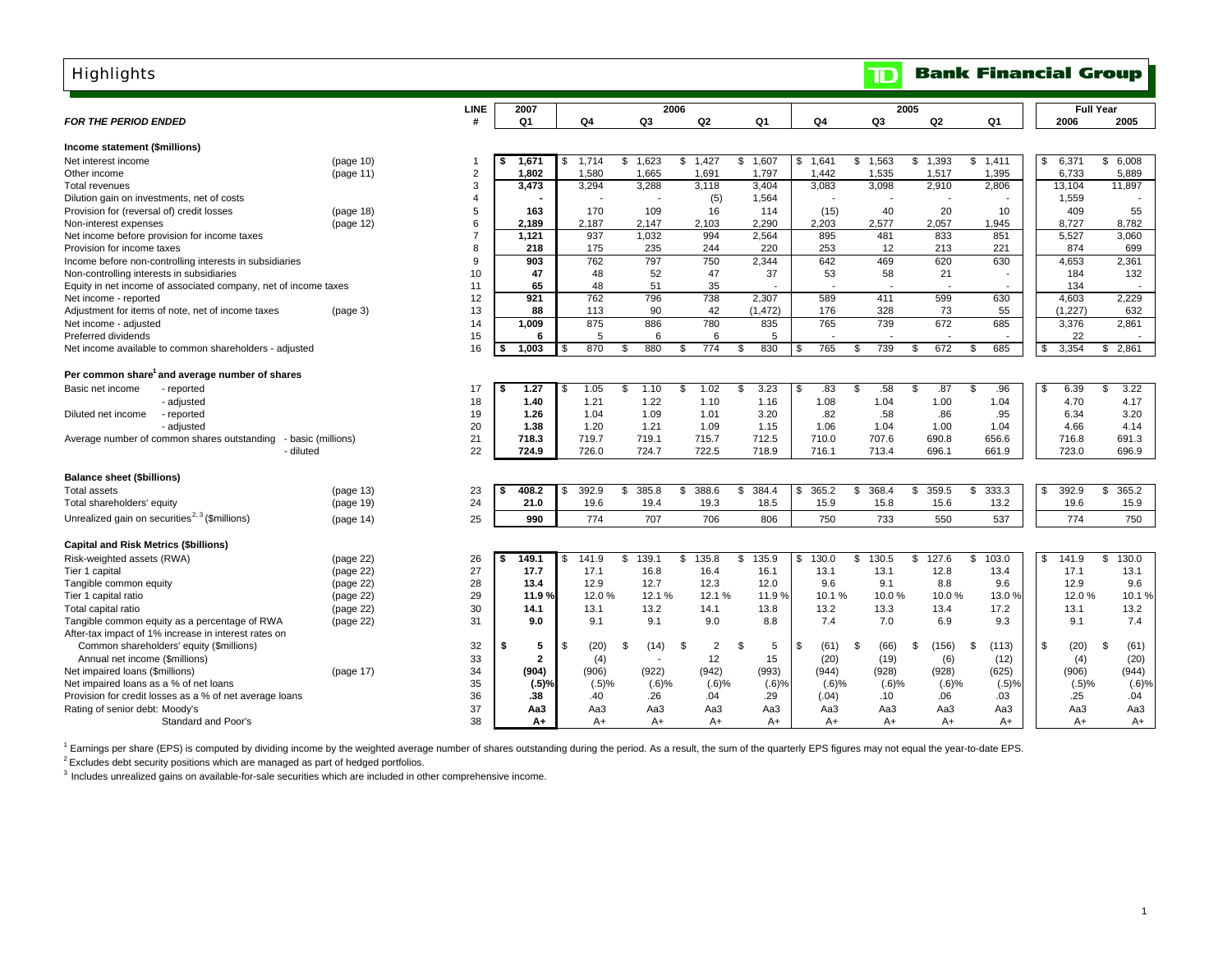### Shareholder Value

|                                                                     | <b>LINE</b>    | 2007        |                |             | 2006        |                |                |             | 2005        |                | <b>Full Year</b> |             |
|---------------------------------------------------------------------|----------------|-------------|----------------|-------------|-------------|----------------|----------------|-------------|-------------|----------------|------------------|-------------|
| <b>FOR THE PERIOD ENDED</b>                                         | #              | Q1          | Q <sub>4</sub> | Q3          | Q2          | Q <sub>1</sub> | Q <sub>4</sub> | Q3          | Q2          | Q <sub>1</sub> | 2006             | 2005        |
| <b>Business performance (\$millions)</b>                            |                |             |                |             |             |                |                |             |             |                |                  |             |
| Net income available to common shareholders                         | 1              | 915<br>-S   | 757<br>-\$     | \$<br>790   | 732<br>\$   | 2,302<br>\$    | 589<br>\$      | \$<br>411   | \$<br>599   | \$<br>630      | 4,581<br>\$      | \$<br>2,229 |
| Economic profit <sup>1</sup>                                        | $\overline{2}$ | 442         | 326            | 347         | 271         | 353            | 279            | 258         | 242         | 280            | 1,309            | 1,062       |
| Average common equity                                               | 3              | 19.969      | 19,069         | 18,692      | 18,183      | 16,476         | 15,755         | 15,693      | 14,298      | 12,846         | 17,983           | 14,600      |
| Average invested capital <sup>2</sup>                               | 4              | 23,684      | 22,710         | 22,270      | 21,694      | 19,908         | 19,103         | 18,952      | 17,464      | 15,926         | 21,523           | 17,813      |
| Return on common equity                                             | 5              | 18.2%       | 15.7%          | 16.8%       | 16.5%       | 55.4%          | 14.8%          | 10.4%       | 17.2 %      | 19.5%          | 25.5%            | 15.3%       |
| Adjusted return on common equity <sup>3</sup>                       | 6              | 19.9        | 18.1           | 18.7        | 17.5        | 20.0           | 19.3           | 18.7        | 19.3        | 21.2           | 18.7             | 19.6        |
| Return on tangible common equity <sup>4</sup>                       | $\overline{7}$ | 38.2        | 35.6           | 38.1        | 37.0        | 43.3           | 44.1           | 45.2        | 31.1        | 31.8           | 38.6             | 36.8        |
| Return on invested capital <sup>5</sup>                             | 8              | 16.8        | 15.2           | 15.7        | 14.6        | 16.5           | 15.9           | 15.5        | 15.8        | 17.1           | 15.6             | 16.1        |
| Return on risk-weighted assets <sup>6</sup>                         | 9              | 2.74        | 2.46           | 2.54        | 2.34        | 2.48           | 2.33           | 2.27        | 2.39        | 2.67           | 2.46             | 2.42        |
| Efficiency ratio                                                    | 10             | 63.0        | 66.4           | 65.3        | 67.6        | 46.1           | 71.5           | 83.2        | 70.7        | 69.3           | 59.5             | 73.8        |
| Effective tax rate                                                  | 11             | 19.4        | 18.7           | 22.8        | 24.5        | 8.6            | 28.3           | 2.5         | 25.6        | 26.0           | 15.8             | 22.8        |
| Net interest margin                                                 | 12             | 1.97        | 2.12           | 2.05        | 1.84        | 2.07           | 2.14           | 2.05        | 2.05        | 2.10           | 2.02             | 2.09        |
| Average number of full-time equivalent staff                        | 13             | 51,185      | 51,282         | 51,400      | 50,484      | 51,400         | 51,427         | 51,326      | 50,941      | 43,107         | 51,147           | 50,991      |
| Number of domestic retail outlets at period end                     | 14             | 1,075       | 1,073          | 1,051       | 1,052       | 1,050          | 1.048          | 1,034       | 1,033       | 1,033          | 1,073            | 1,048       |
| Number of U.S. retail outlets at period end <sup>7</sup>            | 15             | 613         | 618            | 620         | 630         | 425            | 425            | 424         | 424         |                | 618              | 425         |
| Number of retail brokerage offices at period end                    | 16             | 207         | 208            | 206         | 204         | 177            | 329            | 329         | 329         | 256            | 208              | 329         |
|                                                                     |                |             |                |             |             |                |                |             |             |                |                  |             |
| Common share performance                                            |                |             |                |             |             |                |                |             |             |                |                  |             |
| Closing market price                                                | 17             | 69.88<br>S. | 65.10<br>-\$   | \$<br>57.75 | 62.45<br>\$ | 60.65<br>\$    | 55.70<br>\$.   | \$<br>55.90 | 50.34<br>\$ | 48.15<br>\$    | \$<br>65.10      | \$<br>55.70 |
| Book value per common share                                         | 18             | 28.64       | 26.77          | 26.36       | 26.24       | 25.25          | 22.29          | 22.25       | 22.06       | 20.06          | 26.77            | 22.29       |
| Closing market price to book value                                  | 19             | 2.44        | 2.43           | 2.19        | 2.38        | 2.40           | 2.50           | 2.51        | 2.28        | 2.40           | 2.43             | 2.50        |
| Price earnings ratio<br>- reported <sup>®</sup>                     | 20             | 15.9        | 10.3           | 9.4         | 11.1        | 11.1           | 17.4           | 17.0        | 14.1        | 14.0           | 10.3             | 17.4        |
| - adjusted                                                          | 21             | 14.3        | 14.0           | 12.8        | 14.4        | 14.3           | 13.5           | 14.0        | 13.0        | 12.6           | 14.0             | 13.5        |
| Total market return on common shareholders' investment <sup>9</sup> | 22             | 18.6%       | 20.3%          | 6.4%        | 27.7%       | 29.8%          | 17.2 %         | 30.0%       | 16.7%       | 14.4 %         | 20.3%            | 17.2%       |
| Number of common shares outstanding (millions)                      | 23             | 719.0       | 717.4          | 720.8       | 718.8       | 714.7          | 711.8          | 709.0       | 706.7       | 658.3          | 717.4            | 711.8       |
| Total market capitalization (\$billions)                            | 24             | 50.2<br>\$  | 46.7<br>\$     | 41.6<br>\$  | 44.9<br>\$  | 43.3<br>\$     | 39.6<br>\$     | 39.6<br>\$  | 35.6<br>\$  | \$<br>31.7     | 46.7<br>\$       | 39.6<br>\$  |
| <b>Dividend Performance</b>                                         |                |             |                |             |             |                |                |             |             |                |                  |             |
| Dividend per common share                                           | 25             | 0.48<br>\$  | 0.48<br>-\$    | \$<br>0.44  | 0.44<br>\$  | 0.42<br>\$     | 0.42<br>\$     | \$<br>0.40  | 0.40<br>\$  | \$<br>0.36     | \$<br>1.78       | \$<br>1.58  |
| Dividend vield <sup>10</sup>                                        | 26             | 2.7%        | 2.8%           | 2.9%        | 2.6%        | 2.8%           | 2.8%           | 2.8%        | 2.9%        | 2.9%           | 2.9%             | 3.0%        |
| Common dividend payout ratio - reported                             | 27             | 37.7        | 45.8           | 40.0        | 43.0        | 13.0           | 50.6           | 68.9        | 46.9        | 37.5           | 27.9             | 49.3        |
| - adjusted                                                          | 28             | 34.4        | 39.9           | 35.9        | 40.7        | 36.1           | 39.0           | 38.3        | 41.8        | 34.5           | 38.1             | 38.4        |
|                                                                     |                |             |                |             |             |                |                |             |             |                |                  |             |

<sup>1</sup> Economic profit is adjusted net income available to common shareholders less a charge for average invested capital. The rate charged for invested capital is 9.4 % in 2007, 9.5% in 2006 and 10.1% in 2005.

 $<sup>2</sup>$  Invested capital is common shareholders' equity plus the cumulative after-tax amount of purchased intangible assets amortized as of the reporting date.</sup>

<sup>3</sup> Adjusted return on common equity is adjusted net income available to common shareholders divided by average common equity.

<sup>4</sup> Return on tangible common equity is adjusted net income available to common shareholders divided by average common equity less average goodwill and intangibles.

<sup>5</sup> Return on invested capital is adjusted net income available to common shareholders divided by average invested capital.

 $6$  Return on risk-weighted assets is adjusted net income available to common shareholders divided by average RWA.

 $<sup>7</sup>$  Includes retail bank outlets, private client centre branches, and estates and trusts branches.</sup>

<sup>8</sup> Closing common share price divided by diluted net income per common share for trailing 4 quarters.

9 Total shareholder return includes the year over year change in share price and assumes that dividends received were invested in additional common shares.

 $10$  Dividends per common share for trailing 4 quarters divided by average of high and low common share prices for the period.

# **Bank Financial Group**

 $\mathbf{D}$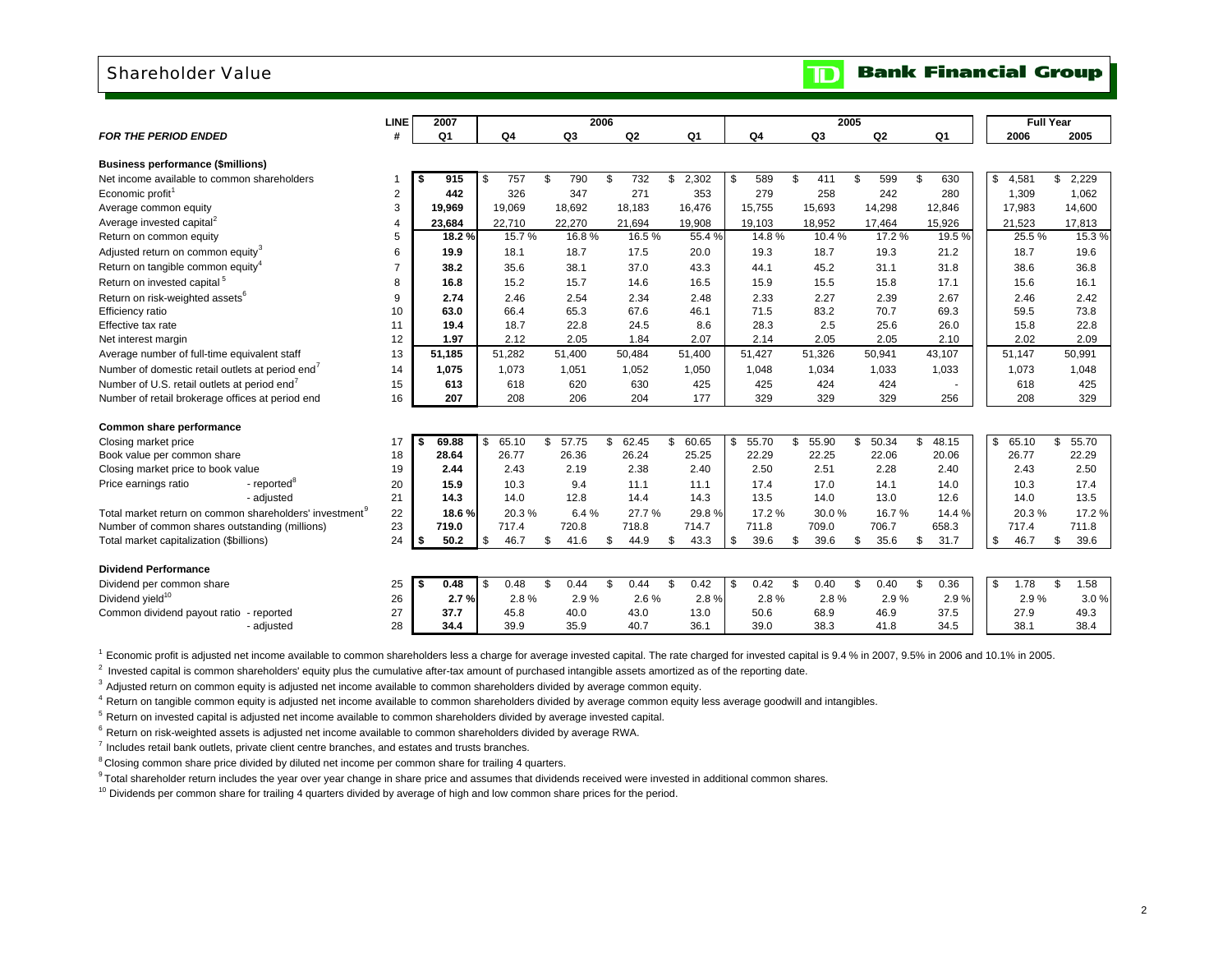# Adjustment for Items of Note, Net of Income Taxes<sup>1</sup>

| <b>FOR THE PERIOD ENDED</b>                                              | #  |                          |            |                | 2006 |        |                          |                |           | 2005                     |                |      |                          |                          | <b>Full Year</b> |        |
|--------------------------------------------------------------------------|----|--------------------------|------------|----------------|------|--------|--------------------------|----------------|-----------|--------------------------|----------------|------|--------------------------|--------------------------|------------------|--------|
|                                                                          |    | Q <sub>1</sub>           | Q4         | Q3             |      | Q2     | Q <sub>1</sub>           | Q <sub>4</sub> | Q3        |                          | Q <sub>2</sub> |      | Q1                       | 2006                     | 2005             |        |
| Items of note affecting net income (\$ millions)                         |    |                          |            |                |      |        |                          |                |           |                          |                |      |                          |                          |                  |        |
| Amortization of intangibles                                              |    | 83                       | \$<br>87   | \$<br>61       | \$   | 86     | \$<br>82                 | \$<br>86       | \$<br>91  | \$                       | 90             | \$   | 87                       | \$<br>316                | \$               | 354    |
| Dilution gain on Ameritrade transaction, net of costs                    | 2  |                          |            |                |      | 5      | (1,670)                  |                |           |                          |                |      |                          | (1,665)                  |                  |        |
| Dilution loss on the acquisition of Hudson by TD Banknorth               | 3  |                          |            |                |      |        | 72                       |                |           |                          |                |      |                          | 72                       |                  |        |
| Wholesale Banking restructuring charge                                   | 4  |                          |            |                |      |        | 35                       | 4              | 10        |                          | 15             |      | ۰.                       | 35                       |                  | 29     |
| Balance Sheet restructuring charge in TD Banknorth                       | 5  |                          |            |                |      |        | 19                       |                |           |                          |                |      |                          | 19                       |                  |        |
| Change in fair value of credit default swaps hedging the                 |    |                          |            |                |      |        |                          |                |           |                          |                |      |                          |                          |                  |        |
| corporate loan book <sup>2</sup>                                         | 6  | 5                        | 8          | 5              |      | (10)   | (10)                     | (7)            | 12        |                          | (33)           |      | 11                       | (7)                      |                  | (17)   |
| Non-core portfolio loan loss recoveries (sectoral related)               |    |                          |            |                |      |        | $\sim$                   | (60)           | (23)      |                          | (24)           |      | (20)                     | $\sim$                   |                  | (127)  |
| Tax charge related to reorganizations                                    | 8  |                          |            |                |      |        | $\sim$                   | 138            |           | $\overline{\phantom{a}}$ | 25             |      |                          | $\sim$                   |                  | 163    |
| Other tax items                                                          | 9  |                          |            | 24             |      |        | $\sim$                   | (68)           | (30)      |                          |                |      | ÷                        | 24                       |                  | (98)   |
| Loss on structured derivative portfolios                                 | 10 |                          |            |                |      |        | $\sim$                   | 70             | 30        |                          |                |      |                          |                          |                  | 100    |
| Preferred share redemption                                               | 11 |                          |            |                |      |        | $\sim$                   | 13             |           |                          |                |      |                          |                          |                  | 13     |
| Initial set up of specific allowance for credit card and overdraft loans | 12 |                          | 18         |                |      |        | $\sim$                   |                |           |                          |                |      |                          | 18                       |                  |        |
| General allowance release                                                | 13 |                          |            |                |      | (39)   | $\sim$                   |                |           |                          |                |      | (23)                     | (39)                     |                  | (23)   |
| Litigation charge                                                        | 14 |                          |            |                |      |        | $\overline{\phantom{a}}$ |                | 238       |                          |                |      |                          |                          |                  | 238    |
| Total                                                                    | 15 | 88<br>\$                 | \$<br>113  | 90<br>\$       | \$   | 42     | \$(1,472)                | \$<br>176      | 328<br>\$ | \$                       | 73             | \$   | 55                       | \$<br>(1, 227)           | \$               | 632    |
|                                                                          |    |                          |            |                |      |        |                          |                |           |                          |                |      |                          |                          |                  |        |
| Items of note affecting diluted earnings per share $(\text{$\$})^3$      |    |                          |            |                |      |        |                          |                |           |                          |                |      |                          |                          |                  |        |
| Amortization of intangibles                                              | 16 | 0.11<br>\$               | \$<br>0.12 | 0.08<br>\$     | \$   | 0.11   | 0.11<br>- \$             | \$<br>0.12     | \$        | $0.12$ \$                | 0.13           | \$   | 0.13                     | \$<br>$0.42 \quad$ \$    |                  | 0.51   |
| Dilution gain on Ameritrade transaction, net of costs                    | 17 |                          |            |                |      | 0.01   | (2.32)                   |                |           |                          | ٠              |      |                          | (2.30)                   |                  | $\sim$ |
| Dilution loss on the acquisition of Hudson by TD Banknorth               | 18 | $\overline{\phantom{0}}$ |            |                |      | ÷.     | 0.10                     |                | $\sim$    |                          | ÷.             |      |                          | 0.10                     |                  |        |
| Wholesale Banking restructuring charge                                   | 19 |                          |            |                |      |        | 0.05                     |                |           | 0.02                     | 0.02           |      |                          | 0.05                     |                  | 0.04   |
| Balance Sheet restructuring charge in TD Banknorth                       | 20 |                          |            |                |      |        | 0.03                     |                |           |                          |                |      |                          | 0.03                     |                  |        |
| Change in fair value of credit default swaps hedging the                 |    |                          |            |                |      |        |                          |                |           |                          |                |      |                          |                          |                  |        |
| corporate loan book <sup>2</sup>                                         | 21 | 0.01                     | 0.01       | 0.01           |      | (0.01) | (0.02)                   | (0.01)         |           | 0.02                     | (0.05)         |      | 0.02                     | (0.01)                   |                  | (0.02) |
| Non-core portfolio loan loss recoveries (sectoral related)               | 22 | $\overline{\phantom{a}}$ |            | $\sim$         |      | ×      | $\sim$                   | (0.08)         |           | (0.03)                   | (0.03)         |      | (0.03)                   | $\sim$                   |                  | (0.17) |
| Tax charge related to reorganizations                                    | 23 |                          |            |                |      |        | $\sim$                   | 0.19           |           | $\sim$                   | 0.04           |      | $\overline{\phantom{a}}$ | $\sim$                   |                  | 0.23   |
| Other tax items <sup>4</sup>                                             | 24 |                          |            | 0.03           |      |        | $\sim$                   | (0.10)         |           | (0.04)                   |                |      |                          | 0.03                     |                  | (0.14) |
| Loss on structured derivative portfolios                                 | 25 | $\overline{\phantom{0}}$ |            |                |      |        | $\sim$                   | 0.10           |           | 0.04                     |                |      |                          |                          |                  | 0.14   |
| Preferred share redemption                                               | 26 | $\overline{\phantom{0}}$ |            |                |      |        | $\sim$                   | 0.02           |           |                          |                |      | $\sim$                   | $\sim$                   |                  | 0.02   |
| Initial set up of specific allowance for credit card and overdraft loans | 27 | $\overline{\phantom{0}}$ | 0.03       |                |      |        | $\sim$                   |                |           |                          |                |      |                          | 0.03                     |                  |        |
| General allowance release                                                | 28 |                          |            |                |      | (0.05) | $\overline{\phantom{a}}$ | ۰              |           |                          |                |      | (0.03)                   | (0.05)                   |                  | (0.03) |
| Litigation charge                                                        | 29 |                          |            |                |      |        |                          |                |           | 0.33                     |                |      |                          | $\sim$                   |                  | 0.33   |
| TD Ameritrade timing impact                                              | 30 |                          |            |                |      | 0.02   | $\sim$                   |                |           |                          |                |      |                          | 0.02                     |                  |        |
| Banknorth timing impact                                                  | 31 |                          |            | $\overline{a}$ |      | ÷.     | $\sim$                   |                |           |                          | 0.03           |      |                          | $\overline{\phantom{a}}$ |                  | 0.03   |
| Total                                                                    | 32 | l \$                     | 0.16       | 0.12<br>-\$    | - \$ | 0.08   | $(2.05)$ \$<br>- \$      | 0.24           | - \$      | 0.46 <sup>5</sup>        | 0.14           | - \$ | 0.09                     | \$<br>$(1.68)$ \$        |                  | 0.94   |

1 The adjustment for items of note, net of income taxes, is removed from reported earnings to compute adjusted earnings.

<sup>2</sup> The Bank purchases credit default swaps (CDS) to hedge the credit risk in Wholesale Banking's corporate lending portfolio. These CDS do not qualify for hedge accounting treatment and, therefore, they are measured at fa with changes in fair value recognized in current period's earnings. The related loans are accounted for at amortized cost. Management believes that this asymmetry in the accounting treatment between CDS and loans would res in periodic profit and loss volatility which is not indicative of the economics of the corporate loan portfolio or the underlying business performance in Wholesale Banking. As a result, the CDS are accounted for on an accr the Wholesale Banking segment and the gains and losses on the CDS, in excess of the accrued cost, are reported in the Corporate segment. Adjusted earnings excludes the gains and losses on the CDS in excess of the accrued cost. Previously, this item was described as "Hedging impact due to AcG-13". As part of the adoption of the new financial instruments standards, the quidance under Accounting Guideline 13: Hedging Relationships (AcG-13) wa replaced by Canadian Institute of Chartered Accountants (CICA) Handbook Section 3865, Hedges.

<sup>3</sup> EPS impact is computed by dividing items of note by the weighted average number of shares outstanding during the period. As a result, the sum of the quarterly EPS impact may not equal the year-to-date EPS impact.

4 For 2006, the impact of future tax decreases of \$24 million (3 cents per share) on adjusted earnings is included in "Other tax items".

#### **Bank Financial Group**  $\mathbf{D}$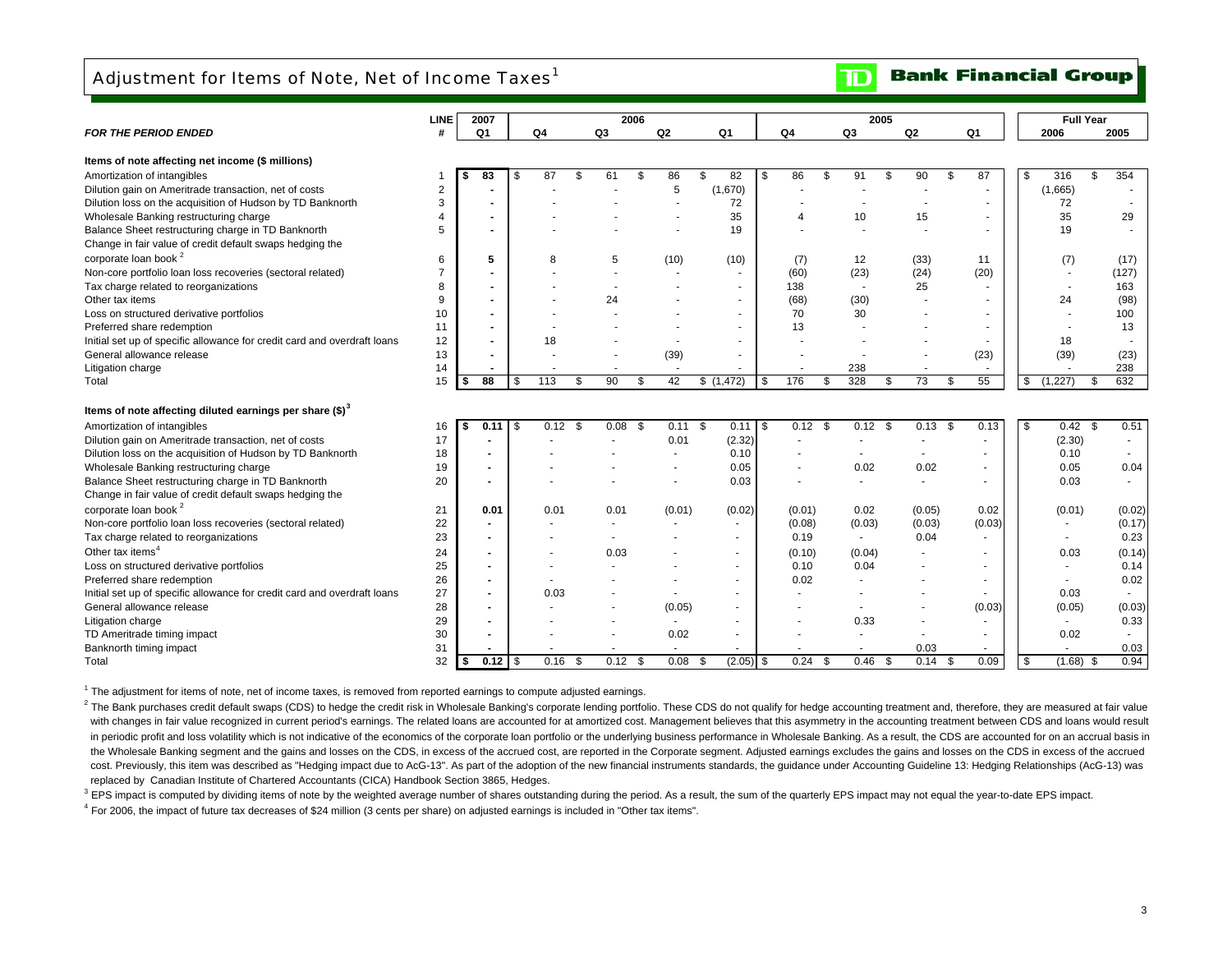# Segmented Results Summary

### **RESULTS OF OPERATIONS(\$millions)**

| Q1<br>Q <sub>4</sub><br>Q2<br>Q1<br>Q <sub>4</sub><br>Q3<br>Q2<br>Q1<br>2005<br><b>FOR THE PERIOD ENDED</b><br>#<br>Q3<br>2006<br>Net Income - adjusted (where applicable)<br>501<br>524<br>465<br>\$<br>476<br>443<br>434<br>\$<br>401<br>424<br>\$<br>966,<br>\$1.702<br>Canadian Personal and Commercial Banking<br>544<br>\$<br>\$<br>\$<br>\$<br>£.<br>- 56<br>S<br>2<br>186<br>152<br>99<br>98<br>Wealth Management<br>148<br>152<br>138<br>136<br>99<br>590<br>432<br>3<br>70<br>U.S. Personal and Commercial Banking<br>63<br>68<br>59<br>65<br>69<br>255<br>64<br>19<br>158<br>712<br>744<br>676<br>679<br>648<br>603<br>522<br><b>Total Retail</b><br>794<br>519<br>2,811<br>2,292<br>4<br><b>Wholesale Banking</b><br>5<br>197<br>146<br>179<br>140<br>199<br>115<br>130<br>141<br>664<br>551<br>165<br>(37)<br>$\overline{2}$<br>6<br>18<br>17<br>(36)<br>(43)<br>(12)<br>22<br>(99)<br>18<br>6<br>Corporate<br>875<br>886<br>780<br>835<br>765<br>739<br>672<br>685<br>\$<br>3,376<br>7<br>1,009<br>\$<br>\$<br>\$<br>\$2,861<br><b>Total Bank</b><br>\$<br>\$<br>\$<br>\$<br>S<br><b>Return on Invested Capital</b><br>24.7%<br>23.0%<br>26.2%<br>25.1%<br>25.0%<br>23.4%<br>23.3%<br>22.5%<br>25.2%<br>Canadian Personal and Commercial Banking<br>26.4%<br>8<br>20.1<br>15.8<br>17.9<br>21.0<br>20.8<br>15.3<br>14.7<br>19.5<br>16.4<br>Wealth Management<br>9<br>26.0<br>14.8<br>U.S. Personal and Commercial Banking<br>4.2<br>10<br>4.3<br>4.6<br>4.4<br>5.4<br>5.6<br>5.5<br>4.5<br>4.6<br>5.4<br><b>Wholesale Banking</b><br>30.2<br>23.5<br>29.4<br>24.6<br>34.4<br>19.4<br>19.7<br>27.1<br>22.9<br>27.9<br>22.3<br>11<br><b>Total Bank</b><br>16.1%<br>12<br>16.8%<br>15.2 %<br>15.7%<br>14.6%<br>16.5%<br>15.9%<br>15.5%<br>15.8%<br>17.1 %<br>15.6%<br>Percentage of Net Income Mix <sup>1</sup><br>81%<br>80%<br>83%<br>81%<br>83%<br>77%<br>76 %<br>79 %<br><b>Total Retail</b><br>85 %<br>82%<br>81 %<br>13<br>17<br>14<br>20<br>17<br>19<br>23<br>15<br>18<br>24<br>21<br>19<br>19<br>Wholesale Banking<br>100 %<br>100 %<br>100 %<br>100 %<br>100 %<br>100 %<br>100 %<br>100 %<br>100 %<br>100 %<br><b>Total Bank</b><br>15<br>100 %<br>Geographic Contribution to Total Revenue <sup>2</sup><br>77 %<br>70 %<br>$74\%$<br>$69\%$<br>69%<br>77%<br>70 %<br>73 %<br>68 %<br>66 %<br>73 %<br>Canada<br>16<br><b>United States</b><br>17<br>17<br>22<br>17<br>22<br>18<br>25<br>29<br>25<br>18<br>14<br>20<br>6<br>8<br>8<br>3<br>13<br>$\overline{7}$<br>8<br>18<br>6<br>9<br>9<br>10<br>Other<br>100 %<br>100 %<br>100 %<br>100 %<br><b>Total Bank</b><br>19<br>100 %<br>100 %<br>100 %<br>100 %<br>100 %<br>100 %<br>100 % | <b>LINE</b> | 2007 |  | 2006 |  |  |  |  | 2005 |  |  | <b>Full Year</b> |  |
|----------------------------------------------------------------------------------------------------------------------------------------------------------------------------------------------------------------------------------------------------------------------------------------------------------------------------------------------------------------------------------------------------------------------------------------------------------------------------------------------------------------------------------------------------------------------------------------------------------------------------------------------------------------------------------------------------------------------------------------------------------------------------------------------------------------------------------------------------------------------------------------------------------------------------------------------------------------------------------------------------------------------------------------------------------------------------------------------------------------------------------------------------------------------------------------------------------------------------------------------------------------------------------------------------------------------------------------------------------------------------------------------------------------------------------------------------------------------------------------------------------------------------------------------------------------------------------------------------------------------------------------------------------------------------------------------------------------------------------------------------------------------------------------------------------------------------------------------------------------------------------------------------------------------------------------------------------------------------------------------------------------------------------------------------------------------------------------------------------------------------------------------------------------------------------------------------------------------------------------------------------------------------------------------------------------------------------------------------------------------------------------------------------------------------------------------------------------------------------------------------------------------------------------------------------------------------------------------------------------------------------------------------------|-------------|------|--|------|--|--|--|--|------|--|--|------------------|--|
| 23.1%                                                                                                                                                                                                                                                                                                                                                                                                                                                                                                                                                                                                                                                                                                                                                                                                                                                                                                                                                                                                                                                                                                                                                                                                                                                                                                                                                                                                                                                                                                                                                                                                                                                                                                                                                                                                                                                                                                                                                                                                                                                                                                                                                                                                                                                                                                                                                                                                                                                                                                                                                                                                                                                    |             |      |  |      |  |  |  |  |      |  |  |                  |  |
|                                                                                                                                                                                                                                                                                                                                                                                                                                                                                                                                                                                                                                                                                                                                                                                                                                                                                                                                                                                                                                                                                                                                                                                                                                                                                                                                                                                                                                                                                                                                                                                                                                                                                                                                                                                                                                                                                                                                                                                                                                                                                                                                                                                                                                                                                                                                                                                                                                                                                                                                                                                                                                                          |             |      |  |      |  |  |  |  |      |  |  |                  |  |
|                                                                                                                                                                                                                                                                                                                                                                                                                                                                                                                                                                                                                                                                                                                                                                                                                                                                                                                                                                                                                                                                                                                                                                                                                                                                                                                                                                                                                                                                                                                                                                                                                                                                                                                                                                                                                                                                                                                                                                                                                                                                                                                                                                                                                                                                                                                                                                                                                                                                                                                                                                                                                                                          |             |      |  |      |  |  |  |  |      |  |  |                  |  |
|                                                                                                                                                                                                                                                                                                                                                                                                                                                                                                                                                                                                                                                                                                                                                                                                                                                                                                                                                                                                                                                                                                                                                                                                                                                                                                                                                                                                                                                                                                                                                                                                                                                                                                                                                                                                                                                                                                                                                                                                                                                                                                                                                                                                                                                                                                                                                                                                                                                                                                                                                                                                                                                          |             |      |  |      |  |  |  |  |      |  |  |                  |  |
|                                                                                                                                                                                                                                                                                                                                                                                                                                                                                                                                                                                                                                                                                                                                                                                                                                                                                                                                                                                                                                                                                                                                                                                                                                                                                                                                                                                                                                                                                                                                                                                                                                                                                                                                                                                                                                                                                                                                                                                                                                                                                                                                                                                                                                                                                                                                                                                                                                                                                                                                                                                                                                                          |             |      |  |      |  |  |  |  |      |  |  |                  |  |
|                                                                                                                                                                                                                                                                                                                                                                                                                                                                                                                                                                                                                                                                                                                                                                                                                                                                                                                                                                                                                                                                                                                                                                                                                                                                                                                                                                                                                                                                                                                                                                                                                                                                                                                                                                                                                                                                                                                                                                                                                                                                                                                                                                                                                                                                                                                                                                                                                                                                                                                                                                                                                                                          |             |      |  |      |  |  |  |  |      |  |  |                  |  |
|                                                                                                                                                                                                                                                                                                                                                                                                                                                                                                                                                                                                                                                                                                                                                                                                                                                                                                                                                                                                                                                                                                                                                                                                                                                                                                                                                                                                                                                                                                                                                                                                                                                                                                                                                                                                                                                                                                                                                                                                                                                                                                                                                                                                                                                                                                                                                                                                                                                                                                                                                                                                                                                          |             |      |  |      |  |  |  |  |      |  |  |                  |  |
|                                                                                                                                                                                                                                                                                                                                                                                                                                                                                                                                                                                                                                                                                                                                                                                                                                                                                                                                                                                                                                                                                                                                                                                                                                                                                                                                                                                                                                                                                                                                                                                                                                                                                                                                                                                                                                                                                                                                                                                                                                                                                                                                                                                                                                                                                                                                                                                                                                                                                                                                                                                                                                                          |             |      |  |      |  |  |  |  |      |  |  |                  |  |
|                                                                                                                                                                                                                                                                                                                                                                                                                                                                                                                                                                                                                                                                                                                                                                                                                                                                                                                                                                                                                                                                                                                                                                                                                                                                                                                                                                                                                                                                                                                                                                                                                                                                                                                                                                                                                                                                                                                                                                                                                                                                                                                                                                                                                                                                                                                                                                                                                                                                                                                                                                                                                                                          |             |      |  |      |  |  |  |  |      |  |  |                  |  |
|                                                                                                                                                                                                                                                                                                                                                                                                                                                                                                                                                                                                                                                                                                                                                                                                                                                                                                                                                                                                                                                                                                                                                                                                                                                                                                                                                                                                                                                                                                                                                                                                                                                                                                                                                                                                                                                                                                                                                                                                                                                                                                                                                                                                                                                                                                                                                                                                                                                                                                                                                                                                                                                          |             |      |  |      |  |  |  |  |      |  |  |                  |  |
|                                                                                                                                                                                                                                                                                                                                                                                                                                                                                                                                                                                                                                                                                                                                                                                                                                                                                                                                                                                                                                                                                                                                                                                                                                                                                                                                                                                                                                                                                                                                                                                                                                                                                                                                                                                                                                                                                                                                                                                                                                                                                                                                                                                                                                                                                                                                                                                                                                                                                                                                                                                                                                                          |             |      |  |      |  |  |  |  |      |  |  |                  |  |
|                                                                                                                                                                                                                                                                                                                                                                                                                                                                                                                                                                                                                                                                                                                                                                                                                                                                                                                                                                                                                                                                                                                                                                                                                                                                                                                                                                                                                                                                                                                                                                                                                                                                                                                                                                                                                                                                                                                                                                                                                                                                                                                                                                                                                                                                                                                                                                                                                                                                                                                                                                                                                                                          |             |      |  |      |  |  |  |  |      |  |  |                  |  |
|                                                                                                                                                                                                                                                                                                                                                                                                                                                                                                                                                                                                                                                                                                                                                                                                                                                                                                                                                                                                                                                                                                                                                                                                                                                                                                                                                                                                                                                                                                                                                                                                                                                                                                                                                                                                                                                                                                                                                                                                                                                                                                                                                                                                                                                                                                                                                                                                                                                                                                                                                                                                                                                          |             |      |  |      |  |  |  |  |      |  |  |                  |  |
|                                                                                                                                                                                                                                                                                                                                                                                                                                                                                                                                                                                                                                                                                                                                                                                                                                                                                                                                                                                                                                                                                                                                                                                                                                                                                                                                                                                                                                                                                                                                                                                                                                                                                                                                                                                                                                                                                                                                                                                                                                                                                                                                                                                                                                                                                                                                                                                                                                                                                                                                                                                                                                                          |             |      |  |      |  |  |  |  |      |  |  |                  |  |
|                                                                                                                                                                                                                                                                                                                                                                                                                                                                                                                                                                                                                                                                                                                                                                                                                                                                                                                                                                                                                                                                                                                                                                                                                                                                                                                                                                                                                                                                                                                                                                                                                                                                                                                                                                                                                                                                                                                                                                                                                                                                                                                                                                                                                                                                                                                                                                                                                                                                                                                                                                                                                                                          |             |      |  |      |  |  |  |  |      |  |  |                  |  |
|                                                                                                                                                                                                                                                                                                                                                                                                                                                                                                                                                                                                                                                                                                                                                                                                                                                                                                                                                                                                                                                                                                                                                                                                                                                                                                                                                                                                                                                                                                                                                                                                                                                                                                                                                                                                                                                                                                                                                                                                                                                                                                                                                                                                                                                                                                                                                                                                                                                                                                                                                                                                                                                          |             |      |  |      |  |  |  |  |      |  |  |                  |  |
|                                                                                                                                                                                                                                                                                                                                                                                                                                                                                                                                                                                                                                                                                                                                                                                                                                                                                                                                                                                                                                                                                                                                                                                                                                                                                                                                                                                                                                                                                                                                                                                                                                                                                                                                                                                                                                                                                                                                                                                                                                                                                                                                                                                                                                                                                                                                                                                                                                                                                                                                                                                                                                                          |             |      |  |      |  |  |  |  |      |  |  |                  |  |
|                                                                                                                                                                                                                                                                                                                                                                                                                                                                                                                                                                                                                                                                                                                                                                                                                                                                                                                                                                                                                                                                                                                                                                                                                                                                                                                                                                                                                                                                                                                                                                                                                                                                                                                                                                                                                                                                                                                                                                                                                                                                                                                                                                                                                                                                                                                                                                                                                                                                                                                                                                                                                                                          |             |      |  |      |  |  |  |  |      |  |  |                  |  |
|                                                                                                                                                                                                                                                                                                                                                                                                                                                                                                                                                                                                                                                                                                                                                                                                                                                                                                                                                                                                                                                                                                                                                                                                                                                                                                                                                                                                                                                                                                                                                                                                                                                                                                                                                                                                                                                                                                                                                                                                                                                                                                                                                                                                                                                                                                                                                                                                                                                                                                                                                                                                                                                          |             |      |  |      |  |  |  |  |      |  |  |                  |  |
|                                                                                                                                                                                                                                                                                                                                                                                                                                                                                                                                                                                                                                                                                                                                                                                                                                                                                                                                                                                                                                                                                                                                                                                                                                                                                                                                                                                                                                                                                                                                                                                                                                                                                                                                                                                                                                                                                                                                                                                                                                                                                                                                                                                                                                                                                                                                                                                                                                                                                                                                                                                                                                                          |             |      |  |      |  |  |  |  |      |  |  |                  |  |
|                                                                                                                                                                                                                                                                                                                                                                                                                                                                                                                                                                                                                                                                                                                                                                                                                                                                                                                                                                                                                                                                                                                                                                                                                                                                                                                                                                                                                                                                                                                                                                                                                                                                                                                                                                                                                                                                                                                                                                                                                                                                                                                                                                                                                                                                                                                                                                                                                                                                                                                                                                                                                                                          |             |      |  |      |  |  |  |  |      |  |  |                  |  |
|                                                                                                                                                                                                                                                                                                                                                                                                                                                                                                                                                                                                                                                                                                                                                                                                                                                                                                                                                                                                                                                                                                                                                                                                                                                                                                                                                                                                                                                                                                                                                                                                                                                                                                                                                                                                                                                                                                                                                                                                                                                                                                                                                                                                                                                                                                                                                                                                                                                                                                                                                                                                                                                          |             |      |  |      |  |  |  |  |      |  |  |                  |  |
|                                                                                                                                                                                                                                                                                                                                                                                                                                                                                                                                                                                                                                                                                                                                                                                                                                                                                                                                                                                                                                                                                                                                                                                                                                                                                                                                                                                                                                                                                                                                                                                                                                                                                                                                                                                                                                                                                                                                                                                                                                                                                                                                                                                                                                                                                                                                                                                                                                                                                                                                                                                                                                                          |             |      |  |      |  |  |  |  |      |  |  |                  |  |
|                                                                                                                                                                                                                                                                                                                                                                                                                                                                                                                                                                                                                                                                                                                                                                                                                                                                                                                                                                                                                                                                                                                                                                                                                                                                                                                                                                                                                                                                                                                                                                                                                                                                                                                                                                                                                                                                                                                                                                                                                                                                                                                                                                                                                                                                                                                                                                                                                                                                                                                                                                                                                                                          |             |      |  |      |  |  |  |  |      |  |  |                  |  |
|                                                                                                                                                                                                                                                                                                                                                                                                                                                                                                                                                                                                                                                                                                                                                                                                                                                                                                                                                                                                                                                                                                                                                                                                                                                                                                                                                                                                                                                                                                                                                                                                                                                                                                                                                                                                                                                                                                                                                                                                                                                                                                                                                                                                                                                                                                                                                                                                                                                                                                                                                                                                                                                          |             |      |  |      |  |  |  |  |      |  |  |                  |  |
|                                                                                                                                                                                                                                                                                                                                                                                                                                                                                                                                                                                                                                                                                                                                                                                                                                                                                                                                                                                                                                                                                                                                                                                                                                                                                                                                                                                                                                                                                                                                                                                                                                                                                                                                                                                                                                                                                                                                                                                                                                                                                                                                                                                                                                                                                                                                                                                                                                                                                                                                                                                                                                                          |             |      |  |      |  |  |  |  |      |  |  |                  |  |

<sup>1</sup> Percentages exclude Corporate segment results.

 $2$  TEB amounts and dilution gains on net investments are not included.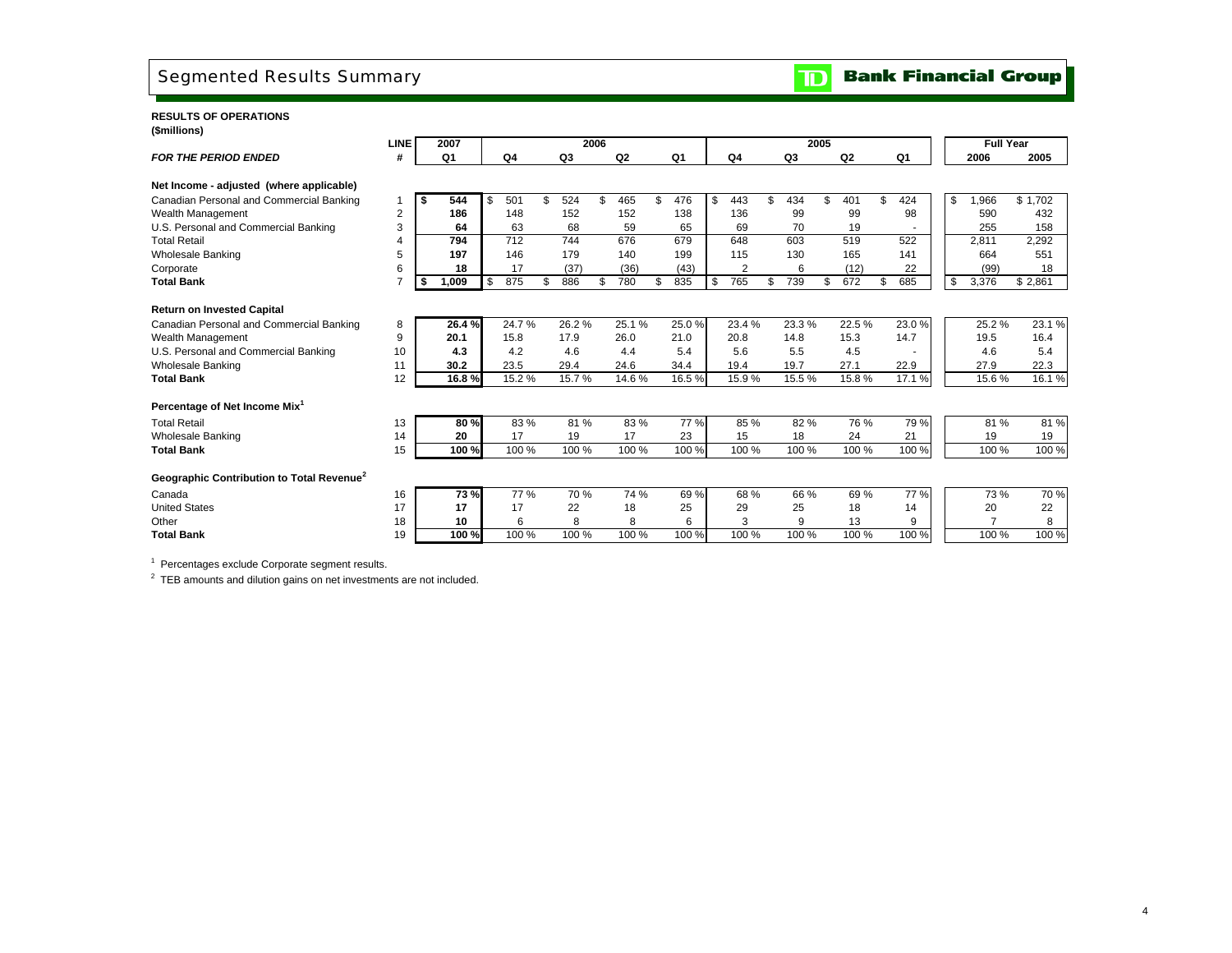

### **RESULTS OF OPERATIONS(\$millions)**

|                                                       | <b>LINE</b>    |    | 2007   |            | 2006      |         |                |         |        |     |         | 2005      |           |           | <b>Full Year</b> |           |       |
|-------------------------------------------------------|----------------|----|--------|------------|-----------|---------|----------------|---------|--------|-----|---------|-----------|-----------|-----------|------------------|-----------|-------|
| <b>FOR THE PERIOD ENDED</b>                           | #              |    | Q1     | Q4         | Q3        |         | Q <sub>2</sub> |         | Q1     |     | Q4      | Q3        | Q2        | Q1        | 2006             | 2005      |       |
|                                                       |                |    |        |            |           |         |                |         |        |     |         |           |           |           |                  |           |       |
| Net interest income                                   |                | \$ | 1,307  | \$<br>,295 | \$1,260   | \$1,147 |                | \$1,177 |        |     | \$1,129 | \$1,094   | \$1,030   | \$1,089   | \$<br>4,879      | \$4,342   |       |
| Other income                                          | $\overline{2}$ |    | 703    | 653        | 669       |         | 624            |         | 627    |     | 600     | 600       | 587       | 574       | 2,573            | 2,361     |       |
| Total revenue                                         | 3              |    | 2,010  | 1,948      | 1,929     |         | 1,771          |         | 1.804  |     | 1,729   | 1,694     | 1,617     | 1.663     | 7,452            | 6,703     |       |
| Provision for credit losses                           | 4              |    | 138    | 132        | 104       |         | 78             |         | 99     |     | 97      | 90        | 91        | 95        | 413              | 373       |       |
| Non-interest expenses                                 | 5              |    | 1,059  | 1,068      | 1,039     |         | 994            |         | 985    |     | 968     | 956       | 925       | 924       | 4,086            | 3,773     |       |
| Net income before income taxes                        | 6              |    | 813    | 748        | 786       |         | 699            |         | 720    |     | 664     | 648       | 601       | 644       | 2,953            | 2,557     |       |
| Income taxes                                          |                |    | 269    | 247        | 262       |         | 234            |         | 244    |     | 221     | 214       | 200       | 220       | 987              | 855       |       |
| Net Income - reported                                 | 8              |    | 544    | 501        | 524       |         | 465            |         | 476    |     | 443     | 434       | 401       | 424       | 1,966            | 1,702     |       |
| Adjustment for items of note, net of income taxes     | 9              |    |        |            |           |         |                |         |        |     |         |           |           |           |                  |           |       |
| Net income - adjusted                                 | 10             |    | 544    | \$<br>501  | 524       | \$      | 465            | \$      | 476    | \$  | 443     | \$<br>434 | \$<br>401 | \$<br>424 | \$<br>1,966      | \$1,702   |       |
|                                                       |                |    |        |            |           |         |                |         |        |     |         |           |           |           |                  |           |       |
| Average invested capital (\$billions)                 | 11             | Ŝ. | 8.2    | \$<br>8.0  | \$<br>7.9 | \$      | 7.6            | \$      | 7.6    | \$. | 7.5     | \$<br>7.4 | \$<br>7.3 | \$<br>7.3 | \$<br>7.8        | \$<br>7.4 |       |
| Economic profit <sup>1</sup>                          | 12             |    | 369    | 328        | 354       |         | 307            |         | 314    |     | 273     | 266       | 241       | 258       | 1,303            | 1,038     |       |
| Return on invested capital                            | 13             |    | 26.4%  | 24.7%      | 26.2%     |         | 25.1%          |         | 25.0%  |     | 23.4%   | 23.3%     | 22.5 %    | 23.0%     | 25.2%            |           | 23.1% |
|                                                       |                |    |        |            |           |         |                |         |        |     |         |           |           |           |                  |           |       |
| Key performance indicators (\$billions)               |                |    |        |            |           |         |                |         |        |     |         |           |           |           |                  |           |       |
| Risk-weighted assets <sup>2</sup>                     | 14             | \$ | 66     | \$<br>65   | \$<br>65  | \$      | 61             | \$      | 60     | \$  | 58      | \$<br>59  | \$<br>57  | \$<br>58  | \$<br>65         | 58<br>ደ   |       |
| Average loans - personal                              | 15             |    | 110    | 111        | 111       |         | 109            |         | 107    |     | 103     | 100       | 98        | 99        | 110              | 100       |       |
| Average loans and acceptances - business              | 16             |    | 18     | 18         | 18        |         | 18             |         | 17     |     | 17      | 17        | 17        | 16        | 18               | 17        |       |
| Average securitized loans                             | 17             |    | 44     | 39         | 35        |         | 33             |         | 33     |     | 34      | 34        | 32        | 30        | 35               | 33        |       |
| Average deposits - personal                           | 18             |    | 101    | 100        | 98        |         | 96             |         | 94     |     | 94      | 93        | 91        | 90        | 97               | 92        |       |
| Average deposits - business                           | 19             |    | 38     | 36         | 36        |         | 34             |         | 35     |     | 33      | 32        | 31        | 31        | 35               | 32        |       |
| Margin on avg. earning assets inc. securitized assets | 20             |    | 3.03%  | 3.07%      | 3.08%     |         | 2.98%          |         | 3.01%  |     | 2.96%   | 2.92%     | 2.95%     | 3.02%     | 3.04%            |           | 2.96% |
| Efficiency ratio                                      | 21             |    | 52.7%  | 54.8%      | 53.9%     |         | 56.1%          |         | 54.6%  |     | 56.0%   | 56.4%     | 57.2%     | 55.6%     | 54.8%            |           | 56.3% |
| Average number of full-time equivalent staff          | 22             |    | 30,413 | 29,805     | 29.686    |         | 29,402         |         | 29.510 |     | 29,539  | 29,358    | 28,795    | 28,566    | 29,602           | 29,072    |       |

 $1$  The rate charged for invested capital is 8.5% in 2007, 8.5% in 2006, and 9.0% in 2005.

<sup>2</sup> Balances prior to Q4 2006 have been reclassified from Corporate segment.

Canadian Personal and Commercial Banking comprises our personal and business banking in Canada as well as our global insurance operations (excluding the U.S.). Under the TD Canada Trust brand, the retail operations provide a full range of financial products and services to approximately 11 million personal and small business customers. Products and services are provided - anywhere, anytime - through telephone and internet banking, more than 2,500 automated banking machines and a network of 1,039 branches located across Canada. Under the TD Insurance and TD Meloche Monnex brands, the Bank offers a broad range of insurance products, including home and automobile coverage, life and health insurance, as well as credit protection coverage on TD Canada Trust lending products. TD Commercial Banking serves the needs of Canadian businesses, customizing a broad range of products and services to meet their financing, investment, cash management, international trade and day-to-day banking needs.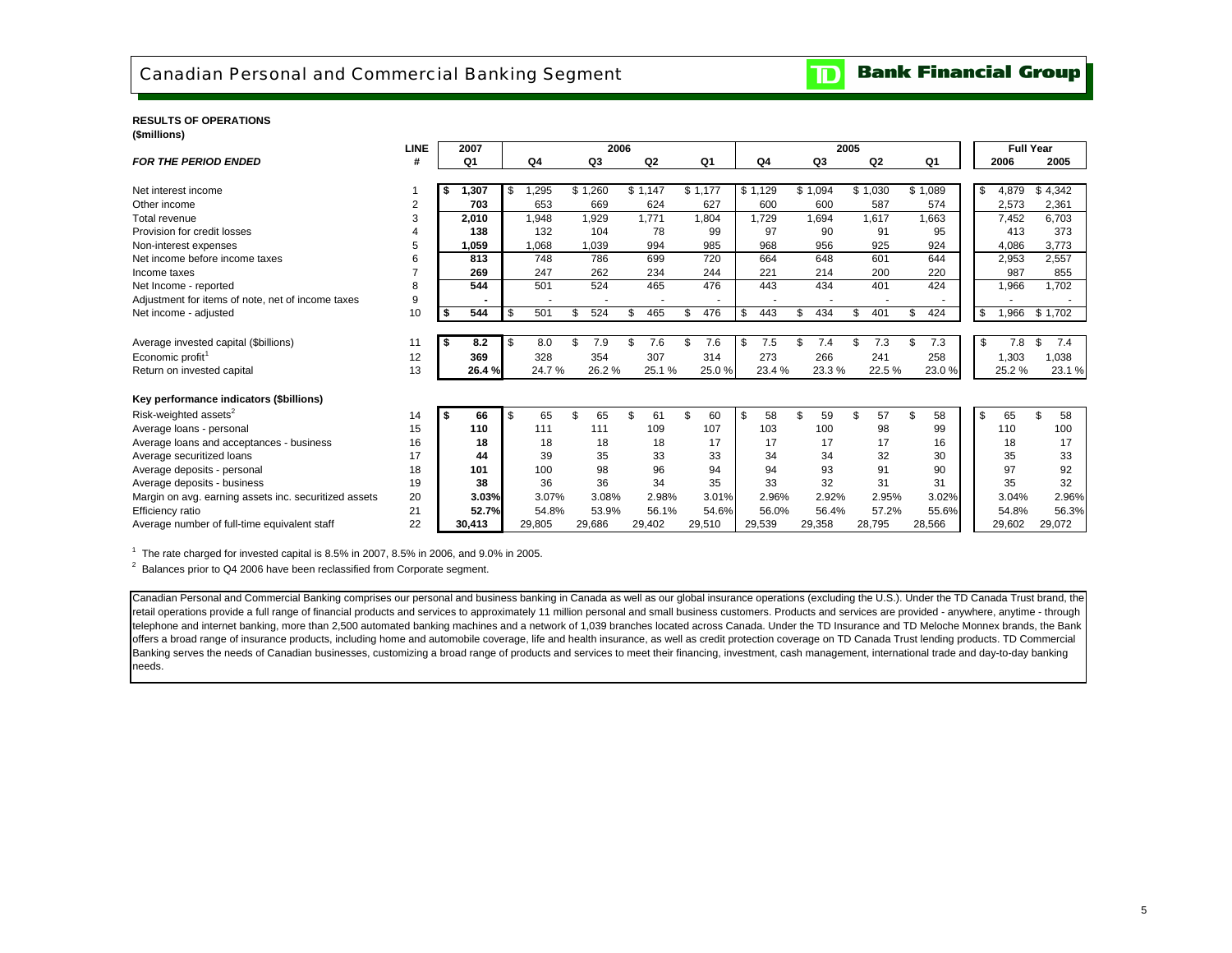# Wealth Management Segment<sup>1</sup>

**Bank Financial Group**  $\overline{\mathbf{D}}$ 

### **RESULTS OF OPERATIONS(\$millions)**

|                                                                 | LINE           | 2007      |     |       |           | 2006 |                |       |     |       |       | 2005 |                |          | <b>Full Year</b> |           |
|-----------------------------------------------------------------|----------------|-----------|-----|-------|-----------|------|----------------|-------|-----|-------|-------|------|----------------|----------|------------------|-----------|
| <b>FOR THE PERIOD ENDED</b>                                     |                | Q1        |     | Q4    | Q3        |      | Q <sub>2</sub> | Q1    |     | Q4    | Q3    |      | Q <sub>2</sub> | Q1       | 2006             | 2005      |
|                                                                 |                |           |     |       |           |      |                |       |     |       |       |      |                |          |                  |           |
| Net interest income                                             |                | 77        | S.  | 69    | 68        |      | 62             | 178   | \$. | 175   | 167   |      | 156            | 145      | 377<br>\$        | \$<br>643 |
| Brokerage commissions & other income                            | $\overline{2}$ | 474       |     | 435   | 424       |      | 460            | 564   |     | 547   | 508   |      | 530            | 518      | 1,883            | 2,103     |
| Total revenue                                                   |                | 551       |     | 504   | 492       |      | 522            | 742   |     | 722   | 675   |      | 686            | 663      | 2,260            | 2,746     |
| Non-interest expenses                                           |                | 364       |     | 357   | 344       |      | 349            | 525   |     | 514   | 531   |      | 530            | 508      | .575             | 2,083     |
| Net income before income taxes                                  | 5              | 187       |     | 147   | 148       |      | 173            | 217   |     | 208   | 144   |      | 156            | 155      | 685              | 663       |
| Income taxes                                                    | 6              | 65        |     | 52    | 51        |      | 60             | 79    |     | 72    | 45    |      | 57             | 57       | 242              | 231       |
| Equity in net income of associated company, net of income taxes |                | 64        |     | 53    | 55        |      | 39             |       |     |       |       |      |                |          | 147              |           |
| Net income (loss) - reported                                    | 8              | 186       |     | 148   | 152       |      | 152            | 138   |     | 136   | 99    |      | 99             | 98       | 590              | 432       |
| Adjustment for items of note, net of income taxes               | 9              |           |     |       |           |      |                | ٠     |     |       |       |      |                |          |                  |           |
| Net income (loss) - adjusted                                    | 10             | 186<br>\$ | \$  | 148   | \$<br>152 |      | 152            | 138   |     | 136   | 99    |      | 99             | \$<br>98 | 590<br>\$        | \$<br>432 |
|                                                                 |                |           |     |       |           |      |                |       |     |       |       |      |                |          |                  |           |
| Average invested capital (\$billions)                           | 11             | 3.7       | \$. | 3.7   | 3.4       |      | 2.4            | 2.6   | \$  | 2.6   | 2.6   |      | 2.7            | 2.6      | \$<br>3.0        | \$<br>2.6 |
| Economic profit (loss) <sup>2</sup>                             | 12             | 89        |     | 44    | 59        |      | 90             | 64    |     | 58    | 19    |      | 21             | 18       | 257              | 116       |
| Return on invested capital                                      | 13             | 20.1%     |     | 15.8% | 17.9%     |      | 26.0%          | 21.0% |     | 20.8% | 14.8% |      | 15.3%          | 14.7%    | 19.5 %           | 16.4%     |
|                                                                 |                |           |     |       |           |      |                |       |     |       |       |      |                |          |                  |           |
| Key performance indicators (\$billions)                         |                |           |     |       |           |      |                |       |     |       |       |      |                |          |                  |           |
| Risk-weighted assets                                            | 14             | -5        |     | 5     |           |      |                | 5     |     | 9     | 9     |      | 9              | 9        | \$<br>5          | 9         |
| Assets under administration                                     | 15             | 169       |     | 161   | 153       |      | 154            | 147   |     | 315   | 322   |      | 302            | 298      | 161              | 315       |
| Assets under management                                         | 16             | 157       |     | 151   | 143       |      | 139            | 137   |     | 130   | 130   |      | 124            | 123      | 151              | 130       |
| Efficiency ratio                                                | 17             | 66.1 %    |     | 70.8% | 69.9%     |      | 66.9%          | 70.8% |     | 71.2% | 78.7% |      | 77.3%          | 76.6%    | 69.7%            | 75.9%     |
| Average number of full-time equivalent staff                    | 18             | 5,870     |     | 5,785 | 5,783     |      | 5,698          | 7,774 |     | 7,756 | 7,935 |      | 8,150          | 8,068    | 6,265            | 7,973     |

1 On January 24 2006, TD Bank completed the sale of TD Waterhouse U.S.A. brokerage operations to Ameritrade Holding Corporation (Ameritrade), and acquired 100% of Ameritrade's Canadian brokerage operations. Commencing Q2 2006, the results of TD Bank U.S.A. Inc. (previously reported in the Wealth segment) are reported in the Corporate segment prospectively.

<sup>2</sup> The rates charged for invested capital for the domestic Wealth Management, Canada Discount Brokerage, and U.S. and International businesses are 9.5%, 9.5% and 12% in 2007; 9.5%, 9.5% and 13.0% in 2006 and 10.0%, 10.0% and 14.0% in 2005. The rate charged for invested capital for the TD Ameritrade business line is 11% in 2007 and 12.0% for 2006.

Wealth Management provides a wide array of investment products and services through different brands to a large and diverse retail and institutional client base around the world. Wealth Management is comprised of a number of advisory, distribution and asset management businesses, including TD Waterhouse and TD Mutual Funds, and is one of Canada's largest asset managers. Through Wealth Management's discount brokerage channels (including the Bank's investment in TD Ameritrade), it serves customers in Canada, the U.S. and the United Kingdom. In Canada, Discount Brokerage, Financial Planning, Private Investment Advice and Private Client Services service the needs of different retail customer segments through all stages of their investing life cycle.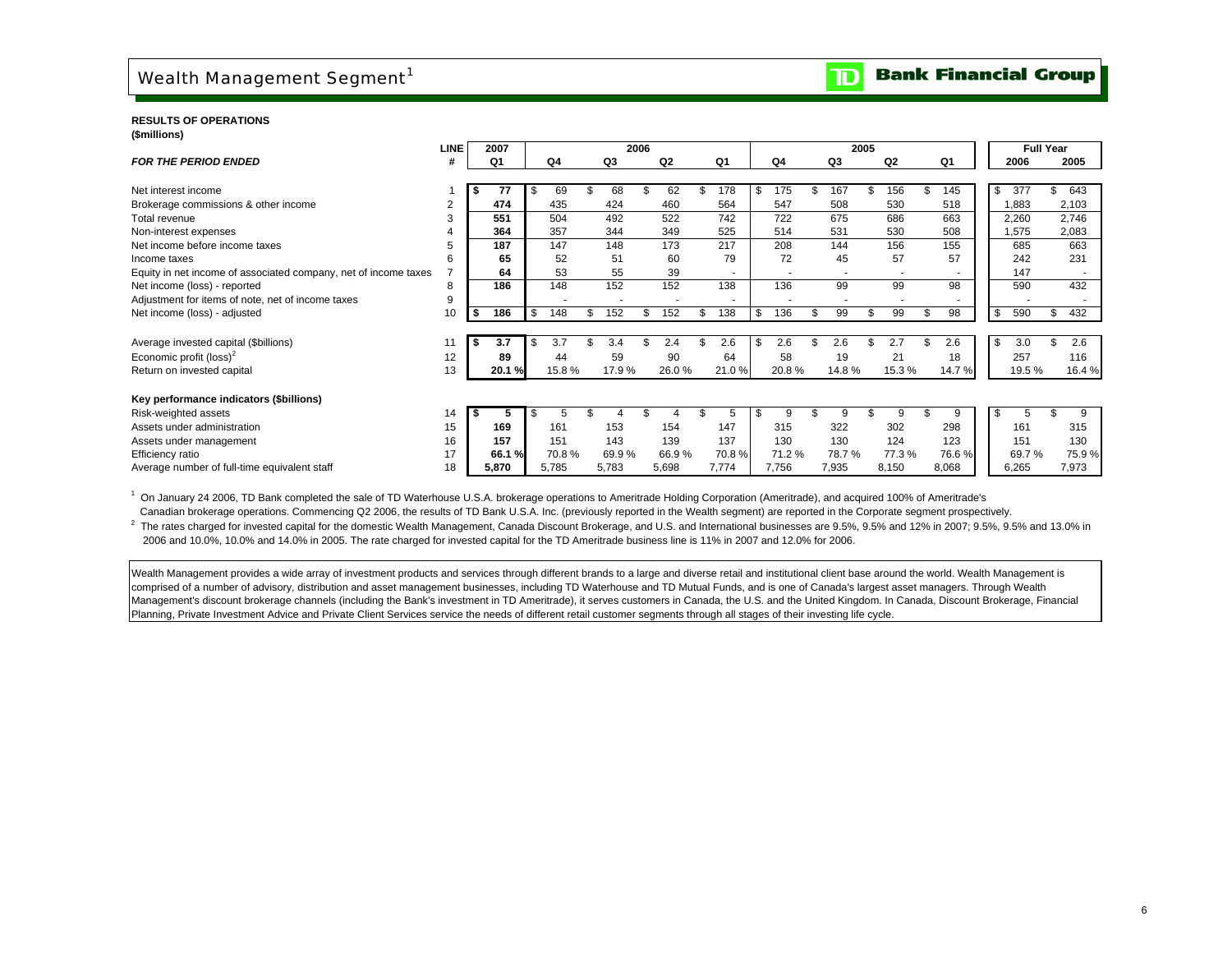### **RESULTS OF OPERATIONS**

| RESULIS UF UPERATIUNS |  |  |
|-----------------------|--|--|
| (\$millions)          |  |  |

|                                                                                              | <b>LINE</b>    |          | 2007           |      |       |                |       | 2006         |                |      |                |      |                |                | 2005  |                |                |     |             | <b>Full Year</b> |                |
|----------------------------------------------------------------------------------------------|----------------|----------|----------------|------|-------|----------------|-------|--------------|----------------|------|----------------|------|----------------|----------------|-------|----------------|----------------|-----|-------------|------------------|----------------|
| <b>FOR THE PERIOD ENDED</b>                                                                  | #              |          | Q <sub>1</sub> |      | Q4    |                | Q3    |              | Q <sub>2</sub> |      | Q1             |      | Q4             |                | Q3    |                | Q <sub>2</sub> |     | 2006        |                  | 2005           |
| Net interest income                                                                          |                |          | 341            | -\$  | 337   | £.             | 342   | .\$          | 327            | \$.  | 284            | \$   | 298            | \$             | 308   | \$             | 99             |     | ,290<br>\$  | \$.              | 705            |
| Other income                                                                                 | 2              |          | 145            |      | 141   |                | 142   |              | 134            |      | 73             |      | 119            |                | 141   |                | 39             |     | 490         |                  | 299            |
| Total revenue                                                                                | 3              |          | 486            |      | 478   |                | 484   |              | 461            |      | 357            |      | 417            |                | 449   |                | 138            |     | 1,780       |                  | 1,004          |
| Provision for credit losses                                                                  | 4              |          | 17             |      | 15    |                | 10    |              | 8              |      | $\overline{7}$ |      | $\overline{7}$ |                | 4     |                | (7)            |     | 40          |                  | $\overline{4}$ |
| Non-interest expenses                                                                        | 5              |          | 299            |      | 294   |                | 284   |              | 284            |      | 225            |      | 216            |                | 250   |                | 83             |     | 1,087       |                  | 549            |
| Net income before income taxes                                                               | 6              |          | 170            |      | 169   |                | 190   |              | 169            |      | 125            |      | 194            |                | 195   |                | 62             |     | 653         |                  | 451            |
| Income taxes                                                                                 | $\overline{7}$ |          | 55             |      | 55    |                | 65    |              | 60             |      | 42             |      | 72             |                | 67    |                | 22             |     | 222         |                  | 161            |
| Non-controlling interests in subsidiaries                                                    | 8              |          | 51             |      | 51    |                | 57    |              | 50             |      | 37             |      | 53             |                | 58    |                | 21             |     | 195         |                  | 132            |
| Net income - reported                                                                        | 9              |          | 64             | \$   | 63    | \$             | 68    | \$           | 59             | \$   | 46             | \$   | 69             | \$             | 70    | \$             | 19             |     | 236<br>\$   | \$               | 158            |
| Adjustment for items of note, net of income taxes and non-controlling interests <sup>3</sup> | 10             |          |                |      |       |                |       |              |                |      | 19             |      |                |                |       |                |                |     | 19          |                  |                |
| Net income - adjusted                                                                        | 11             | l \$     | 64             | l \$ | 63    | \$             | 68    | \$           | 59             | \$   | 65             | \$   | 69             | \$             | 70    | \$             | 19             |     | 255<br>\$   | \$               | 158            |
|                                                                                              |                |          |                |      |       |                |       |              |                |      |                |      |                |                |       |                |                |     |             |                  |                |
| Average invested capital (\$billions) <sup>4</sup>                                           | 12             | l \$     | 5.9            | \$   | 5.8   | \$             | 5.9   | \$           | 5.5            | \$   | 4.7            | \$   | 4.9            | \$             | 5.0   | \$             | 5.1            |     | 5.5<br>\$   | \$               | 5.0            |
| Economic profit (loss) <sup>5</sup>                                                          | 13             | <b>S</b> | (70)           | l \$ | (70)  | - \$           | (65)  | -\$          | (61)           | - \$ | (43)           | l \$ | (42)           | - \$           | (43)  | \$             | (20)           |     | \$<br>(239) | -\$              | (105)          |
| Return on tangible equity <sup>6, 7</sup>                                                    | 14             |          | 25.6%          |      | 26.8% |                | 30.9% |              | 29.2%          |      | 29.4%          |      | 29.4%          |                | 31.3% |                | 25.7%          |     | 29.0%       |                  | 29.3%          |
| Return on invested capital                                                                   | 15             |          | 4.3%           |      | 4.2%  |                | 4.6%  |              | 4.4 %          |      | 5.4%           |      | 5.6%           |                | 5.5%  |                | 4.5%           |     | 4.6%        |                  | 5.4%           |
|                                                                                              |                |          |                |      |       |                |       |              |                |      |                |      |                |                |       |                |                |     |             |                  |                |
| Key performance indicators (\$billions)                                                      |                |          |                |      |       |                |       |              |                |      |                |      |                |                |       |                |                |     |             |                  |                |
| Risk-weighted assets                                                                         | 16             | l \$     | 35             | \$   | 32    | $\mathfrak{s}$ | 32    | $\mathbf{s}$ | 34             | \$   | 34             | \$   | 25             | $\mathfrak{s}$ | 27    | $\mathfrak{s}$ | 26             | -\$ | 32          | \$               | 25             |
| Average loans <sup>4</sup>                                                                   | 17             |          | 29             |      | 28    |                | 28    |              | 27             |      | 23             |      | 23             |                | 24    |                | 24             |     | 27          |                  | 24             |
| Average deposits <sup>4</sup>                                                                | 18             |          | 31             |      | 31    |                | 32    |              | 32             |      | 26             |      | 26             |                | 28    |                | 28             |     | 30          |                  | 27             |
| Margin on average earning assets <sup>6</sup>                                                | 19             |          | 3.95%          |      | 4.01% |                | 4.07% |              | 3.83%          |      | 3.96 %         |      | 4.09%          |                | 4.12% |                | 4.14 %         |     | 3.97%       |                  | 4.11%          |
| Efficiency ratio                                                                             | 20             |          | 61.5%          |      | 61.5% |                | 58.7% |              | 61.6%          |      | 63.0%          |      | 51.8%          |                | 55.7% |                | 60.1%          |     | 61.1%       |                  | 54.7%          |
| Average number of full-time equivalent staff <sup>4</sup>                                    | 21             |          | 8.672          |      | 8,907 |                | 9,129 |              | 8,581          |      | 7,313          |      | 7,273          |                | 7,229 |                | 7,483          |     | 8,483       |                  | 7,284          |

1 On January 31, 2006, TD Banknorth completed the acquisition of Hudson. On January 1, 2007, TD Banknorth completed the acquisition of Interchange.

<sup>2</sup> TD Banknorth's financial results are reflected in TD's US Personal &Commercial segment on a one month lag. Exception is RWA which is shown as at the end of TD's fiscal period.

<sup>3</sup> Includes the following before-tax item of note: Q1 2006 \$52 million balance sheet restructuring charge.

4 For comparability purposes, the Q2 2005 average figures are based on the month of March 2005 results.

 $5$  The rate charged for invested capital is  $9.0\%$  in 2007,  $9.0\%$  in 2006 and  $9.0\%$  in 2005.

<sup>6</sup> As reported by TD Banknorth on a stand alone basis..

 $7$  2005 full year return on tangible equity is based on TD Banknorth's 2005 full fiscal year results as reported by TD Banknorth on a stand alone basis.

U.S. Personal and Commercial Banking comprises the Bank's U.S.-based retail, commercial banking and insurance operations. Under the TD Banknorth brand, the retail operations provide a full range of financial products and services through multiple delivery channels, including a network of approximately 600 branches throughout the Northeastern U.S., telephone and internet banking and automated banking machines, allowing customers to have banking access virtually anywhere and anytime. TD Banknorth also serves the needs of businesses, customizing a broad range of products and services to meet their financing, investment, cash management, insurance, internati trade and day-to-day banking needs.

### **Bank Financial Group**  $\mathbf{D}$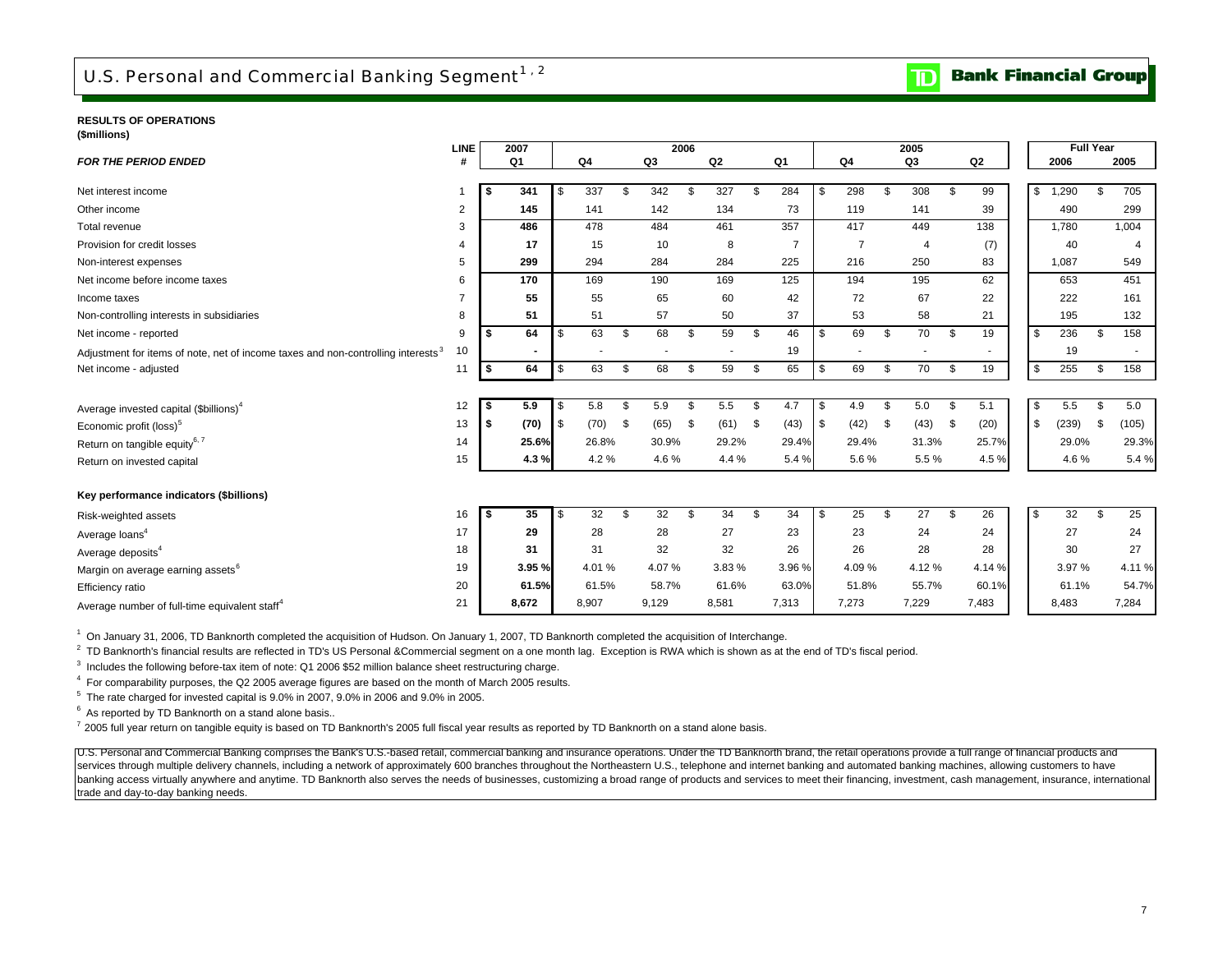## Wholesale Banking Segment

**TD** Bank Financial Group

### **RESULTS OF OPERATIONS (\$millions)**

|                                                                | <b>LINE</b> |      | 2007           |           | 2006           |                |           |            | 2005           |                |           |    | <b>Full Year</b> |     |       |
|----------------------------------------------------------------|-------------|------|----------------|-----------|----------------|----------------|-----------|------------|----------------|----------------|-----------|----|------------------|-----|-------|
| <b>FOR THE PERIOD ENDED</b>                                    | #           |      | Q <sub>1</sub> | Q4        | Q3             | Q <sub>2</sub> | Q1        | Q4         | Q <sub>3</sub> | Q <sub>2</sub> | Q1        |    | 2006             |     | 2005  |
|                                                                |             |      |                |           |                |                |           |            |                |                |           |    |                  |     |       |
| Net interest income (TEB)                                      |             |      | 203            | \$<br>138 | \$<br>127      | \$<br>76       | \$<br>138 | \$<br>234  | \$<br>164      | 301            | \$<br>278 | \$ | 479              | \$  | 977   |
| Trading and fee income                                         | 2           |      | 432            | 355       | 456            | 458            | 523       | 137        | 279            | 303            | 292       |    | 1,792            |     | 1,011 |
| Total revenue                                                  | 3           |      | 635            | 493       | 583            | 534            | 661       | 371        | 443            | 604            | 570       |    | 2,271            |     | 1,988 |
| Provision for credit losses <sup>1</sup>                       |             |      | 24             | 13        | 15             | 11             | 29        | 13         | 13             | 13             | 13        |    | 68               |     | 52    |
| Restructuring costs                                            | 5           |      |                |           |                |                | 50        | 6          | 15             | 22             |           |    | 50               |     | 43    |
| Other non-interest expenses                                    | 6           |      | 332            | 293       | 303            | 321            | 345       | 326        | 281            | 343            | 332       |    | 1,262            |     | 1,282 |
| Total non-interest expenses                                    | 7           |      | 332            | 293       | 303            | 321            | 395       | 332        | 296            | 365            | 332       |    | 1,312            |     | ,325  |
| Net income before income taxes                                 | 8           |      | 279            | 187       | 265            | 202            | 237       | 26         | 134            | 226            | 225       |    | 891              |     | 611   |
| Income taxes (TEB)                                             | 9           |      | 82             | 41        | 86             | 62             | 73        | (15)       | 44             | 76             | 84        |    | 262              |     | 189   |
| Net income (loss) - reported                                   | 10          |      | 197            | 146       | 179            | 140            | 164       | 41         | 90             | 150            | 141       |    | 629              |     | 422   |
| Adjustment for items of note, net of income taxes <sup>2</sup> | 11          |      |                |           |                |                | 35        | 74         | 40             | 15             |           |    | 35               |     | 129   |
| Net income (loss) - adjusted                                   | 12          | \$   | 197            | \$<br>146 | \$<br>179      | \$<br>140      | \$<br>199 | \$<br>115  | \$<br>130      | \$<br>165      | \$<br>141 | \$ | 664              | \$  | 551   |
|                                                                |             |      |                |           |                |                |           |            |                |                |           |    |                  |     |       |
| Average invested capital (\$billions)                          | 13          | - 56 | 2.6            | \$<br>2.5 | 2.4            | 2.3            | \$<br>2.3 | \$<br>2.4  | \$<br>2.6      | 2.5            | \$<br>2.4 | \$ | 2.4              | \$. | 2.5   |
| Economic profit (loss) <sup>3</sup>                            | 14          |      | 122            | 74        | 109            | 75             | 132       | 38         | 44             | 86             | 61        |    | 390              |     | 229   |
| Return on invested capital                                     | 15          |      | 30.2%          | 23.5%     | 29.4%          | 24.6%          | 34.4 %    | 19.4%      | 19.7%          | 27.1%          | 22.9%     |    | 27.9%            |     | 22.3% |
| Key performance indicators (\$billions)                        |             |      |                |           |                |                |           |            |                |                |           |    |                  |     |       |
| Risk-weighted assets                                           | 16          | - \$ | 38             | \$<br>34  | \$<br>33       | \$<br>32       | \$<br>33  | \$<br>33   | \$<br>32       | \$<br>31       | \$<br>31  | \$ | 34               | \$  | 33    |
| Gross drawn <sup>4</sup>                                       | 17          |      | 9              | 9         | $\overline{7}$ | $\overline{7}$ | 6         | 6          | 5              | 6              | 6         |    | 9                |     | 6     |
| Efficiency ratio                                               | 18          |      | 52.3%          | 59.4%     | 52.0%          | 60.1%          | 59.8%     | 89.5%      | 66.8%          | 60.4%          | 58.2%     |    | 57.8%            |     | 66.6% |
| Average number of full-time equivalent staff                   | 19          |      | 2,858          | 2,853     | 2,900          | 2,871          | 2,963     | 2,990      | 3,043          | 2,970          | 3,017     |    | 2,897            |     | 3,005 |
|                                                                |             |      |                |           |                |                |           |            |                |                |           |    |                  |     |       |
| Trading-related income (TEB) <sup>5</sup>                      |             |      |                |           |                |                |           |            |                |                |           |    |                  |     |       |
| Interest rate and credit portfolios                            | 20          | Ŝ.   | 105            | \$<br>45  | \$<br>63       | \$<br>55       | \$<br>199 | \$<br>(26) | \$<br>109      | \$<br>127      | \$<br>160 | \$ | 362              | \$  | 370   |
| Foreign exchange portfolios                                    | 21          |      | 73             | 54        | 80             | 93             | 79        | 54         | 75             | 59             | 60        |    | 306              |     | 248   |
| Equity and other portfolios                                    | 22          |      | 6              | (3)       | $\overline{7}$ | 30             | 30        | (22)       | (46)           | 39             | 15        |    | 64               |     | (14)  |
| TEB adjustment                                                 | 23          |      | 146            | 78        | 92             | 73             | 67        | 74         | 64             | 94             | 45        |    | 310              |     | 277   |
| Total trading-related income                                   | 24          |      | 330            | \$<br>174 | 242            | \$<br>251      | \$<br>375 | \$<br>80   | \$<br>202      | 319            | \$<br>280 | \$ | 1.042            | \$. | 881   |
|                                                                |             |      |                |           |                |                |           |            |                |                |           |    |                  |     |       |

<sup>1</sup> Provision for credit losses includes the cost of credit protection incurred in hedging the lending portfolio.

<sup>2</sup> Includes the following before-tax items of note: Q1 2006 \$50 million restructuring charge, Q4 2005 \$6 million restructuring charge and \$107 million loss on structured derivative portfolios, Q3 2005 \$15 million restructuring charge and \$46 million loss on structured derivative portfolios, and Q2 2005 \$22 million restructuring charge.

 $3$  The rate charged for invested capital is 11.5% in 2007, 11.5% in 2006 and 13.0% in 2005.

<sup>4</sup> Defined as gross loans plus bankers acceptances, excluding letters of credit and before any cash collateral, credit default swap, reserves, etc.

5 Includes trading-related income reported in net interest income (line 1) and trading and fee income (line 2).

Wholesale Banking serves a diverse base of corporate, government, and institutional clients in key financial markets around the world. Under the TD Securities brand, Wholesale Banking provides a wide range of capital markets and investment banking products and services that include: underwriting and distribution of new debt and equity issues, providing advice on strategic acquisitions and divestitures, and executing daily trading and investment needs.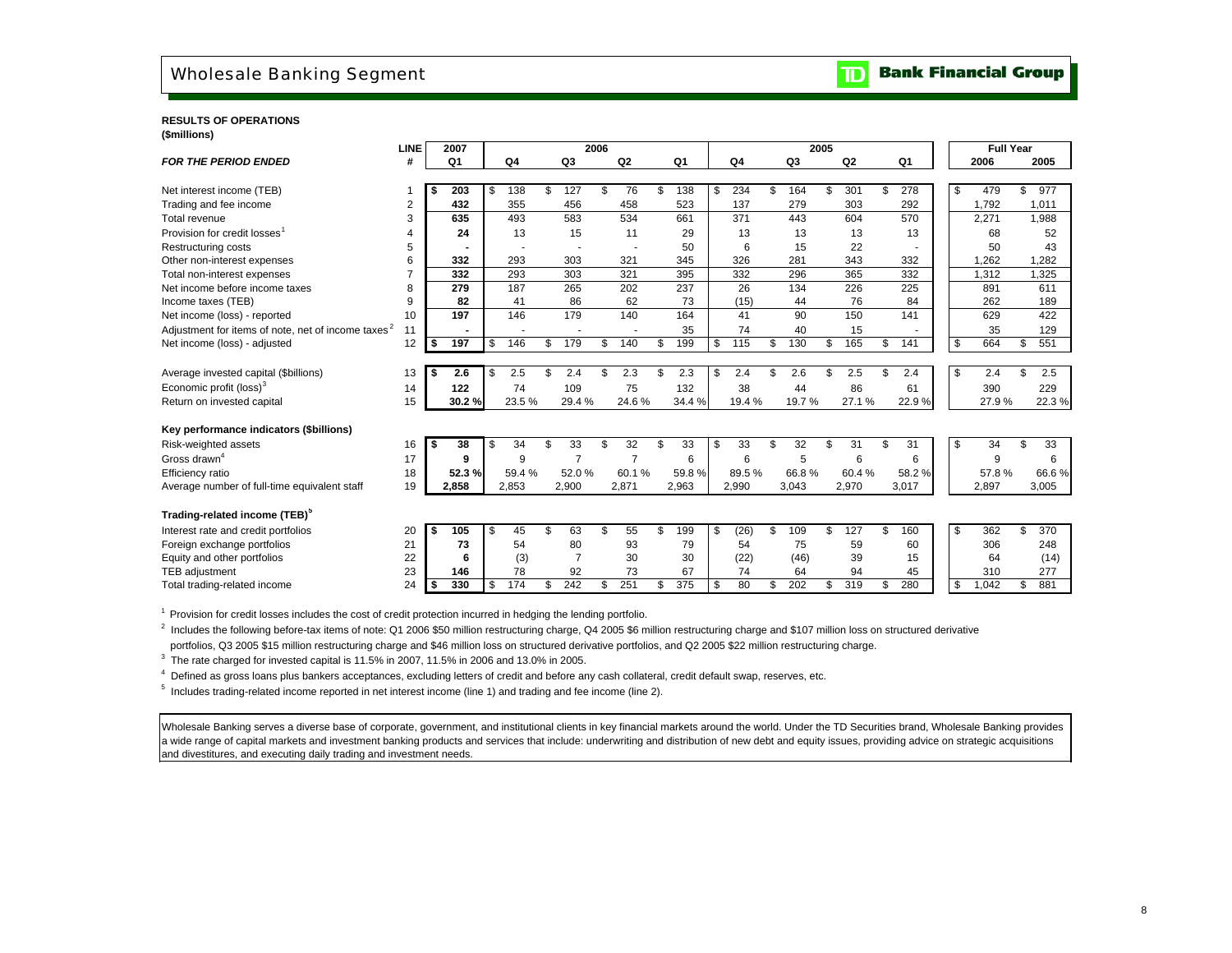## Corporate Segment<sup>1</sup>

### **RESULTS OF OPERATIONS(\$millions)**

|                                                                                           | LINE                    |     | 2007            |     |       |            | 2006       |                |                          |          | 2005       |                          | <b>Full Year</b>         |           |
|-------------------------------------------------------------------------------------------|-------------------------|-----|-----------------|-----|-------|------------|------------|----------------|--------------------------|----------|------------|--------------------------|--------------------------|-----------|
| <b>FOR THE PERIOD ENDED</b>                                                               | #                       |     | Q1              |     | Q4    | Q3         | Q2         | Q1             | Q4                       | Q3       | Q2         | Q1                       | 2006                     | 2005      |
|                                                                                           |                         |     |                 |     |       |            |            |                |                          |          |            |                          |                          |           |
| Net interest income $2,3$                                                                 |                         | -S  | (257)           | \$  | (125) | \$(174)    | \$(185)    | \$<br>(170)    | \$(195)                  | \$(170)  | \$(193)    | \$(101)                  | (654)<br>\$              | \$ (659)  |
| Other Income <sup>3</sup>                                                                 | $\overline{\mathbf{c}}$ |     | 48              |     | (4)   | (26)       | 10         | 1,574          | 39                       |          | 58         | 11                       | 1,554                    | 115       |
| Total revenue                                                                             | 3                       |     | (209)           |     | (129) | (200)      | (175)      | 1.404          | (156)                    | (163)    | (135)      | (90)                     | 900                      | (544)     |
| General allowance release                                                                 | 4                       |     |                 |     |       |            | (60)       |                |                          |          |            | (35)                     | (60)                     | (35)      |
| Other provision for credit losses <sup>3</sup>                                            | 5                       |     | (16)            |     | 10    | (20)       | (21)       | (21)           | (132)                    | (67)     | (77)       | (63)                     | (52)                     | (339)     |
| Total provision for credit losses                                                         | 6                       |     | (16)            |     | 10    | (20)       | (81)       | (21)           | (132)                    | (67)     | (77)       | (98)                     | (112)                    | (374)     |
| Non-interest expenses                                                                     | $\overline{7}$          |     | 135             |     | 175   | 177        | 155        | 160            | 173                      | 544      | 154        | 181                      | 667                      | 1,052     |
| Net income before income taxes                                                            | 8                       |     | (328)           |     | (314) | (357)      | (249)      | 1,265          | (197)                    | (640)    | (212)      | (173)                    | 345                      | (1,222)   |
| Income taxes <sup>2</sup>                                                                 | 9                       |     | (252)           |     | (220) | (229)      | (172)      | (218)          | (97)                     | (358)    | (142)      | (140)                    | (839)                    | (737)     |
| Non-controlling interests in subsidiaries                                                 | 10                      |     | (4)             |     | (3)   | (5)        | (3)        |                |                          |          |            |                          | (11)                     |           |
| Equity in net income of associated company, net of income taxes                           | 11                      |     | -1              |     | (5)   | (4)        | (4)        | $\blacksquare$ | $\overline{\phantom{a}}$ |          |            | $\sim$                   | (13)                     | $\sim$    |
| Net income (loss) - reported                                                              | 12                      |     | (70)            |     | (96)  | (127)      | (78)       | 1.483          | (100)                    | (282)    | (70)       | (33)                     | 1.182                    | (485)     |
| Adjustment for items of note, net of income taxes <sup>4</sup>                            | 13                      |     | 88              |     | 113   | 90         | 42         | (1,526)        | 102                      | 288      | 58         | 55                       | (1,281)                  | 503       |
| Net income (loss) - adjusted                                                              | 14                      | ∣\$ | $\overline{18}$ | \$  | 17    | (37)<br>\$ | (36)<br>\$ | \$<br>(43)     | \$<br>2                  | \$<br>6  | (12)<br>\$ | 22<br>\$                 | \$<br>(99)               | \$<br>18  |
| Decomposition of items of note (net of tax, non-controlling interests in                  |                         |     |                 |     |       |            |            |                |                          |          |            |                          |                          |           |
| subsidiaries, and equity in net income of associated company)                             |                         |     |                 |     |       |            |            |                |                          |          |            |                          |                          |           |
| Amortization of intangibles                                                               | 15                      |     | 83              |     | 87    | \$<br>61   | 86<br>\$   | \$<br>82       | 86<br>S                  | \$<br>91 | 90         | 87<br>\$.                | 316<br>\$                | 354<br>\$ |
| Dilution gain on Ameritrade transaction, net of costs                                     | 16                      |     |                 |     |       |            | 5          | (1,670)        | 138                      |          |            |                          | (1,665)                  | 138       |
| Dilution loss on the acquisition of Hudson by TD Banknorth                                | 17                      |     |                 |     |       |            |            | 72             |                          |          |            |                          | 72                       |           |
| General allowance release                                                                 | 18                      |     |                 |     |       |            | (39)       |                |                          |          |            | (23)                     | (39)                     | (23)      |
| Change in fair value of credit default swaps hedging the corporate loan book <sup>5</sup> | 19                      |     | 5               |     |       | 5          | (10)       | (10)           | (7)                      | 12       | (33)       | 11                       | (7)                      | (17)      |
| Litigation charge                                                                         | 20                      |     |                 |     |       |            |            | $\overline{a}$ |                          | 238      |            |                          | $\overline{\phantom{a}}$ | 238       |
| Non-core portfolio loan loss recoveries (sectoral related)                                | 21                      |     |                 |     |       |            |            | $\blacksquare$ | (60)                     | (23)     | (24)       | (20)                     |                          | (127)     |
| Tax charge related to reorganizations                                                     | 22                      |     |                 |     |       |            |            |                |                          |          | 25         |                          |                          | 25        |
| Preferred share redemption                                                                | 23                      |     |                 |     |       |            |            |                | 13                       |          |            |                          |                          | 13        |
| Initial set up of specific allowance for credit card and overdraft loans                  | 24                      |     |                 |     | 18    |            |            |                |                          |          |            |                          | 18                       |           |
| Other tax items                                                                           | 25                      |     |                 |     |       | 24         |            |                | (68)                     | (30)     |            | $\overline{\phantom{a}}$ | 24                       | (98)      |
| Items of note                                                                             | 26                      |     | 88              | \$  | 113   | 90<br>\$   | 42<br>\$   | \$(1,526)      | \$<br>102                | \$288    | 58         | 55<br>\$                 | (1,281)<br>\$            | 503<br>\$ |
| Decomposition of material items included in net income (loss) - adjusted                  |                         |     |                 |     |       |            |            |                |                          |          |            |                          |                          |           |
| Interest on income tax refunds                                                            | 27                      |     |                 | SS. | 13    | \$<br>2    | \$<br>3    | \$             | S<br>3                   |          |            | \$.                      | 18<br>\$                 | 10<br>\$  |
| Securitization gain / (loss)                                                              | 28                      |     | 9               |     | 15    | (11)       | (5)        | (3)            |                          |          | 5          | 6                        | (4)                      | 11        |
| Unallocated Corporate expenses                                                            | 29                      |     | (54)            |     | (58)  | (66)       | (54)       | (56)           | (48)                     | (38)     | (42)       | (61)                     | (234)                    | (189)     |
| Non-Core Lending Portfolio                                                                | 30                      |     |                 |     |       |            | (5)        | (4)            | (2)                      |          | 11         | 16                       | (9)                      | 25        |
| Other                                                                                     | 31                      |     | 59              |     | 47    | 38         | 25         | 20             | 49                       | 44       | 14         | 54                       | 130                      | 161       |
| Net income (loss) - adjusted                                                              | 32                      | -\$ | $\overline{18}$ | \$  | 17    | (37)<br>\$ | (36)<br>\$ | \$<br>(43)     | 2<br>-\$                 | 6<br>\$  | (12)<br>S  | 22<br>\$.                | \$<br>(99)               | 18<br>\$  |
|                                                                                           |                         |     |                 |     |       |            |            |                |                          |          |            |                          |                          |           |

1 Commencing Q2 2006, the results of TD Bank U.S.A. Inc. (previously reported in the Wealth segment) are included in the Corporate segment prospectively.

<sup>2</sup> Includes the elimination of TEB adjustments reported in Wholesale Banking and Non-Core Lending Portfolio results.

<sup>3</sup> The operating segments results are presented before the impact of asset securitization programs, which is reclassified in the Corporate segment. Results for Q4 2006 include the initial set up of specific allowance for credit card and overdraft loans.

 $4$  The total net (gain) or charge of items of note is removed from reported earnings to compute the adjusted earnings.

<sup>5</sup> The Bank purchases CDS to hedge the credit risk in Wholesale Banking's corporate lending portfolio. These CDS do not qualify for hedge accounting treatment and, therefore, they are measured at fair value with changes in fair value recognized in current period's earnings. The related loans are accounted for at amortized cost. Management believes that this asymmetry in the accounting treatment between CDS and loans would result in periodic profit and loss volatility which is not indicative of the economics of the corporate loan portfolio or the underlying business performance in Wholesale Banking. As a result, the CDS are accounted for on an accrual basis in the Wholesale Banking segment and the gains and losses on the CDS, in excess of the accrued cost, are reported in the Corporate segment. Adjusted earnings excludes the gains and losses on the CDS in excess of the accrued cost. Previously, this item was described as "Hedging impact due to AcG-13". As part of the adoption of the new financial instruments standards, the guidance under Accounting Guideline 13: Hedging Relationships (AcG-13) was replaced by Canadian Institute of Chartered Accountants (CICA) Handbook Section 3865, Hedges.

The Corporate segment includes the Non-Core Lending Portfolio, the effects of asset securitization programs in Canadian Personal & Commercial Banking, treasury management, general provisions for credit losses, TD Bank U.S.A. Inc., the elimination of TEB revenue and income tax, corporate level tax benefits, and residual unallocated revenues, expenses and taxes.

#### **Bank Financial Group**  $\overline{\mathbf{D}}$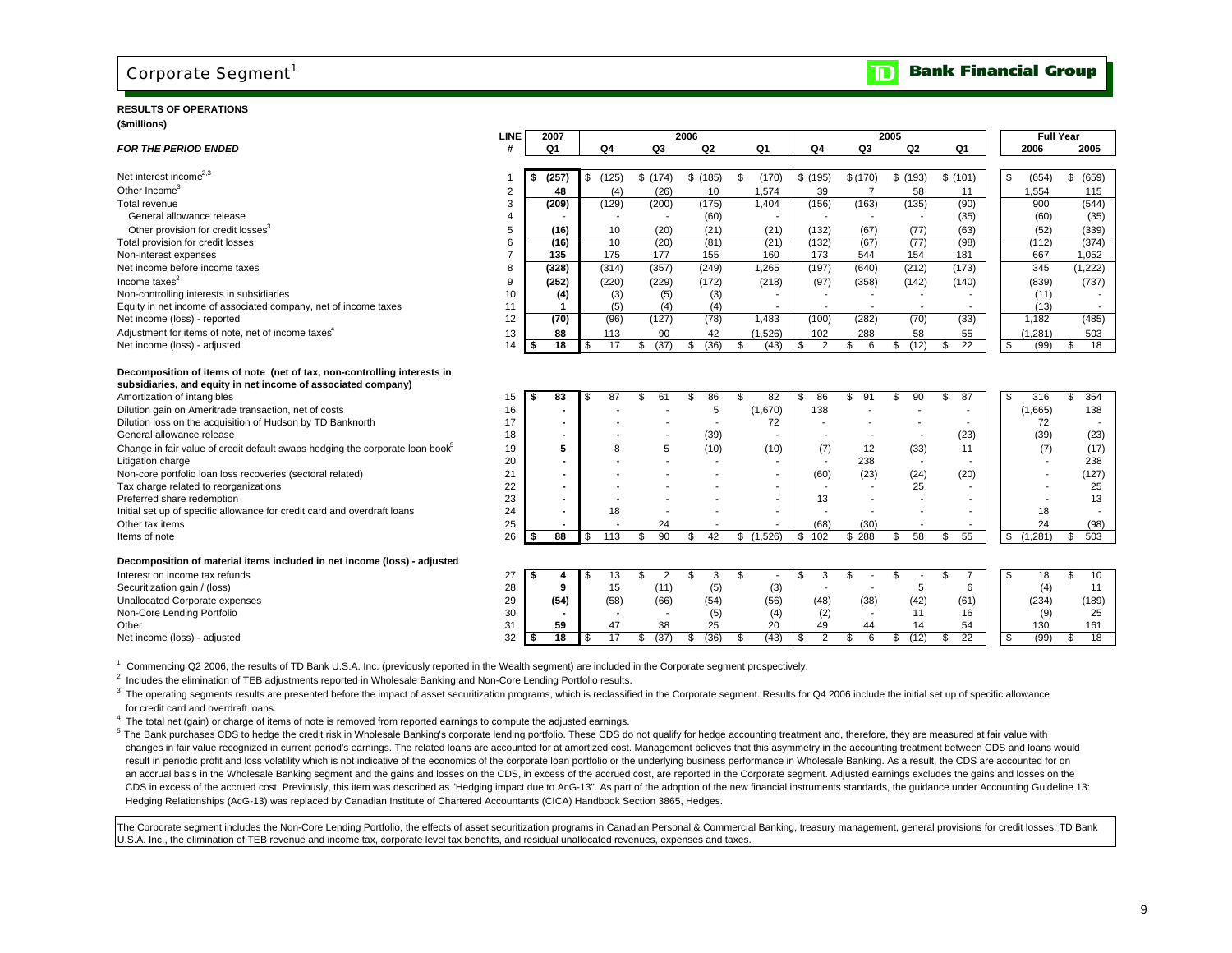# Net Interest Income and Margin

# **TD** Bank Financial Group

| (\$MILLIONS)                                                                         | <b>LINE</b>    |            | 2007           |                         |                | 2006                                       |                |                               |                | 2005                 |                      |                |    | <b>Full Year</b> |           |
|--------------------------------------------------------------------------------------|----------------|------------|----------------|-------------------------|----------------|--------------------------------------------|----------------|-------------------------------|----------------|----------------------|----------------------|----------------|----|------------------|-----------|
| <b>FOR THE PERIOD ENDED</b>                                                          | #              |            | Q <sub>1</sub> |                         | Q4             | Q <sub>3</sub>                             | Q <sub>2</sub> | Q <sub>1</sub>                | Q4             | Q3                   | Q2                   | Q <sub>1</sub> |    | 2006             | 2005      |
| Interest income                                                                      |                |            |                |                         |                |                                            |                |                               |                |                      |                      |                |    |                  |           |
| Loans                                                                                | $\overline{1}$ |            | 3,074          | \$                      | 3,004          | \$2,862                                    | \$2,514        | \$2,452                       | \$2,328        | \$2,269              | \$1,893              | \$1,832        | \$ | 10,832           | \$8,322   |
| Securities                                                                           | $\overline{2}$ |            | 1,259          |                         | 1,152          | 1,058                                      | 966            | 1,259                         | 1,017          | 922                  | 1,015                | 1,085          |    | 4,435            | 4,039     |
| Deposits with banks                                                                  | 3              |            | 47             |                         | 74             | 70                                         | 78             | 80                            | 106            | 109                  | 105                  | 95             |    | 302              | 415       |
| Total interest income                                                                | $\overline{4}$ |            | 4,380          |                         | 4,230          | 3,990                                      | 3,558          | 3,791                         | 3.451          | 3,300                | 3.013                | 3,012          |    | 15,569           | 12,776    |
| Interest expense<br>Deposits                                                         | 5              |            | 2,048          |                         | 1,957          | 1,836                                      | 1,754          | 1,534                         | 1,410          | 1,388                | 1,223                | 1,108          |    | 7,081            | 5,129     |
| Subordinated notes and debentures                                                    | 6              |            | 108            |                         | 96             | 107                                        | 99             | 86                            | 84             | 82                   | 83                   | 79             |    | 388              | 328       |
| Preferred shares and Capital Trust Securities                                        | $\overline{7}$ |            | 30             |                         | 31             | 28                                         | 28             | 39                            | 47             | 37                   | 34                   | 29             |    | 126              | 147       |
| Other                                                                                | 8              |            | 523            |                         | 432            | 396                                        | 250            | 525                           | 269            | 230                  | 280                  | 385            |    | 1,603            | 1,164     |
| Total interest expense                                                               | 9              |            | 2,709          |                         | 2,516          | 2,367                                      | 2,131          | 2,184                         | 1,810          | 1,737                | 1,620                | 1,601          |    | 9,198            | 6,768     |
| Net interest income                                                                  | 10             |            | 1,671          |                         | 1,714          | 1,623                                      | 1,427          | 1,607                         | 1,641          | 1,563                | 1,393                | 1,411          |    | 6,371            | 6,008     |
| <b>TEB</b> adjustment                                                                | 11             |            | 157            |                         | 92             | 89                                         | 81             | 81                            | 81             | 75                   | 98                   | 70             |    | 343              | 324       |
| Net interest income (TEB)                                                            | 12             | <b>S</b>   | 1,828          | \$                      | 1,806          | \$1,712                                    | \$1,508        | \$1,688                       | $\sqrt{1,722}$ | \$1,638              | \$1,491              | \$1,481        | \$ | 6,714            | \$6,332   |
| Average total assets (\$billions)                                                    | 13             | S.         | 405            | \$                      | 391            | \$<br>389                                  | \$<br>393      | \$<br>376                     | \$<br>371      | \$<br>367            | 343<br>\$            | \$<br>327      | \$ | 387              | 352<br>\$ |
| Average earning assets (\$billions)                                                  | 14             |            | 337            |                         | 321            | 314                                        | 318            | 308                           | 304            | 302                  | 279                  | 267            |    | 315              | 288       |
| Net interest margin as a % of average earning assets                                 | 15             |            | 1.97%          |                         | 2.12%          | 2.05%                                      | 1.84 %         | 2.07%                         | 2.14 %         | 2.05%                | 2.05%                | 2.10%          |    | 2.02%            | 2.09%     |
| Net interest margin (TEB) as a % of average earning assets                           | 16             |            | 2.15           |                         | 2.23           | 2.17                                       | 1.95           | 2.18                          | 2.25           | 2.15                 | 2.19                 | 2.20           |    | 2.13             | 2.20      |
| Impact on NII from impaired loans<br>Reduction/(increase) in NII from impaired loans |                |            |                |                         |                |                                            |                |                               |                |                      |                      |                |    |                  |           |
| Gross                                                                                | 17             | $\sqrt{2}$ | 7              | \$                      | 9              | \$<br>$\overline{7}$                       | \$<br>6        | \$<br>$\overline{7}$          | \$<br>6        | \$<br>$\overline{7}$ | \$<br>9              | 13<br>\$       | \$ | 29               | \$<br>35  |
| Recoveries                                                                           | 18             |            | (1)            |                         | (1)            | (3)                                        | (2)            | (3)                           | (14)           | (2)                  | (7)                  | (3)            |    | (9)              | (26)      |
| Net reduction/(increase)                                                             | 19             | <b>S</b>   | 6              | $\overline{\mathbf{s}}$ | $\overline{8}$ | $\overline{\mathcal{S}}$<br>$\overline{4}$ | \$<br>4        | $\overline{\mathcal{S}}$<br>4 | (8)<br>\$      | $\overline{5}$<br>\$ | $\overline{2}$<br>\$ | s,<br>10       | s, | 20               | \$<br>9   |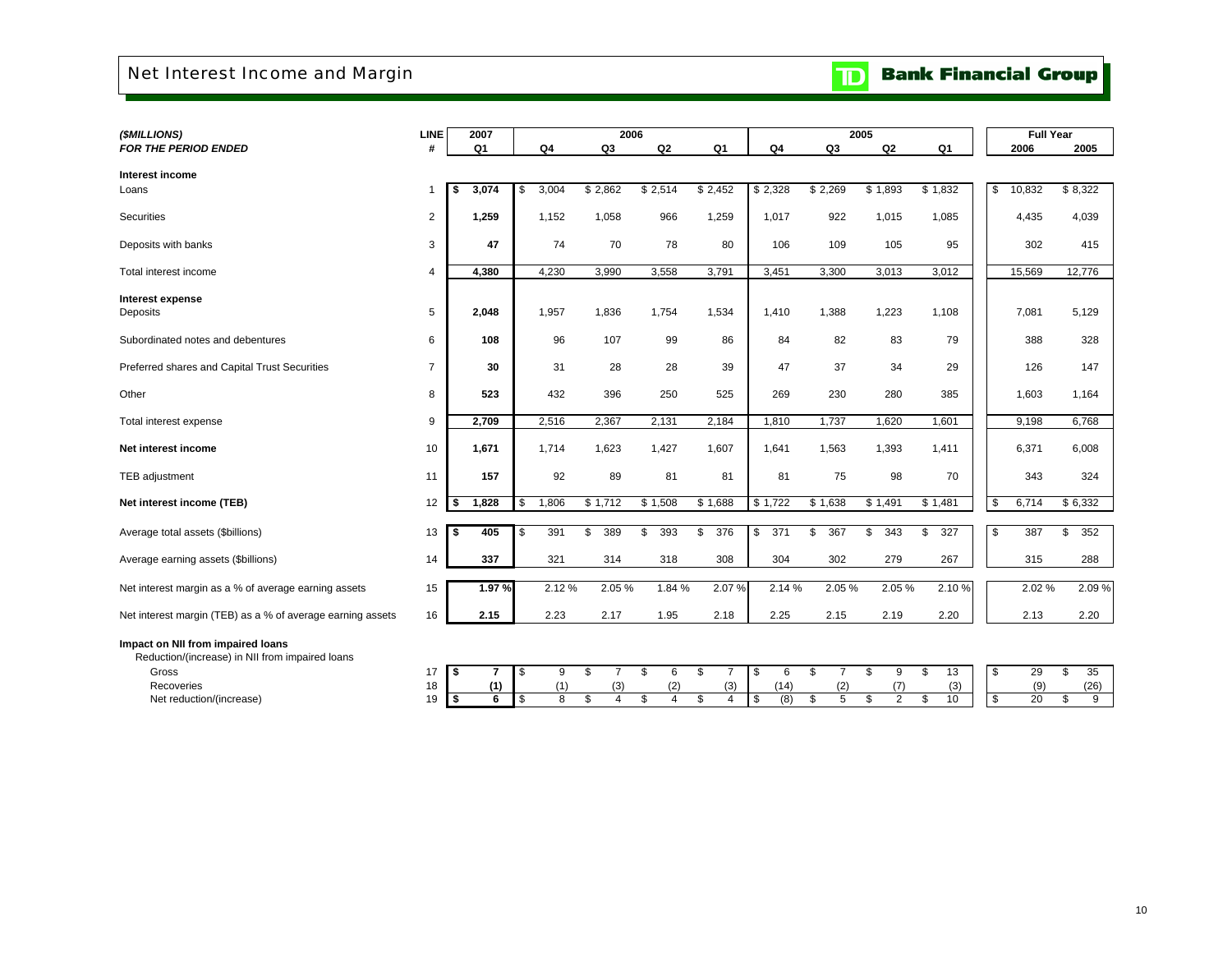### Other Income

### $\mathbf{D}$ **Bank Financial Group**

| (\$MILLIONS)                                                                      | <b>LINE</b>    | 2007             |                  | 2006             |           |                  |                |            | 2005           |     |                          |       | <b>Full Year</b>            |           |
|-----------------------------------------------------------------------------------|----------------|------------------|------------------|------------------|-----------|------------------|----------------|------------|----------------|-----|--------------------------|-------|-----------------------------|-----------|
| <b>FOR THE PERIOD ENDED</b>                                                       | #              | Q1               | Q4               | Q3               | Q2        | Q <sub>1</sub>   | Q <sub>4</sub> |            | Q3             | Q2  |                          | Q1    | 2006                        | 2005      |
|                                                                                   |                |                  |                  |                  |           |                  |                |            |                |     |                          |       |                             |           |
| TD Waterhouse fees and commissions                                                | $\mathbf{1}$   | \$<br>107        | $\sqrt{3}$<br>86 | \$<br>102        | \$<br>134 | \$<br>222        | \$             | 214S       | 199 \$         |     | 223S                     | 230   | \$<br>544                   | \$<br>866 |
| Full service brokerage and other securities services                              | $\overline{2}$ | 266              | 249              | 241              | 242       | 256              |                | 265        | 210            |     | 230                      | 222   | 988                         | 927       |
| Mutual fund management                                                            | 3              | 175              | 162              | 157              | 156       | 164              |                | 155        | 167            |     | 154                      | 148   | 639                         | 624       |
| Credit fees                                                                       | $\overline{4}$ | 96               | 110              | 93               | 82        | 86               |                | 84         | 76             |     | 85                       | 98    | 371                         | 343       |
| Net securities gains <sup>1</sup>                                                 | 5              | 70               | 87               | 113              | 82        | 23               |                | 76         | 67             |     | 47                       | 52    | 305                         | 242       |
| Trading income                                                                    | 6              | 216              | 98               | 160              | 247       | 292              |                | (88)       | 80             |     | 79                       | 76    | 797                         | 147       |
| Service charges                                                                   | $\overline{7}$ | 249              | 246              | 250              | 220       | 221              |                | 219        | 227            | 171 |                          | 170   | 937                         | 787       |
| Loan securitizations                                                              | 8              | 134              | 97               | 85               | 72        | 92               |                | 120        | 101            |     | 100                      | 93    | 346                         | 414       |
| Card services                                                                     | 9              | 110              | 113              | 103              | 86        | 81               |                | 85         | 81             |     | 61                       | 52    | 383                         | 279       |
| Insurance revenue (net of claims)                                                 | 10             | 254              | 214              | 230              | 228       | 224              |                | 210        | 217            |     | 215                      | 184   | 896                         | 826       |
| Trust fees                                                                        | 11             | 31               | 31               | 33               | 37        | 29               |                | 33         | 33             |     | 28                       | 17    | 130                         | 111       |
| Foreign exchange - non-trading                                                    | 12             | 39               | 40               | 45               | 30        | 32               |                | 19         | 35             |     | 27                       | 24    | 147                         | 105       |
| Gains/(losses) on derivatives and loan sales (non-core)<br>not booked to sectoral | 13             | -1               |                  |                  |           | $\mathbf{1}$     |                | (1)        | $\overline{1}$ |     | $\overline{\phantom{a}}$ | (1)   | 2                           | (1)       |
| Other                                                                             | 14             | 54               | 46               | 53               | 75        | 74               |                | 51         | 41             |     | 97                       | 30    | 248                         | 219       |
| <b>Total other income</b>                                                         | 15             | \$<br>$1,802$ \$ | 1,580            | \$<br>$1,665$ \$ | 1,691     | \$<br>$1,797$ \$ |                | $1,442$ \$ | $1,535$ \$     |     | $1,517$ \$               | 1,395 | $\frac{1}{2}$<br>$6,733$ \$ | 5,889     |

 $1$  Net of balance sheet restructuring charge of \$52 million in TD Banknorth in Q1/06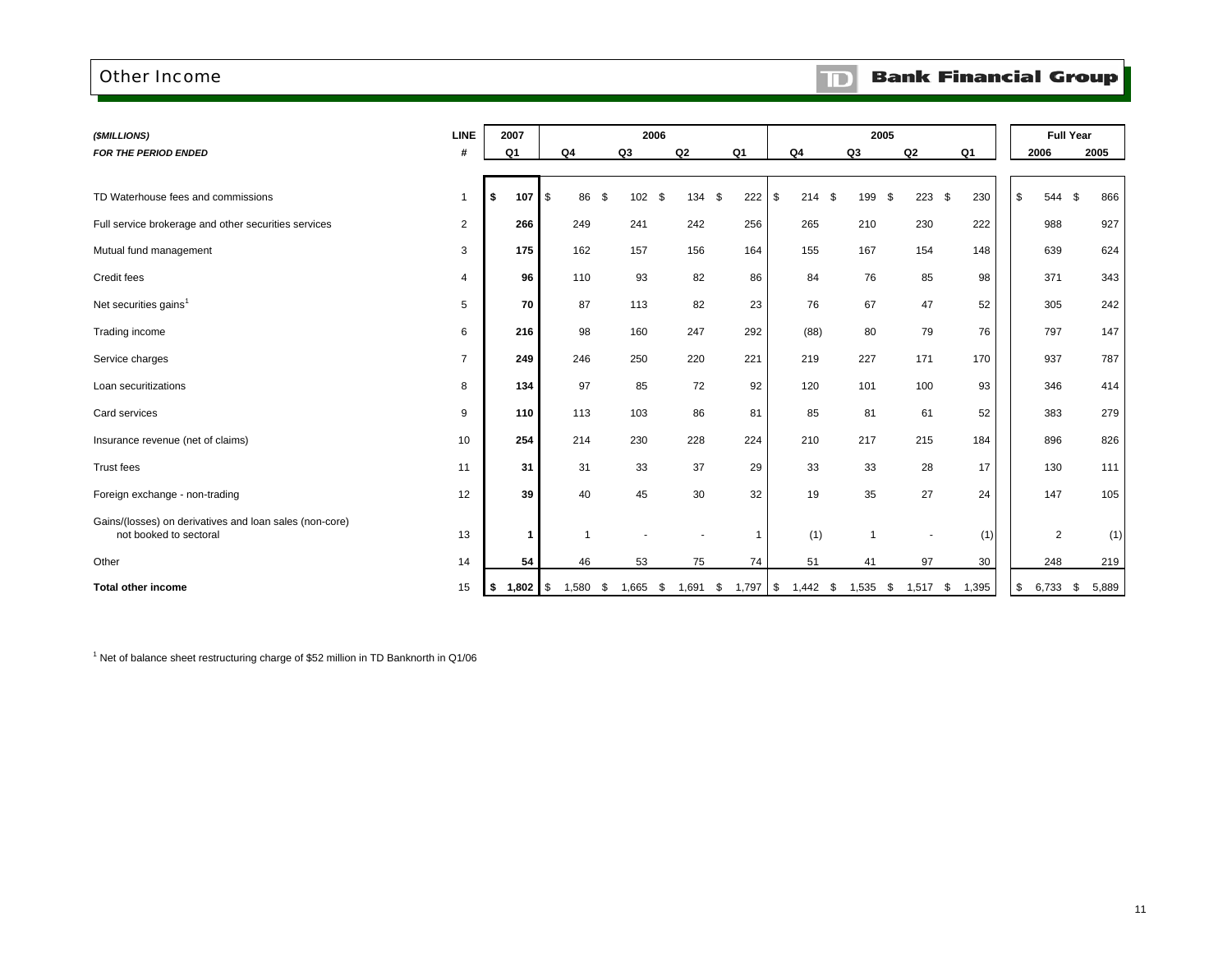# Non-Interest Expenses

|  | <b>TD</b> Bank Financial Group |  |
|--|--------------------------------|--|
|  |                                |  |

| (\$MILLIONS)                        | <b>LINE</b>    | 2007        |           | 2006                     |                |                |       |              |                |             | 2005 |       |                |     | <b>Full Year</b> |             |
|-------------------------------------|----------------|-------------|-----------|--------------------------|----------------|----------------|-------|--------------|----------------|-------------|------|-------|----------------|-----|------------------|-------------|
| <b>FOR THE PERIOD ENDED</b>         | #              | Q1          | Q4        | Q3                       | Q <sub>2</sub> |                | Q1    |              | Q <sub>4</sub> | Q3          |      | Q2    | Q <sub>1</sub> |     | 2006             | 2005        |
| Salaries and employee benefits      |                |             |           |                          |                |                |       |              |                |             |      |       |                |     |                  |             |
| <b>Salaries</b>                     | 1              | \$<br>680   | \$<br>706 | \$<br>673 \$             | 659            | \$             | 662   | $\mathbb{S}$ | 679            | \$<br>669   | \$   | 616   | - \$           | 580 | \$<br>2,700      | \$<br>2,544 |
| Incentive compensation              | 2              | 320         | 284       | 288                      | 290            |                | 345   |              | 302            | 275         |      | 288   |                | 274 | 1,207            | 1,139       |
| Pension and other employee benefits | 3              | 157         | 126       | 141                      | 144            |                | 167   |              | 145            | 138         |      | 125   |                | 127 | 578              | 535         |
| Total                               | 4              | 1,157       | 1,116     | 1,102                    | 1,093          |                | 1,174 |              | 1,126          | 1,082       |      | 1,029 |                | 981 | 4,485            | 4,218       |
| Occupancy                           |                |             |           |                          |                |                |       |              |                |             |      |       |                |     |                  |             |
| Rent                                | 5              | 94          | 97        | 94                       | 95             |                | 85    |              | 92             | 100         |      | 92    |                | 89  | 371              | 373         |
| Depreciation                        | 6              | 38          | 47        | 39                       | 35             |                | 39    |              | 41             | 42          |      | 34    |                | 30  | 160              | 147         |
| Other                               | $\overline{7}$ | 43          | 43        | 43                       | 42             |                | 42    |              | 40             | 49          |      | 38    |                | 29  | 170              | 156         |
| Total                               | 8              | 175         | 187       | 176                      | 172            |                | 166   |              | 173            | 191         |      | 164   |                | 148 | 701              | 676         |
| Equipment                           |                |             |           |                          |                |                |       |              |                |             |      |       |                |     |                  |             |
| Rent                                | 9              | 46          | 52        | 51                       | 48             |                | 49    |              | 56             | 50          |      | 45    |                | 41  | 200              | 192         |
| Depreciation                        | 10             | 44          | 51        | 44                       | 42             |                | 46    |              | 54             | 50          |      | 39    |                | 32  | 183              | 175         |
| Other                               | 11             | 54          | 61        | 55                       | 48             |                | 52    |              | 61             | 59          |      | 63    |                | 59  | 216              | 242         |
| Total                               | 12             | 144         | 164       | 150                      | 138            |                | 147   |              | 171            | 159         |      | 147   |                | 132 | 599              | 609         |
| General                             |                |             |           |                          |                |                |       |              |                |             |      |       |                |     |                  |             |
| Amortization of other intangibles   | 13             | 118         | 126       | 126                      | 125            |                | 128   |              | 135            | 143         |      | 134   |                | 134 | 505              | 546         |
| Marketing and business development  | 14             | 113         | 114       | 127                      | 96             |                | 133   |              | 116            | 123         |      | 126   |                | 104 | 470              | 469         |
| Brokerage-related fees              | 15             | 36          | 35        | 37                       | 39             |                | 53    |              | 55             | 56          |      | 57    |                | 58  | 164              | 226         |
| Professional and advisory services  | 16             | 128         | 141       | 138                      | 126            |                | 105   |              | 155            | 117         |      | 114   |                | 108 | 510              | 494         |
| Communications                      | 17             | 49          | 54        | 50                       | 48             |                | 49    |              | 55             | 55          |      | 49    |                | 46  | 201              | 205         |
| Capital and business taxes          | 18             | 55          | 53        | 56                       | 50             |                | 46    |              | 33             | 53          |      | 45    |                | 36  | 205              | 167         |
| Postage                             | 19             | 29          | 32        | 29                       | 32             |                | 28    |              | 28             | 27          |      | 30    |                | 23  | 121              | 108         |
| Travel and relocation               | 20             | 22          | 22        | 22                       | 22             |                | 21    |              | 24             | 21          |      | 18    |                | 15  | 87               | 78          |
| <b>Restructuring costs</b>          | 21             |             |           | $\overline{\phantom{a}}$ |                | $\overline{a}$ | 50    |              | 6              | 15          |      | 22    |                |     | 50               | 43          |
| Other                               | 22             | 163         | 143       | 134                      | 162            |                | 190   |              | 126            | 535         |      | 122   |                | 160 | 629              | 943         |
| Total                               | 23             | 713         | 720       | 719                      | 700            |                | 803   |              | 733            | 1,145       |      | 717   |                | 684 | 2,942            | 3,279       |
| <b>Total non-interest expenses</b>  | 24             | $$^{\circ}$ | 2,187     | \$<br>2,147              | \$<br>2,103    | \$             | 2,290 | \$           | 2,203          | \$<br>2,577 | \$   | 2,057 | \$<br>1,945    |     | \$<br>8,727      | \$<br>8,782 |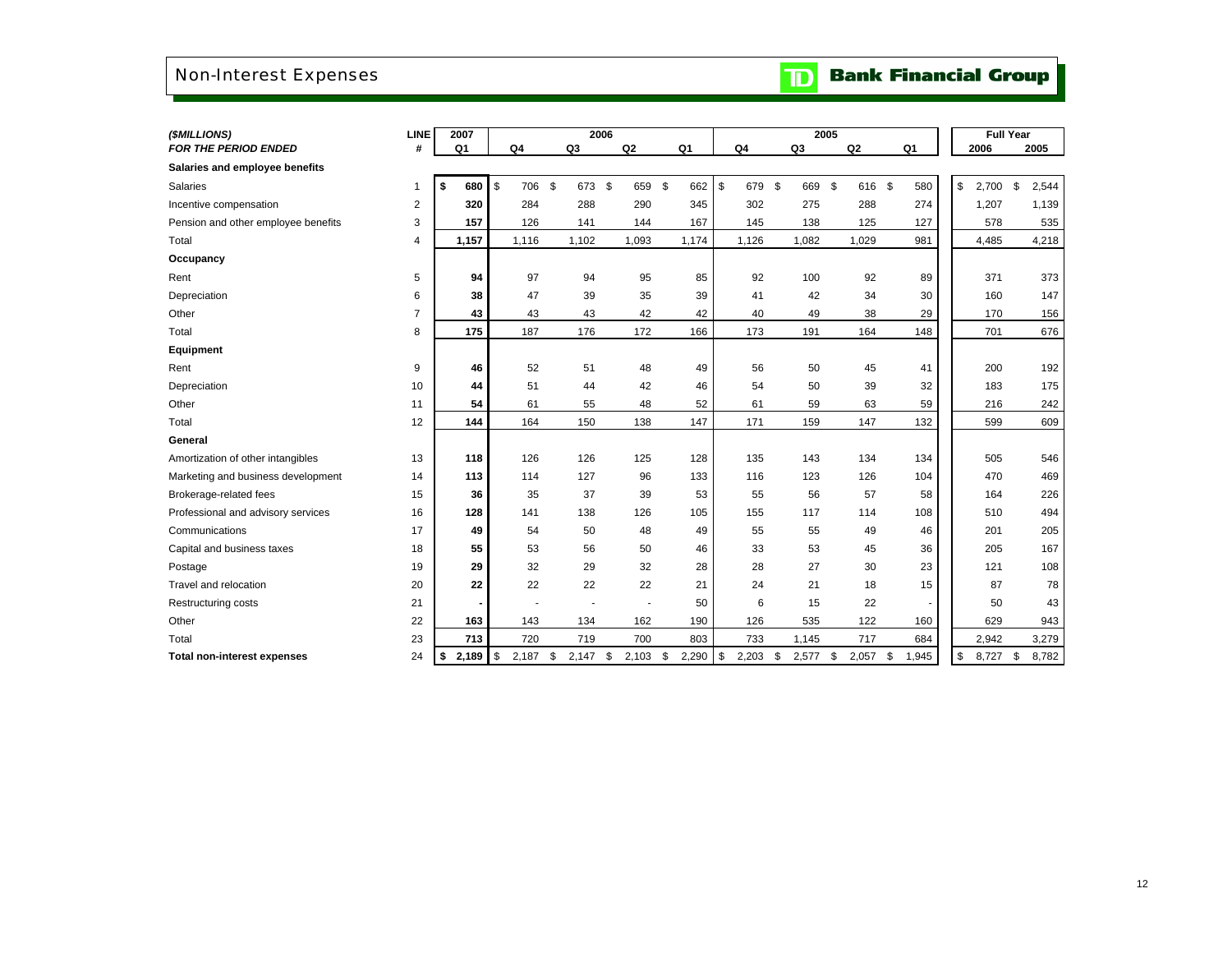### Balance Sheet

| (\$MILLIONS)                                                                                                  | LINE           | 2007             |                  |                |                  | 2006 |                  |                  |                  | 2005             |                  |                  |
|---------------------------------------------------------------------------------------------------------------|----------------|------------------|------------------|----------------|------------------|------|------------------|------------------|------------------|------------------|------------------|------------------|
| AS AT                                                                                                         | #              | Q1               | Q4               |                | Q3               |      | Q <sub>2</sub>   | Q1               | Q4               | Q3               | Q <sub>2</sub>   | Q1               |
| <b>ASSETS</b>                                                                                                 |                |                  |                  |                |                  |      |                  |                  |                  |                  |                  |                  |
| Cash and due from banks                                                                                       | 1              | 2,113            | \$<br>$2,019$ \$ |                | 1,958 \$         |      | $2,046$ \$       | 2,158            | \$<br>$1,673$ \$ | $2,172$ \$       | 1,797            | \$<br>1,729      |
| Interest-bearing deposits with other banks                                                                    | $\overline{2}$ | 8,724            | 8,763            |                | 10,236           |      | 10,295           | 11,226           | 11,745           | 10,307           | 9,057            | 8,859            |
| <b>Securities</b>                                                                                             |                |                  |                  |                |                  |      |                  |                  |                  |                  |                  |                  |
| Trading                                                                                                       | 3              | 78,071           | 77,482           |                | 73,733           |      | 69,809           | 75,000           | 65,775           | 72,597           | 71,748           | 75,977           |
| Designated as trading under the fair value option                                                             | 4              | 1,916            |                  |                |                  |      |                  |                  |                  |                  |                  |                  |
| Available-for-sale                                                                                            | 5<br>6         | 38,394           |                  |                |                  |      |                  |                  |                  |                  |                  |                  |
| Held-to-maturity<br>Investment                                                                                | $\overline{7}$ | 11,810           | 46,976           |                | 43.542           |      | 42,847           | 46,376           | 42,321           | 40,709           | 39,884           | 34,862           |
| Total                                                                                                         | 8              | 130,191          | 124,458          |                | 117,275          |      | 112,656          | 121,376          | 108,096          | 113,306          | 111,632          | 110,839          |
|                                                                                                               |                |                  |                  |                |                  |      |                  |                  |                  |                  |                  |                  |
| Securities purchased under reverse repurchase agreements                                                      | 9              | 32,357           | 30,961           |                | 27,854           |      | 32,344           | 24,847           | 26,375           | 25,624           | 23,727           | 26,220           |
| Loans<br>Residential mortgages                                                                                | 10             | 51,794           | 53,425           |                | 51,767           |      | 50,868           | 51,152           | 52,740           | 54,744           | 55.640           | 52,377           |
| Consumer instalment and other personal                                                                        | 11             | 63,520           | 63,130           |                | 63,995           |      | 63,308           | 61,744           | 62,754           | 61,290           | 58,595           | 50,522           |
| Credit cards                                                                                                  | 12             | 5,175            | 4,856            |                | 4.419            |      | 3,764            | 3,171            | 2,998            | 2.782            | 2,664            | 2,643            |
| Business and government                                                                                       | 13             | 43,748           | 40,514           |                | 39,844           |      | 39,923           | 40,250           | 35,044           | 35,844           | 33,313           | 21,429           |
| Total                                                                                                         | 14             | 164,237          | 161,925          |                | 160,025          |      | 157,863          | 156,317          | 153,536          | 154,660          | 150,212          | 126,971          |
| Allowance for credit losses                                                                                   | 15             | (1, 366)         | (1, 317)         |                | (1, 279)         |      | (1, 291)         | (1,358)          | (1,293)          | (1, 380)         | (1, 410)         | (1, 138)         |
| Loans (net of allowance for credit losses)                                                                    | 16             | 162,871          | 160,608          |                | 158,746          |      | 156,572          | 154,959          | 152,243          | 153,280          | 148,802          | 125,833          |
| Other                                                                                                         |                |                  |                  |                |                  |      |                  |                  |                  |                  |                  |                  |
| Customers' liabilities under acceptances                                                                      | 17             | 8,425            | 8,676            |                | 7,244            |      | 7,035            | 6,699            | 5,989            | 5,631            | 5,871            | 5,275            |
| Investment in TD Ameritrade                                                                                   | 18             | 5,113            | 4,379            |                | 4,284            |      | 3,783            | 3,327            |                  |                  |                  |                  |
| Trading derivatives' market revaluation                                                                       | 19             | 26,871           | 27,845           |                | 32,308           |      | 35,430           | 33,781           | 33,651           | 34,185           | 34,949           | 35,922           |
| Goodwill                                                                                                      | 20             | 8.176            | 7,396            |                | 7,411            |      | 7,652            | 7,376            | 6,518            | 6,785            | 6,766            | 2,245            |
| Intangible assets<br>Land, buildings and equipment                                                            | 21<br>22       | 1,896<br>1,877   | 1,946<br>1,862   |                | 2,007<br>1,865   |      | 2,185<br>1,857   | 2,275<br>1,701   | 2,124<br>1,801   | 2,286<br>1,773   | 2,421<br>1,712   | 2,010<br>1,223   |
| Other assets                                                                                                  | 23             | 19,602           | 14,001           |                | 14,657           |      | 16,741           | 14,652           | 14,995           | 13,074           | 12,810           | 13,162           |
| Total                                                                                                         | 24             | 71,960           | 66,105           |                | 69,776           |      | 74,683           | 69,811           | 65,078           | 63,734           | 64,529           | 59,837           |
| <b>Total assets</b>                                                                                           | 25             | 408,216<br>\$    | 392,914          | \$             | 385,845          | \$.  | 388,596          | \$<br>384,377    | \$<br>365,210    | \$<br>368,423    | \$<br>359,544    | \$<br>333,317    |
| <b>LIABILITIES</b>                                                                                            |                |                  |                  |                |                  |      |                  |                  |                  |                  |                  |                  |
|                                                                                                               |                |                  |                  |                |                  |      |                  |                  |                  |                  |                  |                  |
| <b>Deposits</b><br>Personal Non-term                                                                          | 26             | 82,986           | \$<br>79,624     | $\mathfrak{s}$ | 72,376           | \$   | 74,995           | \$<br>74,233     | \$<br>73,041     | \$<br>74,635     | \$<br>74,165     | \$<br>61,492     |
| Personal Term                                                                                                 | 27             | 67,652           | 67,012           |                | 65,116           |      | 63,831           | 61,642           | 58,742           | 59,134           | 58,954           | 52,735           |
| Banks                                                                                                         | 28             | 9,033            | 14,186           |                | 17,855           |      | 13,597           | 15,380           | 11,505           | 15,756           | 17,431           | 14,588           |
| Business and government                                                                                       | 29             | 73,780           | 100,085          |                | 100,440          |      | 100,568          | 105,030          | 103,693          | 101,913          | 97,964           | 93,147           |
| Designated as trading under the fair value option                                                             | 30             | 36,237           |                  |                |                  |      |                  |                  |                  |                  |                  |                  |
| Total                                                                                                         | 31             | 269,688          | 260,907          |                | 255,787          |      | 252,991          | 256,285          | 246,981          | 251,438          | 248,514          | 221,962          |
| Other                                                                                                         |                |                  |                  |                |                  |      |                  |                  |                  |                  |                  |                  |
| Acceptances                                                                                                   | 32             | 8,425            | 8,676            |                | 7,244            |      | 7,035            | 6,699            | 5,989            | 5,631            | 5,871            | 5,275            |
| Obligations related to securities sold short                                                                  | 33<br>34       | 26,230<br>20,597 | 27,113           |                | 24,153           |      | 27,037           | 26,357           | 24,406<br>11,284 | 23,124           | 20,453           | 21,391           |
| Obligations related to securities sold under repurchase agreements<br>Trading derivatives' market revaluation | 35             | 28,322           | 18,655<br>29,337 |                | 19,431<br>33,380 |      | 16,983<br>36,295 | 12,520<br>34,934 | 33,498           | 11,285<br>34,877 | 10,249<br>34,349 | 10,688<br>34,766 |
| Other liabilities                                                                                             | 36             | 20,321           | 17,461           |                | 15,285           |      | 16,908           | 17,244           | 18,545           | 16,779           | 15,061           | 18,162           |
| Total                                                                                                         | 37             | 103,895          | 101,242          |                | 99,493           |      | 104,258          | 97,754           | 93,722           | 91,696           | 85,983           | 90,282           |
| Subordinated notes and debentures                                                                             | 38             | 9,209            | 6,900            |                | 6,915            |      | 7,748            | 7,225            | 5,138            | 5,570            | 5,569            | 5,660            |
| Liability for preferred shares and Capital Trust Securities                                                   | 39             | 1,800            | 1,794            |                | 1,794            |      | 1,786            | 1,793            | 1,795            | 2,198            | 2,210            | 2,210            |
|                                                                                                               |                |                  |                  |                |                  |      |                  |                  |                  |                  |                  |                  |

| I rading derivatives' market revaluation<br>Other liabilities | 35<br>36 | 28,322<br>20,321 | 29,337<br>17,461 | 33,380<br>15,285 | 36,295<br>16,908 | 34,934<br>17.244 | 33.498<br>18,545 | 34,877<br>16,779 | 34,349<br>15,061 | 34,766<br>18,162 |
|---------------------------------------------------------------|----------|------------------|------------------|------------------|------------------|------------------|------------------|------------------|------------------|------------------|
| Total                                                         | 37       | 103,895          | 101.242          | 99,493           | 104,258          | 97,754           | 93,722           | 91,696           | 85,983           | 90,282           |
| Subordinated notes and debentures                             | 38       | 9.209            | 6,900            | 6,915            | 7.748            | 7.225            | 5,138            | 5,570            | 5,569            | 5,660            |
| Liability for preferred shares and Capital Trust Securities   | 39       | 1.800            | 1,794            | 1,794            | 1,786            | 1,793            | 1,795            | 2,198            | 2,210            | 2,210            |
| Non-controlling interests in subsidiaries                     | 40       | 2,607            | 2,439            | 2,429            | 2,530            | 2,847            | 708.             | 1,746            | 1,676            |                  |
| Shareholders' equity                                          |          |                  |                  |                  |                  |                  |                  |                  |                  |                  |
| Capital stock                                                 |          |                  |                  |                  |                  |                  |                  |                  |                  |                  |
| Common                                                        | 41       | 6,417            | 6,334            | 6,353            | 6,245            | 6,015            | 5,872            | 5,744            | 5,632            | 3,475            |
| Preferred                                                     | 42       | 425              | 425              | 425              | 425              | 425              |                  |                  |                  |                  |
| Contributed surplus                                           | 43       | 68               | 66               | 56               | 51               | 47               | 40               | 36               | 28               | 24               |
| Retained earnings                                             | 44       | 14,375           | 13,725           | 13,544           | 13,069           | 12,652           | 10,650           | 10,358           | 10,230           | 9,916            |
| (page 20)<br>Accumulated other comprehensive income           | 45       | (268)            | (918)            | (951)            | (507)            | (666)            | (696)            | (363)            | (298)            | (212)            |
| Total                                                         | 46       | 21.017           | 19,632           | 19,427           | 19,283           | 18,473           | 15,866           | 15,775           | 15,592           | 13,203           |
| Total liabilities and shareholders' equity                    | 47       | 408,216          | 392,914          | 385,845<br>- 35  | 388,596          | 384,377 \$       | 365,210          | 368,423          | 359,544          | 333,317          |

# **TD** Bank Financial Group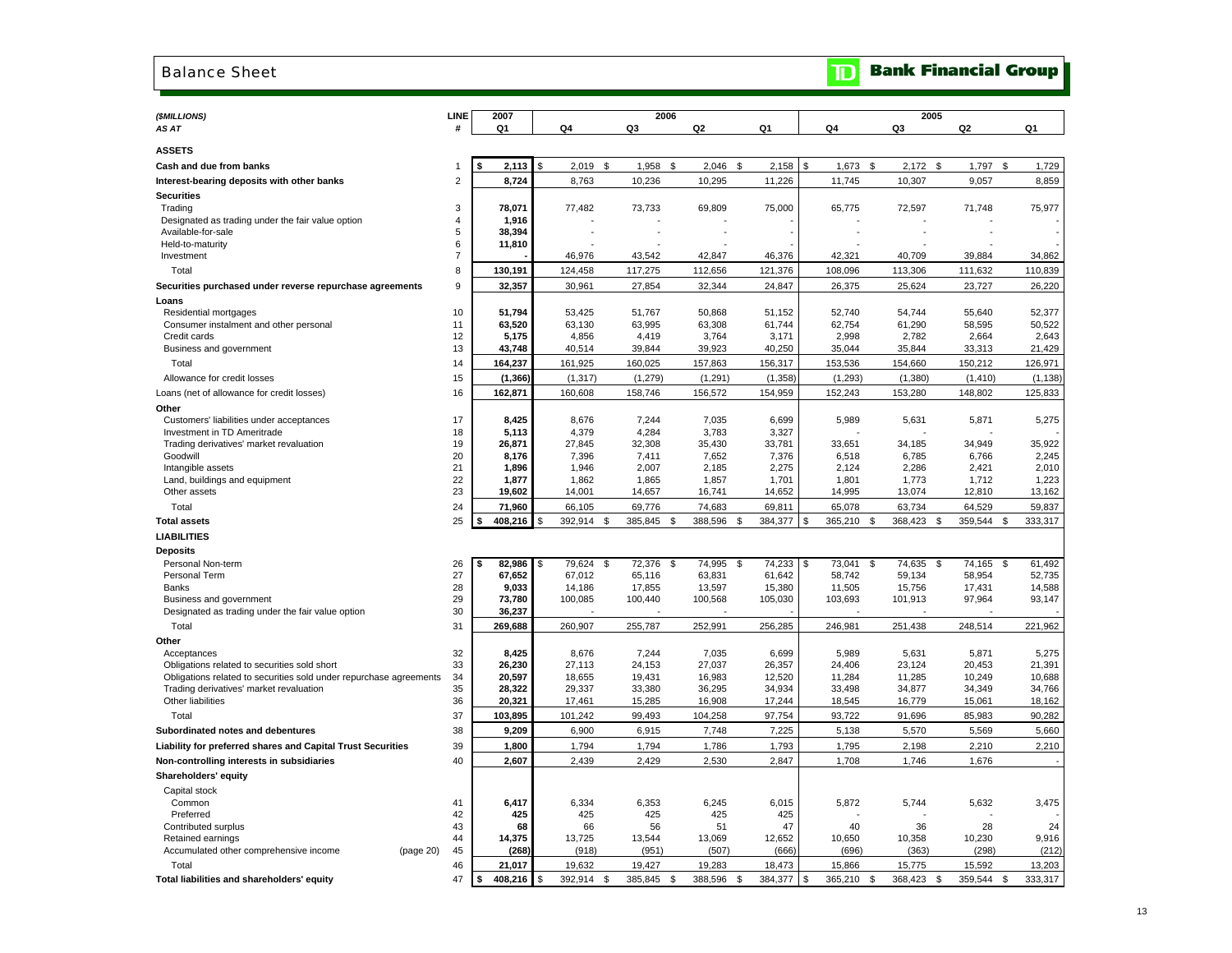| (\$MILLIONS)                                      | <b>LINE</b> | 2007           |         |     |            | 2006 |         |     |                 |         |      |           | 2005 |         |      |         |
|---------------------------------------------------|-------------|----------------|---------|-----|------------|------|---------|-----|-----------------|---------|------|-----------|------|---------|------|---------|
| AS AT                                             | #           | Q1             | Q4      |     | Q3         |      | Q2      |     | Q1              | Q4      |      | Q3        |      | Q2      |      | Q1      |
|                                                   |             |                |         |     |            |      |         |     |                 |         |      |           |      |         |      |         |
| Unrealized gain(loss) on securities <sup>12</sup> |             | $990$ \ \$     | 774 \$  |     | 707        | - \$ | 706     | \$  | 806 \$          | 750     | \$   | 733 \$    |      | 550     | \$   | 537     |
| Assets under administration                       |             |                |         |     |            |      |         |     |                 |         |      |           |      |         |      |         |
| Canadian Personal and Commercial Banking          |             | $50,942$ \$    | 47.450  | \$  | 42,150 \$  |      | 40,898  | \$. | $40.766$ \ \ \$ | 39,485  | - \$ | 37,612 \$ |      | 37,125  | \$   | 35,895  |
| U.S. Personal and Commercial Banking              | 3           | 8,659          | 8,316   |     | 9.337      |      | 9.904   |     | 9,529           | 9,307   |      | 9,082     |      | 8,541   |      |         |
| Wealth Management                                 | 4           | 169,058        | 160.799 |     | 153,004    |      | 153.723 |     | 147,439         | 315,075 |      | 322,343   |      | 302,112 |      | 297,852 |
| Total                                             | 5           | $228,659$ \$   | 216,565 | Эň, | 204,491    |      | 204,525 |     | 197,734 \$      | 363,867 | \$.  | 369,037   | .ზ   | 347,778 | \$   | 333,747 |
| Assets under management                           |             |                |         |     |            |      |         |     |                 |         |      |           |      |         |      |         |
| U.S. Personal and Commercial Banking              | 6           | 6,537          | 6.137   |     | 6.054      |      | 6.551   |     | 5,995           | 5,859   |      | 6.106     |      | 6,002   |      |         |
| Wealth Management                                 | -           | 156,777        | 151,243 |     | 143,339    |      | 138,722 |     | 137,009         | 130,108 |      | 130,036   |      | 123,788 |      | 122,726 |
| Total                                             | 8           | $163,314$ \ \$ | 157,380 |     | 149.393 \$ |      | 145.273 |     | $143,004$ \\$   | 135,967 | \$   | 136.142   |      | 129.790 | - \$ | 122.726 |

 $<sup>1</sup>$  Excludes debt security positions which are managed as part of hedged portfolios.</sup>

 $2$  Includes unrealized gains on available-for-sale securities which are included in other comprehensive income.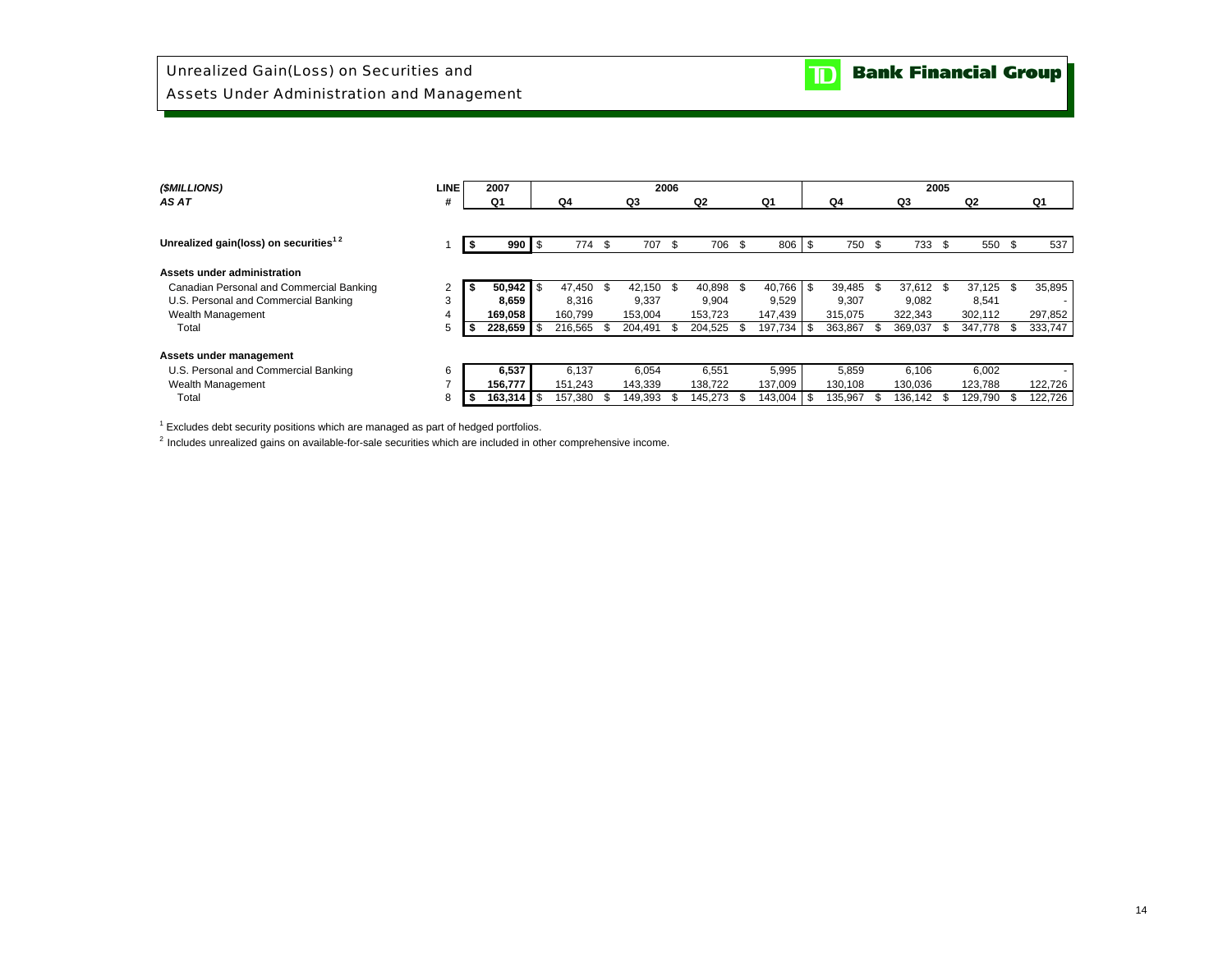# Intangibles and Goodwill, and Restructuring Costs



| (\$MILLIONS)                                            | <b>LINE</b> | 2007                |      |                 |             | 2006       |                 |      |                 |     |                 |     | 2005            |      |                |                |                |                       | <b>Full Year</b> |                |
|---------------------------------------------------------|-------------|---------------------|------|-----------------|-------------|------------|-----------------|------|-----------------|-----|-----------------|-----|-----------------|------|----------------|----------------|----------------|-----------------------|------------------|----------------|
| AS AT                                                   | #           | Q <sub>1</sub>      |      | Q <sub>4</sub>  | Q3          |            | Q2              |      | Q <sub>1</sub>  |     | Q <sub>4</sub>  |     | Q <sub>3</sub>  |      | Q2             | Q <sub>1</sub> |                | 2006                  |                  | 2005           |
| Identifiable intangible assets                          |             |                     |      |                 |             |            |                 |      |                 |     |                 |     |                 |      |                |                |                |                       |                  |                |
| Opening balance                                         |             | .946<br>\$1         | \$   | 2,007           | 2,185<br>\$ | \$         | 2,275           | \$   | 2,124           | \$  | 2,286           | £.  | 2,421           | \$   | 2,010          | \$             | 2,144          | \$<br>2,124           | \$               | 2,144          |
| Arising during the period                               | 2           | 42                  |      | 64              |             | (22)       | 32              |      | 282             |     |                 |     |                 |      | 557            |                |                | 356                   |                  | 557            |
| Amortized in the period                                 | 3           | (118)               |      | (126)           | (126)       |            | (125)           |      | (128)           |     | (135)           |     | (143)           |      | (134)          |                | (134)          | (505)                 |                  | (546)          |
| Sale of TD Waterhouse U.S.A.                            | 4           |                     |      |                 |             |            |                 |      | (6)             |     |                 |     |                 |      |                |                |                | (6)                   |                  |                |
| Foreign exchange and other adjustments                  | 5           | 26                  |      |                 |             | (30)       | 3               |      | 3               |     | (27)            |     | 8               |      | (12)           |                |                | (23)                  |                  | (31)           |
| <b>Closing balance</b>                                  | 6           | 1.896<br>S          | \$   | 1,946           | 2,007<br>-S | S          | 2,185           | \$.  | 2,275           | \$  | 2,124           | \$. | 2,286           | \$   | 2,421          | \$.            | 2,010          | \$<br>1,946           | -S               | 2,124          |
|                                                         |             |                     |      |                 |             |            |                 |      |                 |     |                 |     |                 |      |                |                |                |                       |                  |                |
| Future tax liability on intangible assets               |             |                     |      |                 |             |            |                 |      |                 |     |                 |     |                 |      |                |                |                |                       |                  |                |
| Opening balance                                         | 7           | $(678)$ \$<br>S     |      | $(690)$ \$      |             | $(758)$ \$ | $(764)$ \$      |      | (711)           | \$  | (764)           | -\$ | (802)           | \$   | $(657)$ \$     |                | (701)          | \$<br>$(711)$ \$      |                  | (701)          |
| Arising during the period                               | 8           | (17)                |      | (23)            |             | (8)        | (35)            |      | (98)            |     |                 |     |                 |      | (189)          |                |                | (164)                 |                  | (189)          |
| Arising during the period - changes in income tax rates | 9           |                     |      | -1              |             | 24         |                 |      |                 |     |                 |     |                 |      |                |                |                | 25                    |                  |                |
| Recognized in the period                                | 10          | 40                  |      | 43              |             | 42         | 39              |      | 41              |     | 44              |     | 46              |      | 42             |                | 44             | 165                   |                  | 176            |
| Foreign exchange and other adjustments                  | 11          | (1)                 |      | (9)             |             | 10         | 2               |      | Δ               |     | 9               |     | (8)             |      | $\overline{2}$ |                |                | $\overline{7}$        |                  |                |
| <b>Closing balance</b>                                  | 12          | (655)               |      | $(678)$ \$      | (690)       | \$         | (758)           | - \$ | (764)           | -\$ | (711)           | \$  | (764)           | -\$  | (802)          | $\sqrt{3}$     | (657)          | \$<br>$(678)$ \$      |                  | (711)          |
|                                                         |             |                     |      |                 |             |            |                 |      |                 |     |                 |     |                 |      |                |                |                |                       |                  |                |
|                                                         |             |                     |      |                 |             |            |                 |      |                 |     |                 |     |                 |      |                |                |                |                       |                  |                |
| Net intangibles closing balance                         | 13          | 1.241<br>S          | S    | 1,268           | 1,317<br>S  | \$         | 1,427           | \$   | 1,511           | \$  | 1,413           | -\$ | 1.522           | - \$ | 1.619          | - \$           | 1,353          | \$<br>1,268           | -\$              | 1,413          |
| Goodwill                                                |             |                     |      |                 |             |            |                 |      |                 |     |                 |     |                 |      |                |                |                |                       |                  |                |
| Opening balance                                         | 14          | \$7,396             | \$   | 7,411           | 7,652<br>\$ | \$         | 7,376           | \$   | 6,518           | \$  | 6,785           | \$  | 6,766           | \$   | 2,245          | \$             | 2,225          | \$<br>6,518           | \$               | 2,225          |
| Arising during the period                               | 15          | 528                 |      | (29)            |             | 27         | 316             |      | 1,722           |     |                 |     |                 |      | 4,642          |                |                | 2,036                 |                  | 4,642          |
| Sale of TD Waterhouse U.S.A.                            | 16          |                     |      |                 |             |            |                 |      | (827)           |     |                 |     |                 |      |                |                |                | (827)                 |                  |                |
| Foreign exchange and other adjustments                  | 17          | 252                 |      | 14              | (268)       |            | (40)            |      | (37)            |     | (267)           |     | 19              |      | (121)          |                | 20             | (331)                 |                  | (349)          |
|                                                         | 18          | \$8.176             | \$   | 7,396           | 7.411<br>\$ | \$         | 7,652           | \$   | 7,376           | \$  | 6,518           | \$  | 6,785           | \$   | 6.766          | \$.            | 2,245          | \$<br>7,396           | \$               | 6,518          |
| <b>Closing balance</b>                                  |             |                     |      |                 |             |            |                 |      |                 |     |                 |     |                 |      |                |                |                |                       |                  |                |
|                                                         |             |                     |      |                 |             |            |                 |      |                 |     |                 |     |                 |      |                |                |                |                       |                  |                |
| Total net intangibles and goodwill closing balance      | 19          | $\frac{1}{2}$ 9.417 | \$   | 8.664           | \$<br>8,728 | \$         | 9,079           | \$   | 8,887           | \$  | 7,931           | \$  | 8,307           | \$   | 8,385          | - \$           | 3,598          | \$<br>8,664           | - \$             | 7,931          |
|                                                         |             |                     |      |                 |             |            |                 |      |                 |     |                 |     |                 |      |                |                |                |                       |                  |                |
|                                                         |             |                     |      |                 |             |            |                 |      |                 |     |                 |     |                 |      |                |                |                |                       |                  |                |
| <b>Restructuring costs accrual</b>                      |             |                     |      |                 |             |            |                 |      |                 |     |                 |     |                 |      |                |                |                |                       |                  |                |
| Opening balance                                         | 20          | 27                  | \$   | 29              | \$          | 35<br>\$   | 60              | -\$  | $\overline{25}$ | \$  | 28              | \$  | 28              | \$   | $\overline{7}$ | \$             |                | \$<br>$\overline{25}$ | \$               | $\overline{7}$ |
| Expensed during the period                              | 21          |                     |      |                 |             |            |                 |      | 50              |     | 6               |     | 15              |      | 22             |                |                | 50                    |                  | 43             |
| Amount utilized during the period:                      |             |                     |      |                 |             |            |                 |      |                 |     |                 |     |                 |      |                |                |                |                       |                  |                |
| Wholesale Banking                                       | 22          | (8)                 |      | (2)             |             | (6)        | (25)            |      | (15)            |     | (9)             |     | (15)            |      | (1)            |                |                | (48)                  |                  | (25)           |
| <b>Closing balance</b>                                  | 23          | 19<br>\$            | l \$ | $\overline{27}$ | \$          | 29<br>\$   | $\overline{35}$ | \$   | $60$ \ \$       |     | $\overline{25}$ | \$  | $\overline{28}$ | \$   | 28             | -\$            | $\overline{7}$ | \$<br>$\overline{27}$ | \$               | 25             |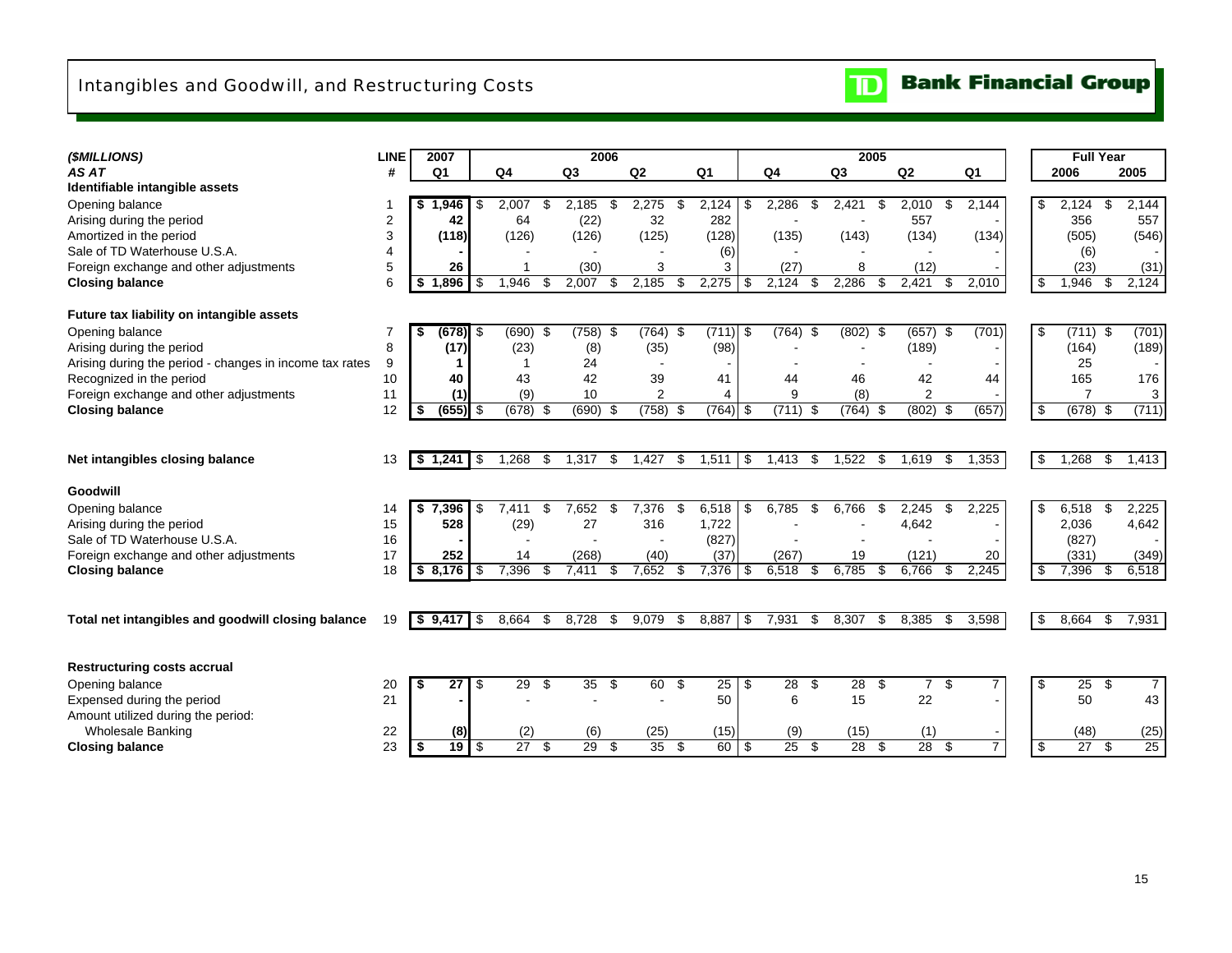### Loan Securitization

**Bank Financial Group** 

 $\mathbf{D}$ 

*(\$MILLIONS)* 

| .                           |      |          |    |           |   |    |    |                   |    |    |      |                          |
|-----------------------------|------|----------|----|-----------|---|----|----|-------------------|----|----|------|--------------------------|
|                             | LINE | 2007     |    | 2006<br>. |   |    |    | 2005              |    |    |      | $\mathbf{H}$<br>-ull Ye. |
| <b>ERIOD ENDED</b><br>FOR " |      | <b>.</b> | ת. | ~~<br>    | ~ | O' | O4 | $\sim$<br>$\cdot$ | co | Q۱ | 2006 | 200                      |

### **Loans securitized and sold to third parties**

Securitized/(repurchased) during the period<sup>1</sup>

| Mortgage | <b>MBS Pool</b>    |             | 2,358  | ,700<br>₼ | .613  | ,763  | 1,348<br>\$. | ,389<br>\$   | 1,460<br>S.<br>- 1       | ,449<br>S. | 1,650 | 6,424  | 5,948   |
|----------|--------------------|-------------|--------|-----------|-------|-------|--------------|--------------|--------------------------|------------|-------|--------|---------|
|          | Commercial         | $\sim$<br>∸ |        | 205       | 132   | 287   |              | 350          |                          | 283        |       | 624    | 633     |
| Personal | <b>HELOC</b>       | ີ<br>۰J     | 000, ا | 3,000     | 500   |       |              |              | $\overline{\phantom{a}}$ | 786        |       | 3,500  | 786     |
|          | <b>Credit Card</b> |             | -      |           |       |       | $\sim$       |              | $\overline{\phantom{a}}$ |            | . .   |        | $\sim$  |
| Total    |                    |             | 3,358  | 4,905     | 2.245 | 2,050 | .348         | .739<br>- \$ | 1,460                    | \$2,518    | .650  | 10.548 | \$7,367 |

Outstanding at period end

With Retained Interests

| Mortgage                                         | Commercial      | 6              | \$ | 181            | \$         | 220    | \$<br>223      | \$. | 116      | \$<br>124    | \$<br>137   | \$ | 159                      | \$.  | 186      | \$<br>205   | \$            | 220            | \$<br>137   |
|--------------------------------------------------|-----------------|----------------|----|----------------|------------|--------|----------------|-----|----------|--------------|-------------|----|--------------------------|------|----------|-------------|---------------|----------------|-------------|
| Personal                                         | <b>HELOC</b>    | $\overline{7}$ |    | 9,000          |            | 8,000  | 5,000          |     | 4,500    | 4,500        | 4,800       |    | 4,800                    |      | 4,800    | 4,015       |               | 8,000          | 4,800       |
|                                                  | Credit Card     | 8              |    | 800            |            | 800    | 800            |     | 1,300    | 1,300        | 1,300       |    | 1,300                    |      | 1,300    | 1,300       |               | 800            | 1,300       |
| Sub-total                                        |                 | 9              | S  | 9,981          | \$         | 9,020  | \$<br>6,023    | \$  | 5,916    | \$5,924      | \$6,237     |    | \$6,259                  | \$   | 6,286    | \$<br>5,520 | \$            | 9,020          | \$6,237     |
| <b>Without Retained Interests</b>                |                 |                |    |                |            |        |                |     |          |              |             |    |                          |      |          |             |               |                |             |
| Mortgage                                         | Conventional    | 10             | \$ | $\blacksquare$ | \$         |        | \$             | \$  |          | \$<br>$\sim$ | \$          | ۹  |                          | \$.  |          | \$<br>4     | \$            | ٠              | \$          |
|                                                  | <b>MBS Pool</b> | 11             |    | 17,494         |            | 16,344 | 16,099         |     | 16,180   | 15,703       | 15,476      |    | 15,207                   |      | 14,811   | 14,074      |               | 16,344         | 15,476      |
|                                                  | Commercial      | 12             |    | 2,531          |            | 2,553  | 2,360          |     | 2,395    | 2,123        | 2,161       |    | 1,827                    |      | 1,841    | 1,567       |               | 2,553          | 2,161       |
| Sub-total                                        |                 | 13             | \$ | 20,025         | \$         | 18,897 | \$18,459       |     | \$18,575 | \$17,826     | \$17,637    |    | \$17,034                 |      | \$16,652 | \$15,645    | \$            | 18,897         | \$17,637    |
|                                                  |                 |                |    |                |            |        |                |     |          |              |             |    |                          |      |          |             |               |                |             |
| Total outstanding at period end                  |                 | 14             | \$ | 30,006         | \$         | 27,917 | \$24,482       |     | \$24,491 | \$23,750     | \$23,874    |    | \$23,293                 |      | \$22,938 | \$21,165    | \$            | 27,917         | \$23,874    |
| Economic Impact - before-tax                     |                 |                |    |                |            |        |                |     |          |              |             |    |                          |      |          |             |               |                |             |
| Net interest income                              |                 | 15             | \$ | (125)          | $.$ \$     | (76)   | \$<br>(102)    | \$  | (85)     | \$<br>(105)  | \$<br>(123) | \$ | (111)                    | - \$ | (94)     | \$<br>(92)  | $\mathfrak s$ | (368)          | \$<br>(420) |
| Other income                                     |                 | 16             |    | 134            |            | 97     | 85             |     | 72       | 92           | 120         |    | 101                      |      | 100      | 93          |               | 346            | 414         |
| Provision for credit losses                      |                 | 17             |    | 4              |            | 4      | $\overline{4}$ |     | 8        | 8            | 8           |    | 10                       |      | 9        | 8           |               | 24             | 35          |
| Total impact                                     |                 | 18             | \$ | 13             | $\sqrt{3}$ | 25     | \$<br>(13)     | \$  | (5)      | \$<br>(5)    | \$<br>5     | \$ | $\overline{\phantom{a}}$ | \$   | 15       | \$<br>9     | \$            | $\overline{2}$ | \$<br>29    |
|                                                  |                 |                |    |                |            |        |                |     |          |              |             |    |                          |      |          |             |               |                |             |
|                                                  |                 |                |    |                |            |        |                |     |          |              |             |    |                          |      |          |             |               |                |             |
| Mortgage-backed Securities Retained <sup>2</sup> |                 |                |    |                |            |        |                |     |          |              |             |    |                          |      |          |             |               |                |             |

Outstanding at end of period **19 \$ 23,186** \$ 20,914 \$ 20,414 \$ 18,852 \$ 17,824 \$ 15,718 \$ 13,159 \$ 12,230 \$ 10,718 \$ 20,914 \$ 15,718

 $1$  Excludes principal repayments during the period.

<sup>2</sup> Reported as Available-for-sale securities issued or guaranteed by Canada on the Consolidated Balance Sheet.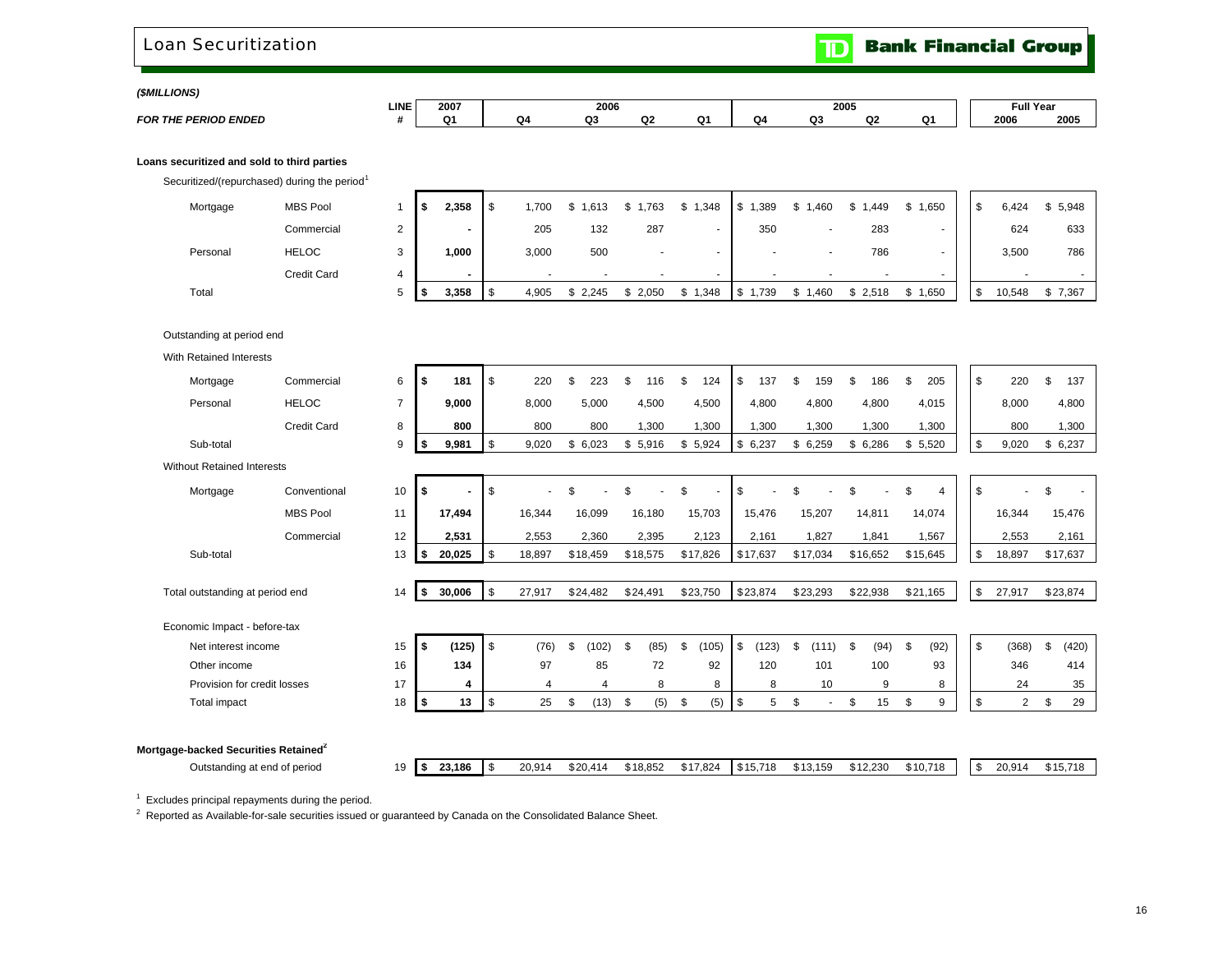# Impaired Loans

| (\$MILLIONS)                                                                              | LINE           |    | 2007           |     |           |                 | 2006 |                       |               |                |                 |              |              | 2005 |                         |                  |               |              | <b>Full Year</b> |                          |
|-------------------------------------------------------------------------------------------|----------------|----|----------------|-----|-----------|-----------------|------|-----------------------|---------------|----------------|-----------------|--------------|--------------|------|-------------------------|------------------|---------------|--------------|------------------|--------------------------|
| AS AT                                                                                     | #              |    | Q <sub>1</sub> |     | Q4        | Q <sub>3</sub>  |      | Q <sub>2</sub>        |               | Q1             | Q4              |              | Q3           |      | Q <sub>2</sub>          | Q <sub>1</sub>   |               | 2006         |                  | 2005                     |
| <b>CHANGE IN GROSS IMPAIRED LOANS BY SEGMENT</b>                                          |                |    |                |     |           |                 |      |                       |               |                |                 |              |              |      |                         |                  |               |              |                  |                          |
| Balance at beginning of period                                                            | $\mathbf{1}$   | \$ | 411            | \$  | 357       | \$<br>349       | \$   | 365                   | \$            | 349            | \$<br>452       | \$           | 482          | \$   | 513                     | \$<br>537        | \$            | 349          | \$               | 537                      |
| Additions                                                                                 |                |    |                |     |           |                 |      |                       |               |                |                 |              |              |      |                         |                  |               |              |                  |                          |
| Canadian Personal and Commercial Banking - retail <sup>1</sup><br>- commercial mid-market | 2<br>3         |    | 228<br>8       |     | 219<br>39 | 157<br>12       |      | 159<br>$\overline{7}$ |               | 160<br>68      | 150<br>39       |              | 141<br>12    |      | 138<br>21               | 140<br>71        |               | 695<br>126   |                  | 569<br>143               |
| U.S. Personal and Commercial Banking                                                      | $\overline{4}$ |    | 84             |     | 41        | 23              |      | 45                    |               | 18             | 25              |              | 47           |      |                         |                  |               | 127          |                  | 72                       |
| Wholesale Banking                                                                         | 5              |    | 12             |     |           | 14              |      | 3                     |               | 17             |                 |              |              |      |                         |                  |               | 34           |                  |                          |
| Corporate - non-core                                                                      | 6              |    |                |     |           |                 |      |                       |               |                |                 |              |              |      |                         |                  |               |              |                  |                          |
| Total additions to impaired loans and acceptances                                         | $\overline{7}$ |    | 332            |     | 299       | 206             |      | 214                   |               | 263            | 214             |              | 200          |      | 159                     | 211              |               | 982          |                  | 784                      |
| Return to performing status, repaid or sold                                               | 8              |    | (116)          |     | (81)      | (58)            |      | (97)                  |               | (95)           | (173)           |              | (103)        |      | (164)                   | (129)            |               | (331)        |                  | (569)                    |
| Net new additions (reductions)                                                            | 9              |    | 216            |     | 218       | 148             |      | 117                   |               | 168            | 41              |              | 97           |      | (5)                     | 82               |               | 651          |                  | 215                      |
| Arising on acquisition of TD Banknorth                                                    | 10             |    |                |     |           |                 |      |                       |               |                |                 |              |              |      | 86                      |                  |               |              |                  | 86                       |
| Write-offs<br>Foreign exchange and other adjustments                                      | 11<br>12       |    | (170)<br>5     |     | (164)     | (137)<br>(3)    |      | (130)<br>(3)          |               | (152)          | (138)<br>(6)    |              | (125)<br>(2) |      | (113)<br>$\overline{1}$ | (111)<br>5       |               | (583)<br>(6) |                  | (487)<br>(2)             |
| Change during the period                                                                  | 13             |    | 51             |     | 54        | 8               |      | (16)                  |               | 16             | (103)           |              | (30)         |      | (31)                    | (24)             |               | 62           |                  | (188)                    |
| Balance at end of period                                                                  | 14             |    | 462            |     | 411       | \$<br>357       | \$   | 349                   | \$            | 365            | \$<br>349       | \$           | 452          | \$   | 482                     | \$<br>513        | \$            | 411          | \$               | 349                      |
|                                                                                           |                |    |                |     |           |                 |      |                       |               |                |                 |              |              |      |                         |                  |               |              |                  |                          |
| <b>GROSS IMPAIRED LOANS BY LOCATION<sup>2</sup></b>                                       |                |    |                |     |           |                 |      |                       |               |                |                 |              |              |      |                         |                  |               |              |                  |                          |
| Canada<br><b>United States</b>                                                            | 15<br>16       | \$ | 317<br>145     | \$  | 316<br>95 | \$<br>267<br>90 | \$   | 262<br>87             | ${\mathbb S}$ | 297<br>68      | \$<br>276<br>73 | \$           | 285<br>167   | \$   | 286<br>196              | \$<br>320<br>193 | \$            | 316<br>95    | $$\mathbb{S}$$   | 276<br>73                |
| Offshore                                                                                  | 17             |    |                |     |           |                 |      |                       |               |                |                 |              |              |      |                         |                  |               |              |                  | $\overline{\phantom{a}}$ |
| Balance at end of period                                                                  | 18             |    | 462            |     | 411       | \$<br>357       | \$   | 349                   | \$            | 365            | \$<br>349       | \$           | 452          | \$   | 482                     | \$<br>513        | $\mathcal{L}$ | 411          | \$               | 349                      |
| <b>GROSS IMPAIRED LOANS BY SEGMENT</b>                                                    |                |    |                |     |           |                 |      |                       |               |                |                 |              |              |      |                         |                  |               |              |                  |                          |
| <b>Canadian Personal and Commercial Banking</b>                                           |                |    |                |     |           |                 |      |                       |               |                |                 |              |              |      |                         |                  |               |              |                  |                          |
| Personal                                                                                  | 19             | \$ | 222            | \$  | 206       | \$<br>166       | \$   | 170                   | \$            | 166            | \$<br>157       | $\mathbb{S}$ | 149          | \$   | 153                     | \$<br>162        | \$            | 206          | \$               | 157                      |
| Commercial                                                                                | 20             |    | 82             |     | 98        | 87              |      | 91                    |               | 130            | 117             |              | 133          |      | 131                     | 156              |               | 98           |                  | 117                      |
| Total Canadian Personal and Commercial Banking                                            | 21             |    | 304            |     | 304       | 253             |      | 261                   |               | 296            | 274             |              | 282          |      | 284                     | 318              |               | 304          |                  | 274                      |
| U.S. Personal and Commercial Banking                                                      | 22             |    | 125            |     | 86        | 81              |      | 79                    |               | 62             | 67              |              | 88           |      | 86                      | $\overline{2}$   |               | 86           |                  | 67                       |
| <b>Wholesale Banking</b>                                                                  | 23             |    | 24             |     | 12        | 14              |      |                       |               |                |                 |              |              |      |                         | $\overline{a}$   |               | 12           |                  | $\overline{\phantom{a}}$ |
| <b>Corporate segment</b>                                                                  |                |    |                |     |           |                 |      |                       |               |                |                 |              |              |      |                         |                  |               |              |                  |                          |
| Corporate loans - non-core                                                                | 24             |    | 9              |     | 9         | 9               |      | 9                     |               | 7              | 8               |              | 82           |      | 112                     | 193              |               | 9            |                  | 8                        |
| <b>TOTAL GROSS IMPAIRED LOANS</b>                                                         | 25             | S  | 462            | \$. | 411       | \$<br>357       | \$   | 349                   | \$            | 365            | \$<br>349       | \$           | 452          | \$   | 482                     | \$<br>513        | \$            | 411          | \$               | 349                      |
| NET IMPAIRED LOANS BY SEGMENT                                                             |                |    |                |     |           |                 |      |                       |               |                |                 |              |              |      |                         |                  |               |              |                  |                          |
| <b>Canadian Personal and Commercial Banking</b>                                           |                |    |                |     |           |                 |      |                       |               |                |                 |              |              |      |                         |                  |               |              |                  |                          |
| Personal                                                                                  | 26             | \$ | 108            | \$  | 95        | \$<br>90        | \$   | 92                    | \$            | 82             | \$<br>68        | \$           | 61           | \$   | 63                      | \$<br>75         | \$            | 95           | \$               | 68                       |
| Commercial<br>Total Canadian Personal and Commercial Banking                              | 27<br>28       |    | 47<br>155      |     | 65<br>160 | 53<br>143       |      | 56<br>148             |               | 84<br>166      | 79<br>147       |              | 83<br>144    |      | 79<br>142               | 103<br>178       |               | 65<br>160    |                  | 79<br>147                |
| U.S. Personal and Commercial Banking                                                      | 29             |    | 106            |     | 70        | 62              |      | 66                    |               | 44             | 49              |              | 51           |      | 60                      |                  |               | 70           |                  | 49                       |
| <b>Wholesale Banking</b>                                                                  | 30             |    | 9              |     | 9         | 10              |      | ÷,                    |               | $\blacksquare$ | ÷,              |              | ÷,           |      | ÷,                      | $\blacksquare$   |               | 9            |                  | $\blacksquare$           |
| <b>Corporate segment</b>                                                                  |                |    |                |     |           |                 |      |                       |               |                |                 |              |              |      |                         |                  |               |              |                  |                          |
| Corporate loans - non-core                                                                | 31             |    |                |     |           |                 |      |                       |               |                |                 |              | 20           |      | 30                      | 79               |               |              |                  |                          |
| Total impaired loans net of specific provisions                                           | 32             |    | 270            |     | 239       | 215             |      | 214                   |               | 210            | 196             |              | 215          |      | 232                     | 257              |               | 239          |                  | 196                      |
| General allowance for credit losses                                                       | 33             |    | 1,174          |     | 1,145     | 1,137           |      | 1,156                 |               | 1,203          | 1,140           |              | 1,143        |      | 1,160                   | 882              |               | 1,145        |                  | 1,140                    |
| TOTAL NET IMPAIRED LOANS                                                                  | 34             |    | (904)          | \$  | (906)     | \$<br>(922)     | \$   | (942)                 | \$            | (993)          | \$<br>(944)     | \$           | (928)        | \$   | (928)                   | \$<br>(625)      | S             | (906)        | \$               | (944)                    |
| Allowance for credit losses as a % of gross impaired loans                                | 35             |    | 295.7%         |     | 320.5%    | 358.3%          |      | 369.9%                |               | 372.1 %        | 370.5%          |              | 305.3%       |      | 292.5%                  | 221.8%           |               | 320.5%       |                  | 370.5%                   |
| Total Loans (page 13, lines 13+14)                                                        | 36             | \$ | 171,296        | \$  | 169,284   | \$165,990       | \$   | 163,607               |               | \$161,658      | \$<br>158,232   | \$           | 158,911      |      | \$154,673               | \$131,108        |               | \$169,284    |                  | \$158,232                |
| Net impaired loans as a % of net loans                                                    | 37             |    | (0.5)%         |     | (0.5)%    | (0.6)%          |      | (0.6)%                |               | (0.6)%         | (0.6)%          |              | (0.6)%       |      | (0.6)%                  | (0.5)%           |               | (0.5)%       |                  | (0.6)%                   |
|                                                                                           |                |    |                |     |           |                 |      |                       |               |                |                 |              |              |      |                         |                  |               |              |                  |                          |

<sup>1</sup> Including Small Business Banking.

<sup>2</sup> Based on geographic location of unit responsible for recording revenue.

### **Bank Financial Group**  $\mathbf{D}$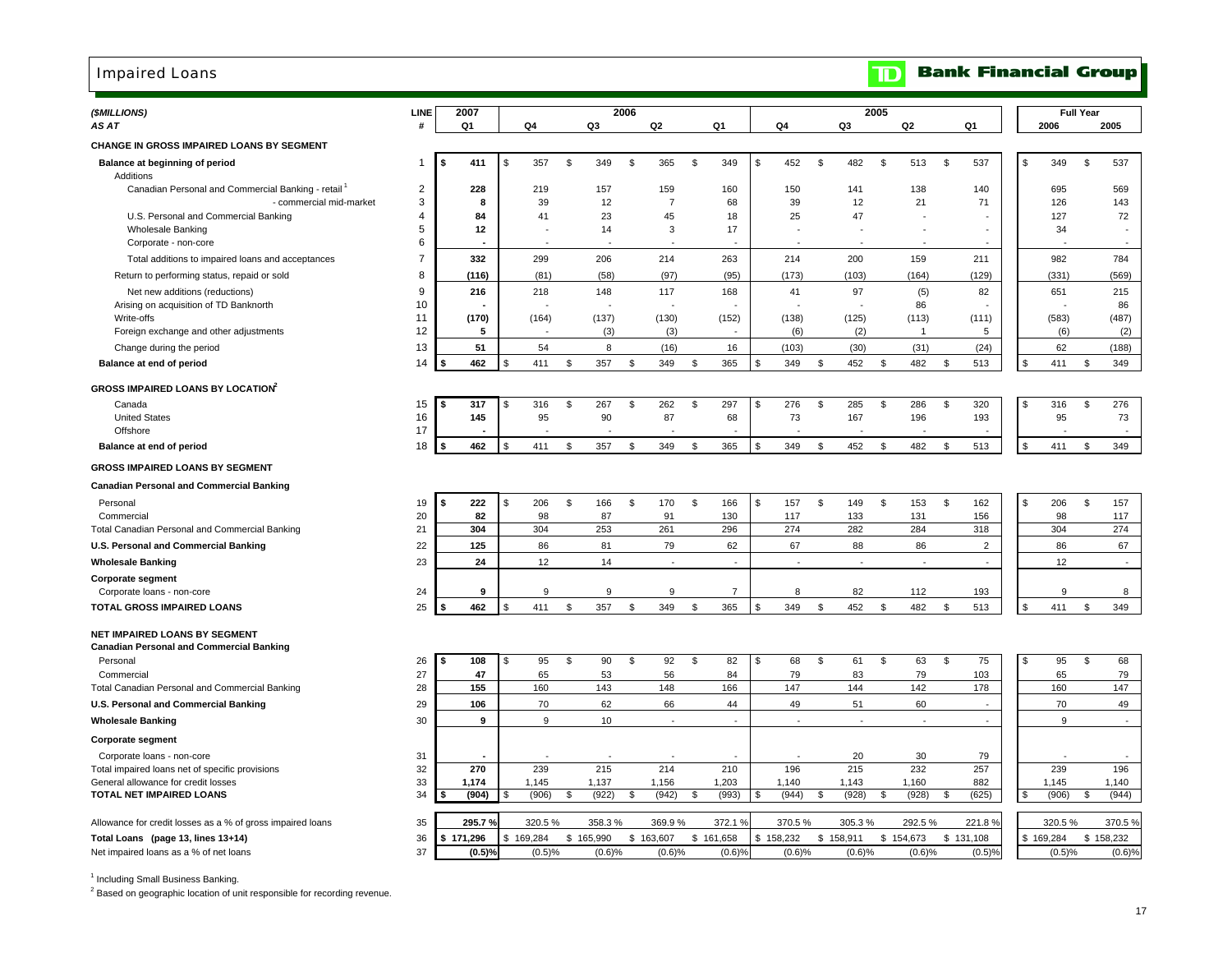# Allowance for Credit Losses and Provision for (Reversal of) Credit Losses

**TD** Bank Financial Group

| (\$MILLIONS)                                                                                     |                      | <b>LINE</b>    | 2007              |         |           |         |             | 2006 |                |                        |                          |         |                | 2005 |                          |               |                |              | <b>Full Year</b> |                |
|--------------------------------------------------------------------------------------------------|----------------------|----------------|-------------------|---------|-----------|---------|-------------|------|----------------|------------------------|--------------------------|---------|----------------|------|--------------------------|---------------|----------------|--------------|------------------|----------------|
| AS AT                                                                                            |                      | #              | Q1                |         | Q4        |         | Q3          |      | Q2             | Q1                     | Q4                       |         | Q3             |      | Q2                       |               | Q1             | 2006         |                  | 2005           |
| <b>ALLOWANCE FOR CREDIT LOSSES</b>                                                               |                      |                |                   |         |           |         |             |      |                |                        |                          |         |                |      |                          |               |                |              |                  |                |
| <b>Specific allowance</b>                                                                        |                      |                |                   |         |           |         |             |      |                |                        |                          |         |                |      |                          |               |                |              |                  |                |
| Balance at beginning of period                                                                   |                      | -1             | 172<br>\$         | \$      | 142       | \$      | 135         | \$   | 155            | \$<br>153              | \$<br>237                | \$      | 250            | \$   | 256                      | $\mathfrak s$ | 266            | \$<br>153    | \$               | 266            |
| Write-offs                                                                                       |                      | $\overline{2}$ | (170)             |         | (164)     |         | (137)       |      | (130)          | (152)                  | (138)                    |         | (125)          |      | (113)                    |               | (111)          | (583)        |                  | (487)          |
| Recoveries                                                                                       |                      | 3              | 31                |         | 33        |         | 33          |      | 32             | 31                     | 82                       |         | 54             |      | 55                       |               | 54             | 129          |                  | 245            |
| Provision for credit losses                                                                      |                      | $\overline{4}$ | 153               |         | 156       |         | 107         |      | 74             | 120                    | (22)                     |         | 60             |      | 24                       |               | 45             | 457          |                  | 107            |
| Arising on acquisitions                                                                          |                      | 5              |                   |         |           |         |             |      |                |                        |                          |         |                |      | 27                       |               |                |              |                  | 27             |
| Foreign exchange and other adjustments                                                           |                      | 6              | 6                 |         | 5         |         | 4           |      | $\overline{4}$ | 3                      | (6)                      |         | (2)            |      | $\overline{1}$           |               | $\overline{2}$ | 16           |                  | (5)            |
| Balance at end of period                                                                         |                      | $\overline{7}$ | 192               |         | 172       |         | 142         |      | 135            | 155                    | 153                      |         | 237            |      | 250                      |               | 256            | 172          |                  | 153            |
| <b>General allowance</b>                                                                         |                      |                |                   |         |           |         |             |      |                |                        |                          |         |                |      |                          |               |                |              |                  |                |
| Balance at beginning of period                                                                   |                      | 8              | 1,145             |         | 1.137     |         | 1,156       |      | 1,203          | 1,140                  | 1.143                    |         | 1.160          |      | 882                      |               | 917            | 1,140        |                  | 917            |
| Provision for credit losses - TD Banknorth                                                       |                      | 9              | (1)               |         | 5         |         | (7)         |      | $\overline{2}$ | (6)                    | $\overline{7}$           |         | (20)           |      | (4)                      |               |                | (6)          |                  | (17)           |
| - VFC                                                                                            |                      | 10             | 11                |         | 9         |         | 9           |      | $\sim$         |                        |                          |         |                |      |                          |               |                | 18           |                  |                |
| - Other                                                                                          |                      | 11             | $\blacksquare$    |         |           |         |             |      | (60)           | $\sim$                 |                          |         |                |      | $\overline{\phantom{a}}$ |               | (35)           | (60)         |                  | (35)           |
| Arising on acquisitions                                                                          |                      | 12             | 14                |         |           |         |             |      | 18             | 69                     |                          |         |                |      | 289                      |               |                | 87           |                  | 289            |
| Foreign exchange and other adjustments                                                           |                      | 13             | 5                 |         | (6)       |         | (21)        |      | (7)            |                        | (10)                     |         | 3              |      | (7)                      |               |                | (34)         |                  | (14)           |
| Balance at end of period                                                                         |                      | 14             | 1,174             |         | 1,145     |         | 1,137       |      | 1,156          | 1,203                  | 1,140                    |         | 1,143          |      | 1,160                    |               | 882            | 1,145        |                  | 1,140          |
| Total allowance for credit losses at end of period                                               |                      | 15             | 1,366<br>\$       | \$1,317 |           | \$1,279 |             |      | \$1,291        | \$1,358                | \$1,293                  | \$1,380 |                |      | \$1,410                  |               | \$1,138        | \$1,317      | \$               | 1,293          |
|                                                                                                  |                      |                |                   |         |           |         |             |      |                |                        |                          |         |                |      |                          |               |                |              |                  |                |
| PROVISION FOR (REVERSAL OF) CREDIT LOSSES                                                        |                      |                |                   |         |           |         |             |      |                |                        |                          |         |                |      |                          |               |                |              |                  |                |
| New specifics (net of reversals)                                                                 |                      | 16             | <b>S</b><br>184   | \$      | 189       | \$      | 140         | \$   | 106            | \$<br>151              | \$<br>60                 | \$      | 114            | \$   | 79                       | \$            | 99             | \$<br>586    | \$               | 352            |
| Recoveries                                                                                       |                      | 17             | (31)              |         | (33)      |         | (33)        |      | (32)           | (31)                   | (82)                     |         | (54)           |      | (55)                     |               | (54)           | (129)        |                  | (245)          |
| Provision for (reversal of) credit losses - specifics                                            | (line 4)             | 18             | 153               |         | 156       |         | 107         |      | 74             | 120                    | (22)                     |         | 60             |      | 24                       |               | 45             | 457          |                  | 107            |
| Change in general allowance - TD Banknorth                                                       | (line 9)             | 19             | (1)               |         | 5         |         | (7)         |      | $\overline{2}$ | (6)                    | $\overline{7}$           |         | (20)           |      | (4)                      |               |                | (6)          |                  | (17)           |
| - VFC                                                                                            | (line 10)            | 20             | 11                |         | 9         |         | 9           |      | $\overline{a}$ | ٠                      |                          |         | $\blacksquare$ |      | $\sim$                   |               |                | 18           |                  |                |
| - Other                                                                                          | (line 11)            | 21             | $\blacksquare$    |         |           |         |             |      | (60)           |                        |                          |         |                |      |                          |               | (35)           | (60)         |                  | (35)           |
| Provision for (reversal of) credit losses                                                        |                      | 22             | 163<br>- \$       | \$      | 170       | \$      | 109         | \$   | 16             | \$<br>114              | \$<br>(15)               | \$      | 40             | \$   | 20                       | \$            | 10             | \$<br>409    | \$               | 55             |
|                                                                                                  |                      |                |                   |         |           |         |             |      |                |                        |                          |         |                |      |                          |               |                |              |                  |                |
|                                                                                                  |                      |                |                   |         |           |         |             |      |                |                        |                          |         |                |      |                          |               |                |              |                  |                |
| PROVISION FOR (REVERSAL OF) CREDIT LOSSES BY SEGMENT<br>Canadian Personal and Commercial Banking |                      | 23             | $\sqrt{3}$<br>138 | \$      | 132       | \$      | 104         | \$   | 78             | \$<br>99               | \$<br>97                 | \$      | 90             | \$   | 91                       | \$            | 95             | \$<br>413    | \$               | 373            |
| U.S. Personal and Commercial Banking                                                             | (page 5)<br>(page 7) | 24             | 17                |         | 15        |         | 10          |      | 8              | $\overline{7}$         | $\overline{7}$           |         | 4              |      | (7)                      |               | $\sim$         | 40           |                  | 4              |
| Wholesale Banking                                                                                | (page 8)             | 25             | 24                |         | 13        |         | 15          |      | 11             | 29                     | 13                       |         | 13             |      | 13                       |               | 13             | 68           |                  | 52             |
| Corporate                                                                                        |                      |                |                   |         |           |         |             |      |                |                        |                          |         |                |      |                          |               |                |              |                  |                |
| Initial set up of specific allowance for credit card                                             |                      |                |                   |         |           |         |             |      |                |                        |                          |         |                |      |                          |               |                |              |                  |                |
|                                                                                                  |                      |                |                   |         |           |         |             |      |                |                        |                          |         |                |      |                          |               |                |              |                  |                |
| and overdraft loans                                                                              |                      | 26<br>27       |                   |         | 28        |         |             |      |                | $\blacksquare$         |                          |         |                |      |                          |               |                | 28<br>(24)   |                  |                |
| Securitization<br>Wholesale Banking - CDS                                                        |                      |                | (4)               |         | (4)       |         | (4)         |      | (8)            | (8)                    | (8)                      |         | (10)           |      | (9)                      |               | (8)            |              |                  | (35)           |
|                                                                                                  |                      | 28             | (12)              |         | (11)      |         | (12)        |      | (11)           | (13)                   | (13)                     |         | (13)           |      | (13)                     |               | (13)           | (47)         |                  | (52)           |
| General allowance release                                                                        |                      | 29             | $\blacksquare$    |         | $\sim$    |         | $\sim$      |      | (60)           | $\sim$                 | $\overline{\phantom{a}}$ |         | $\blacksquare$ |      | $\sim$                   |               | (35)           | (60)         |                  | (35)           |
| Sectoral related and other                                                                       |                      | 30<br>31       | (16)              |         | (3)<br>10 |         | (4)<br>(20) |      | (2)<br>(81)    | $\blacksquare$<br>(21) | (111)<br>(132)           |         | (44)<br>(67)   |      | (55)<br>(77)             |               | (42)<br>(98)   | (9)<br>(112) |                  | (252)<br>(374) |
| <b>Total Corporate</b>                                                                           | (page 9)             |                |                   |         |           |         |             |      |                |                        |                          |         |                |      |                          |               |                |              |                  |                |
| Provision for (reversal of) credit losses                                                        |                      | 32             | 163<br>-\$        | \$      | 170       | \$      | 109         | \$   | 16             | \$<br>114              | \$<br>(15)               | \$      | 40             | \$   | 20                       | \$            | 10             | \$<br>409    | \$               | 55             |

<sup>1</sup> Premiums on credit default swaps (CDS) recorded in provision for credit losses for Wholesale Banking are reclassified to trading income in the Corporate segment.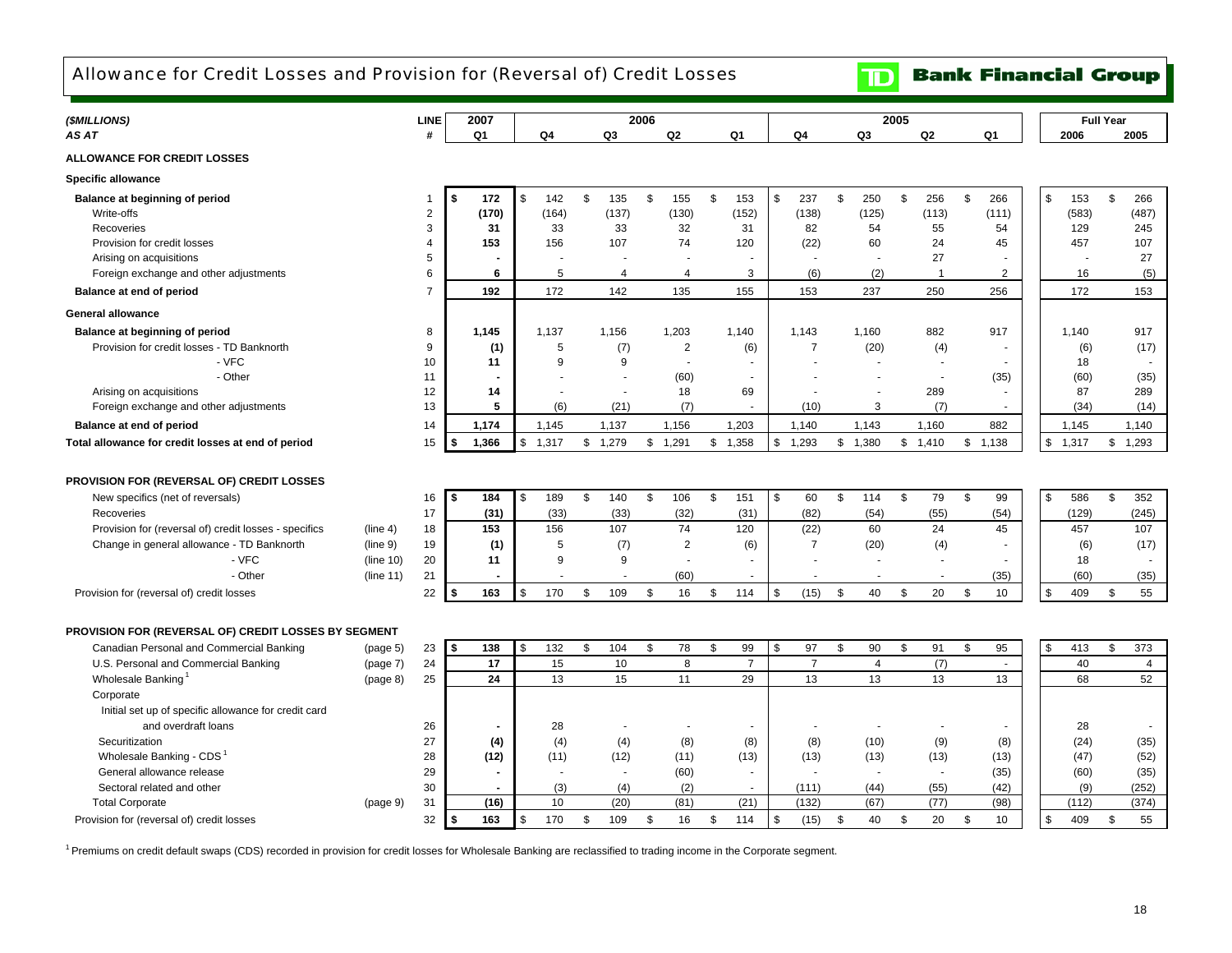### Analysis of Change in Shareholders' Equity

**TD** Bank Financial Group

| (\$MILLIONS)                                                                   | <b>LINE</b>    | 2007        |                          | 2006         |                          |         |                          | 2005                     |            |                | <b>Full Year</b>        |                  |  |
|--------------------------------------------------------------------------------|----------------|-------------|--------------------------|--------------|--------------------------|---------|--------------------------|--------------------------|------------|----------------|-------------------------|------------------|--|
| <b>FOR THE PERIOD ENDED</b>                                                    | #              | Q1          | Q4                       | Q3           | Q2                       | Q1      | Q4                       | Q3                       | Q2         | Q1             | 2006                    | 2005             |  |
|                                                                                |                |             |                          |              |                          |         |                          |                          |            |                |                         |                  |  |
| <b>Common shares</b>                                                           |                |             |                          |              |                          |         |                          |                          |            |                |                         |                  |  |
| Opening balance                                                                | $\mathbf{1}$   | 6,334       | 6,353<br>\$<br>-9        | $6,245$ \$   | $6,015$ \$               | 5,872   | 5,744<br>\$<br>\$        | 5,632<br>- \$            | $3,475$ \$ | 3,373          | 5,872<br>\$             | \$<br>3,373      |  |
| Issued - options                                                               | $\overline{2}$ | 34          | 26                       | 13           | 35                       | 45      | 31                       | 22                       | 45         | 27             | 119                     | 125              |  |
| - dividend reinvestment plan                                                   | 3              | 19          | 26                       | 95           | 107                      | 100     | 104                      | 102                      | 101        | 73             | 328                     | 380              |  |
| - acquisition of TD Banknorth                                                  | 4              |             |                          |              | $\overline{\phantom{a}}$ |         |                          |                          | 1,988      |                | ÷                       | 1,988            |  |
| - acquisition of VFC                                                           | 5              |             |                          |              | 70                       |         |                          | $\overline{\phantom{a}}$ |            |                | 70                      |                  |  |
| Impact of shares (acquired) sold for trading purposes'                         | 6              | 30          | (36)                     |              | 18                       | (2)     | (7)                      | (12)                     | 23         | $\overline{2}$ | (20)                    | 6                |  |
| Repurchase of common shares                                                    | $\overline{7}$ |             | (35)                     |              |                          |         |                          |                          |            |                | (35)                    |                  |  |
| Closing balance                                                                | 8              | 6,417       | 6,334                    | 6,353        | 6,245                    | 6,015   | 5,872                    | 5,744                    | 5,632      | 3,475          | 6,334                   | 5,872            |  |
| <b>Preferred shares</b>                                                        |                |             |                          |              |                          |         |                          |                          |            |                |                         |                  |  |
| Opening balance                                                                | 9              | 425         | 425                      | 425          | 425                      |         |                          |                          |            |                |                         |                  |  |
| Issued                                                                         | 10             |             |                          |              |                          | 425     |                          |                          |            |                | 425                     |                  |  |
| Closing balance                                                                | 11             | 425         | 425                      | 425          | 425                      | 425     | $\overline{\phantom{a}}$ |                          |            |                | 425                     |                  |  |
| <b>Contributed surplus</b>                                                     |                |             |                          |              |                          |         |                          |                          |            |                |                         |                  |  |
| Opening balance                                                                | 12             | 66          | 56                       | 51           | 47                       | 40      | 36                       | 28                       | 24         | 20             | 40                      | 20               |  |
| Stock option expense                                                           | 13             | 4           | 10                       | 6            | 6                        | 9       | $\overline{4}$           | 8                        | 5          | $\overline{4}$ | 31                      | 21               |  |
| Stock option exercised                                                         | 14             | (2)         |                          | (1)          | (2)                      | (2)     |                          |                          | (1)        |                | (5)                     | (1)              |  |
| Closing balance                                                                | 15             | 68          | 66                       | 56           | 51                       | 47      | 40                       | 36                       | 28         | 24             | 66                      | 40               |  |
|                                                                                |                |             |                          |              |                          |         |                          |                          |            |                |                         |                  |  |
| <b>Retained earnings</b>                                                       |                |             |                          |              |                          |         |                          |                          |            |                |                         |                  |  |
| Opening balance                                                                | 16             | 13,725      | 13,544                   | 13,069       | 12,652                   | 10,650  | 10,358                   | 10,230                   | 9,916      | 9,540          | 10,650                  | 9,540            |  |
| Transition adjustment on adoption of Financial Instruments standards           | 17             | 80          | $\overline{\phantom{a}}$ |              | $\overline{\phantom{a}}$ |         |                          |                          |            |                |                         |                  |  |
| Net income                                                                     | 18             | 921         | 762                      | 796          | 738                      | 2,307   | 589                      | 411                      | 599        | 630            | 4,603                   | 2,229            |  |
| Dividends - common                                                             | 19             | (345)       | (347)                    | (316)        | (315)                    | (300)   | (298)                    | (283)                    | (281)      | (236)          | (1, 278)                | (1,098)          |  |
| Dividends - preferred                                                          | 20             | (6)         | (5)                      | (6)          | (6)                      | (5)     |                          |                          |            |                | (22)                    |                  |  |
| Premium paid on common shares repurchased                                      | 21             |             | (229)                    | $\mathbf 1$  |                          |         |                          |                          |            |                | (229)<br>$\overline{1}$ |                  |  |
| Other                                                                          | 22             |             |                          |              |                          |         | -1                       |                          | (4)        | (18)           |                         | (21)             |  |
| Closing balance                                                                | 23             | 14,375      | 13,725                   | 13,544       | 13,069                   | 12,652  | 10,650                   | 10,358                   | 10,230     | 9,916          | 13,725                  | 10,650           |  |
| Accumulated other comprehensive income<br>(page 20)                            |                |             |                          |              |                          |         |                          |                          |            |                |                         |                  |  |
| Opening balance                                                                | 24             | (918)       | (951)                    | (507)        | (666)                    | (696)   | (363)                    | (298)                    | (212)      | (265)          | (696)                   | (265)            |  |
| Transition adjustment on adoption of Financial Instruments standards           | 25             | 426         |                          |              |                          |         |                          |                          |            |                |                         |                  |  |
| Net change in unrealized gains and (losses) on available-for-sale securities   | 26             | 24          | $\overline{\phantom{a}}$ |              | $\overline{\phantom{a}}$ |         |                          |                          |            |                | $\overline{a}$          |                  |  |
| Net change in unrealized foreign currency translation gains and (losses) on    |                |             |                          |              |                          |         |                          |                          |            |                |                         |                  |  |
| investment in subsidiaries, net of hedging activities                          | 27             | 323         | 33                       | (444)        | 159                      | 30      | (333)                    | (65)                     | (86)       | 53             | (222)                   | (431)            |  |
| Net change in gains and (losses) on derivatives designated as cash flow hedges | 28             | (123)       |                          |              |                          |         |                          |                          |            |                |                         |                  |  |
| Closing balance                                                                | 29<br>30       | (268)       | (918)                    | (951)        | (507)                    | (666)   | (696)<br>\$              | (363)                    | (298)      | (212)          | (918)                   | (696)            |  |
| Total shareholders' equity                                                     |                | $21,017$ \$ | 19,632 \$                | 19,427 \$    | 19,283 \$                | 18,473  | 15,866 \$                | 15,775 \$                | 15,592 \$  | 13,203         | \$                      | 19,632 \$ 15,866 |  |
| <b>NUMBER OF COMMON SHARES (thousands)</b>                                     |                |             |                          |              |                          |         |                          |                          |            |                |                         |                  |  |
| Opening balance                                                                | 31             | 717,416     | 720,792                  | 718,786      | 714,696                  | 711,812 | 709,029                  | 706,699                  | 658,349    | 655,902        | 711,812                 | 655,902          |  |
| Issued - options                                                               | 32             | 931         | 744                      | 372          | 990                      | 1,282   | 1,025                    | 786                      | 1,517      | 941            | 3,388                   | 4,269            |  |
| - dividend reinvestment plan                                                   | 33             | 268         | 392                      | 1,631        | 1,718                    | 1,656   | 1,917                    | 1,813                    | 2,046      | 1,497          | 5,397                   | 7,273            |  |
| - acquisition of TD Banknorth                                                  | 34             |             |                          |              |                          |         |                          |                          | 44,287     |                |                         | 44,287           |  |
| - acquisition of VFC                                                           | 35             |             |                          | $\sqrt{2}$   | 1,101                    |         | $\overline{\phantom{a}}$ | $\overline{\phantom{a}}$ |            |                | 1,103                   |                  |  |
| Impact of shares (acquired) sold for trading purposes <sup>1</sup>             | 36             | 425         | (512)                    | $\mathbf{1}$ | 281                      | (54)    | (159)                    | (269)                    | 500        | 9              | (284)                   | 81               |  |
| Repurchase of common shares                                                    | 37             |             | (4,000)                  |              |                          |         |                          |                          |            |                | (4,000)                 |                  |  |
| Closing balance                                                                | 38             | 719,040     | 717,416                  | 720,792      | 718,786                  | 714,696 | 711,812                  | 709,029                  | 706,699    | 658,349        | 717,416                 | 711,812          |  |

1 Purchased by subsidiaries of the Bank, which are regulated securities entities in accordance with Regulation 92-313 of the *Bank Act* .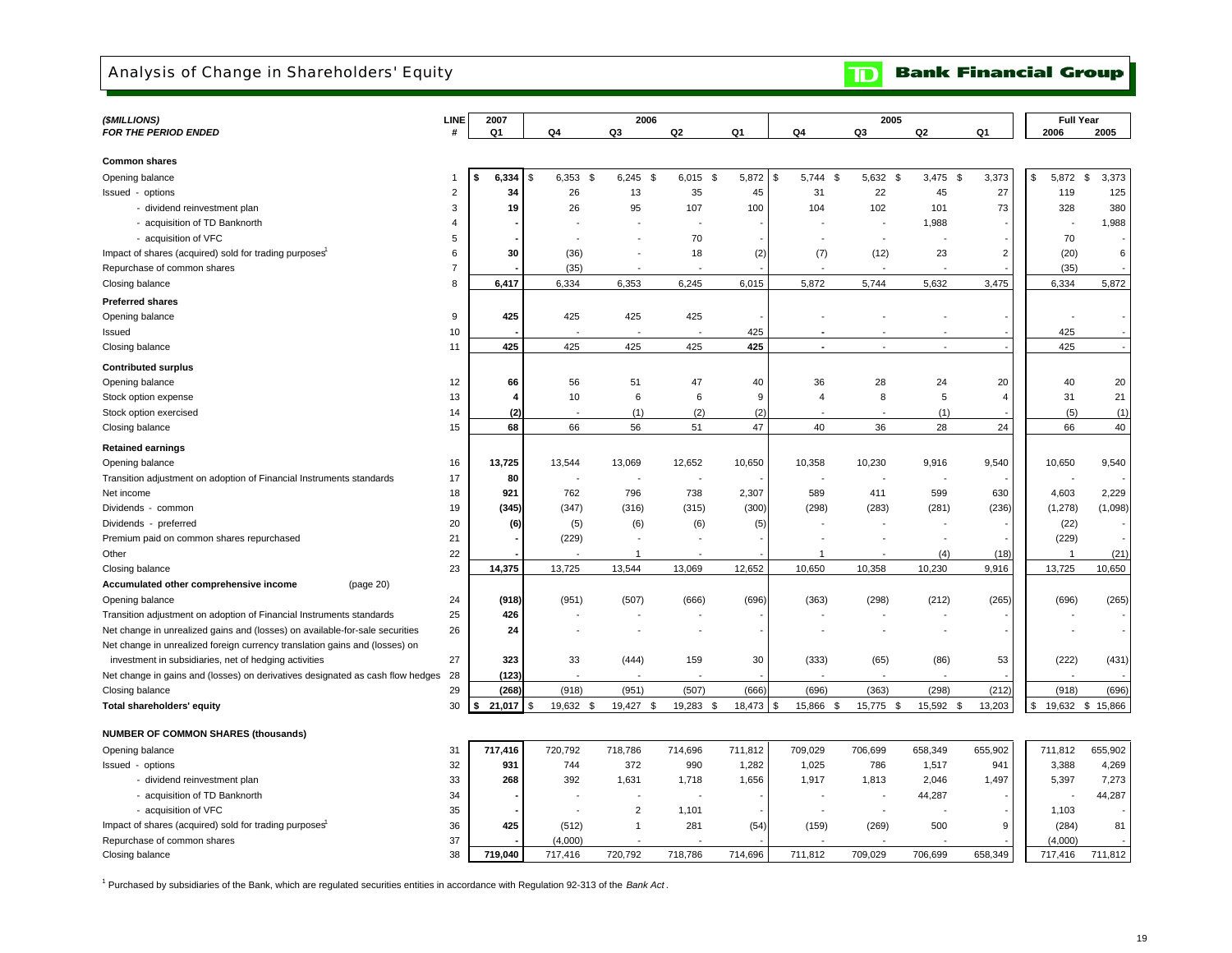# Change in Accumulated Other Comprehensive Income, net of income taxes

**Bank Financial Group**  $|\mathbf{D}|$ 

| (\$MILLIONS)                                                                                                          | <b>LINE</b>    | 2007             |                                    | 2006           |                      |                |                          | 2005               |                |                |      | <b>Full Year</b>         |       |
|-----------------------------------------------------------------------------------------------------------------------|----------------|------------------|------------------------------------|----------------|----------------------|----------------|--------------------------|--------------------|----------------|----------------|------|--------------------------|-------|
| <b>FOR THE PERIOD ENDED</b>                                                                                           | #              | Q <sub>1</sub>   | Q <sub>4</sub>                     | Q <sub>3</sub> | Q2                   | Q <sub>1</sub> | Q <sub>4</sub>           | Q <sub>3</sub>     | Q2             | Q <sub>1</sub> |      | 2006                     | 2005  |
| Unrealized gains/(losses) on available-for-sale securities                                                            |                |                  |                                    |                |                      |                |                          |                    |                |                |      |                          |       |
| Opening balance                                                                                                       | $\overline{1}$ | \$               | <b>S</b><br>l \$<br>$\blacksquare$ | $-$ \$         | $-$ \$               |                | \$<br>$\blacksquare$     | <b>S</b><br>$-$ \$ | $-$ \$         |                | \$   | \$<br>$\sim$             |       |
| Transition adjustment on adoption of financial instrument<br>standards                                                | $\overline{2}$ | 287              | $\frac{1}{2}$                      |                |                      |                |                          |                    |                |                |      |                          |       |
| Change in unrealized gains and losses, net of income taxes                                                            | 3              | 53               |                                    |                |                      |                |                          |                    |                |                |      |                          |       |
| Reclassification to earnings, net of income taxes                                                                     | 4              | (29)             |                                    |                |                      |                |                          |                    |                |                |      |                          |       |
| Net change for the period                                                                                             | 5              | 24               | $\overline{a}$                     |                |                      |                |                          |                    |                |                |      |                          |       |
| Closing balance                                                                                                       | 6              | 311              | $\overline{a}$                     | $\sim$         | $\ddot{\phantom{1}}$ |                | $\ddot{\phantom{1}}$     | $\sim$             | $\blacksquare$ |                |      | $\overline{\phantom{a}}$ |       |
| Unrealized foreign currency translation gains and losses<br>on investments in subsidiaries, net of hedging activities |                |                  |                                    |                |                      |                |                          |                    |                |                |      |                          |       |
| Opening balance                                                                                                       | 7              | (918)            | (951)                              | (507)          | (666)                | (696)          | (363)                    | (298)              | (212)          | (265)          |      | (696)                    | (265) |
| Investment in subsidiaries                                                                                            | 8              | 892              | (29)                               | (292)          | (7)                  | (392)          | (628)                    | (369)              | 36             | 243            |      | (720)                    | (718) |
| Hedging activities                                                                                                    | 9              | (848)            | 97                                 | (230)          | 246                  | 528            | 443                      | 462                | (198)          | (279)          |      | 641                      | 428   |
| Impact of change in investment in subsidiaries                                                                        | 10             |                  |                                    |                |                      | 66             |                          |                    |                |                |      | 66                       |       |
| Provision for/ benefit of income taxes                                                                                | 11             | 279              | (35)                               | 78             | (80)                 | (172)          | (148)                    | (158)              | 76             | 89             |      | (209)                    | (141) |
| Closing balance                                                                                                       | 12             | (595)            | (918)                              | (951)          | (507)                | (666)          | (696)                    | (363)              | (298)          | (212)          |      | (918)                    | (696) |
| Gains/(losses) on derivatives designated as cash flow<br>hedges                                                       |                |                  |                                    |                |                      |                |                          |                    |                |                |      |                          |       |
| Opening balance                                                                                                       | 13             | $\blacksquare$   | $\blacksquare$                     |                |                      |                |                          |                    |                |                |      |                          |       |
| Transition adjustment on adoption of financial instrument<br>standards                                                | 14             | 139              |                                    |                |                      |                |                          |                    |                |                |      |                          |       |
| Change in gains and losses, net of income taxes                                                                       | 15             | (127)            |                                    |                |                      |                |                          |                    |                |                |      |                          |       |
| Reclassification to earnings, net of income taxes                                                                     | 16             | 4                |                                    |                |                      |                |                          |                    |                |                |      |                          |       |
| Net change for the period                                                                                             | 17             | (123)            | $\sim$                             |                | $\blacksquare$       |                | $\overline{\phantom{a}}$ |                    |                |                |      |                          |       |
| Closing balance                                                                                                       | 18             | 16               |                                    |                |                      |                |                          |                    |                |                |      |                          |       |
| Accumulated other comprehensive income<br>closing balance                                                             | 19             | $(268)$ \$<br>\$ | $(918)$ \$                         | $(951)$ \$     | $(507)$ \$           | $(666)$ \$     | $(696)$ \$               | $(363)$ \$         | $(298)$ \$     | (212)          | l \$ | $(918)$ \$               | (696) |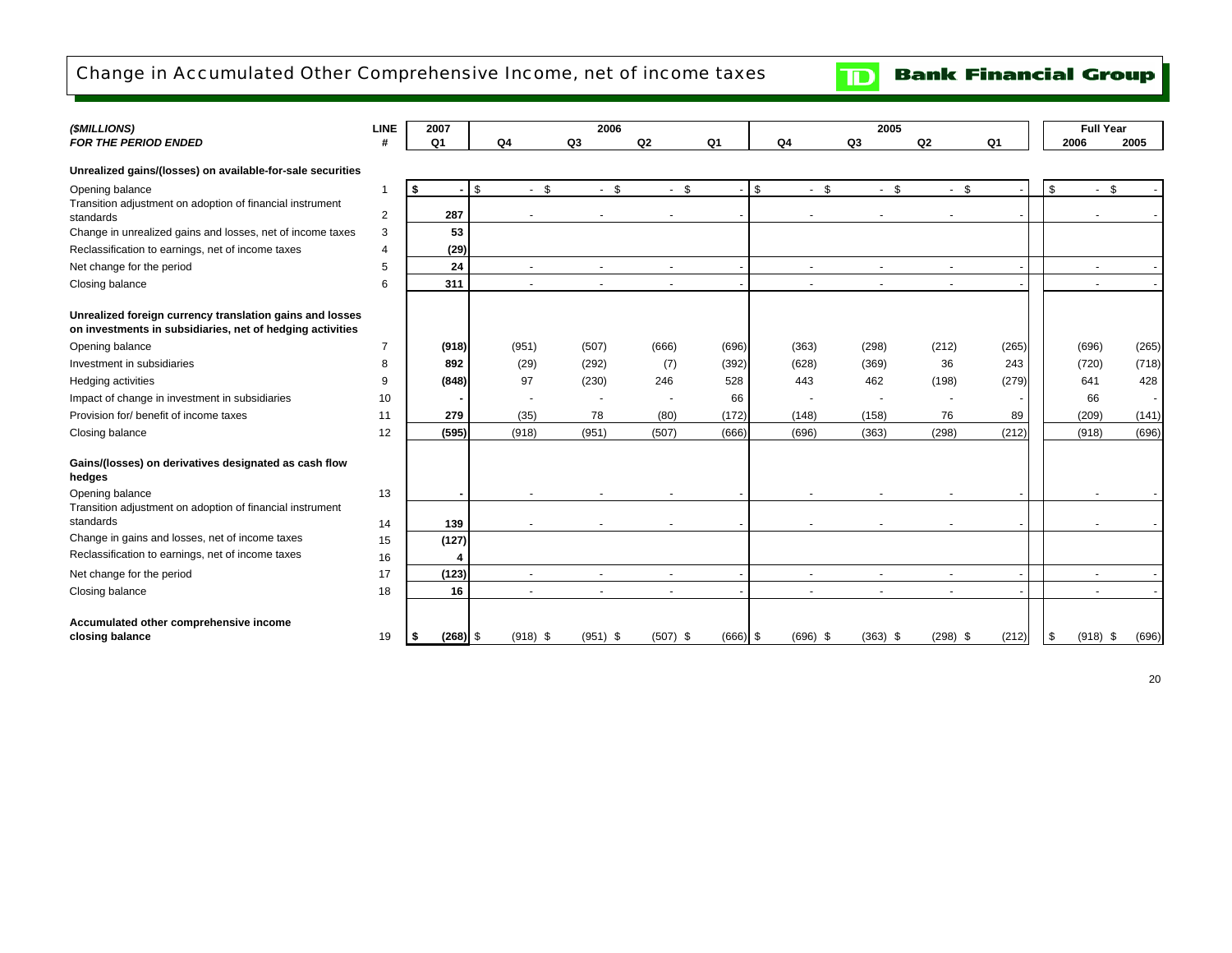Analysis of Change in Non-Controlling Interests and Investment in TD Ameritrade

**Bank Financial Group** 

 $\mathbf{D}$ 

| (\$MILLIONS)                                                          | <b>LINE</b>    | 2007    |             | 2006  |                |    |                          |      | 2005  |     |       |      |                |    |    | <b>Full Year</b> |        |
|-----------------------------------------------------------------------|----------------|---------|-------------|-------|----------------|----|--------------------------|------|-------|-----|-------|------|----------------|----|----|------------------|--------|
| <b>FOR THE PERIOD ENDED</b>                                           | #              | Q1      | Q4          | Q3    | Q <sub>2</sub> |    | Q <sub>1</sub>           |      | Q4    |     | Q3    |      | Q <sub>2</sub> |    | Q1 | 2006             | 2005   |
| Non-controlling interests in subsidiaries                             |                |         |             |       |                |    |                          |      |       |     |       |      |                |    |    |                  |        |
| Opening balance                                                       |                | \$2,439 | \$<br>2,429 | 2.530 | 2.847          | \$ | 1,708                    | \$   | 1.746 | \$. | 1,676 | - \$ |                | \$ |    | \$<br>1,708 \$   |        |
| On acquisition                                                        | 2              |         |             |       |                |    |                          |      |       |     |       |      | 1,695          |    |    |                  | 1,695  |
| Shares repurchase/shares purchased by TD                              | 3              | (23)    | (23)        | (22)  | (300)          |    | (18)                     |      |       |     |       |      |                |    |    | (363)            | $\sim$ |
| Shares issued by TD Banknorth                                         | 4              | 85      | 5           | 3     | 12             |    | 1,110                    |      | 11    |     | 11    |      | $\overline{a}$ |    |    | 1.130            | 22     |
| <b>Dilution loss</b>                                                  | 5              |         |             |       |                |    | 66                       |      |       |     |       |      |                |    |    | 66               | $\sim$ |
| On account of income                                                  | 6              | 47      | 48          | 53    | 47             |    | 37                       |      | 53    |     | 58    |      | 21             |    |    | 185              | 132    |
| Dividends paid by TD Banknorth to minority shareholders               | $\overline{7}$ | (24)    | (24)        | (24)  | (27)           |    | (21)                     |      | (21)  |     | (19)  |      |                |    |    | (96)             | (40)   |
| Foreign exchange and other adjustments                                | 8              | 83      | 4           | (111) | (49)           |    | (35)                     |      | (81)  |     | 20    |      | (40)           |    |    | (191)            | (101)  |
| Closing balance                                                       | 9              | 2,607   | \$<br>2,439 | 2,429 | \$<br>2,530    | \$ | 2,847                    | \$   | 1,708 | \$  | 1,746 | \$   | 1,676 \$       |    |    | \$<br>$2,439$ \$ | 1,708  |
|                                                                       |                |         |             |       |                |    |                          |      |       |     |       |      |                |    |    |                  |        |
| <b>Investment in TD Ameritrade</b>                                    |                |         |             |       |                |    |                          |      |       |     |       |      |                |    |    |                  |        |
| Opening balance                                                       | 10             | \$4,379 | \$<br>4.284 | 3.783 | \$<br>3.327    | \$ | $\overline{\phantom{a}}$ | l \$ | - \$  |     |       | \$   | - \$           |    |    | \$               |        |
| On acquisition                                                        | 11             |         |             |       | 45             |    | 3,327                    |      |       |     |       |      |                |    |    | 3,372            | $\sim$ |
| Purchase of shares                                                    | 12             |         |             | 632   | 301            |    | ٠                        |      |       |     |       |      |                |    |    | 933              | $\sim$ |
| Increase in reported investment through Lillooet Limited <sup>1</sup> | 13             | 464     | 42          |       |                |    |                          |      |       |     |       |      |                |    |    | 42               |        |
| Equity in net income, net of income taxes                             | 14             | 65      | 48          | 51    | 35             |    | ٠                        |      |       |     |       |      |                |    |    | 134              | $\sim$ |
| Foreign exchange and other adjustments                                | 15             | 205     | 5           | (182) | 75             |    |                          |      |       |     |       |      |                |    |    | (102)            |        |
| Closing balance                                                       | 16             | \$5,113 | \$<br>4,379 | 4,284 | \$<br>3,783    | \$ | $3,327$ \$               |      |       | -\$ |       | \$   | $\sim$         | \$ |    | \$<br>4,379 \$   |        |

1 This represents increase in the Bank's reported investment in TD Ameritrade through the consolidation of a variable interest entity, Lillooet Limited.